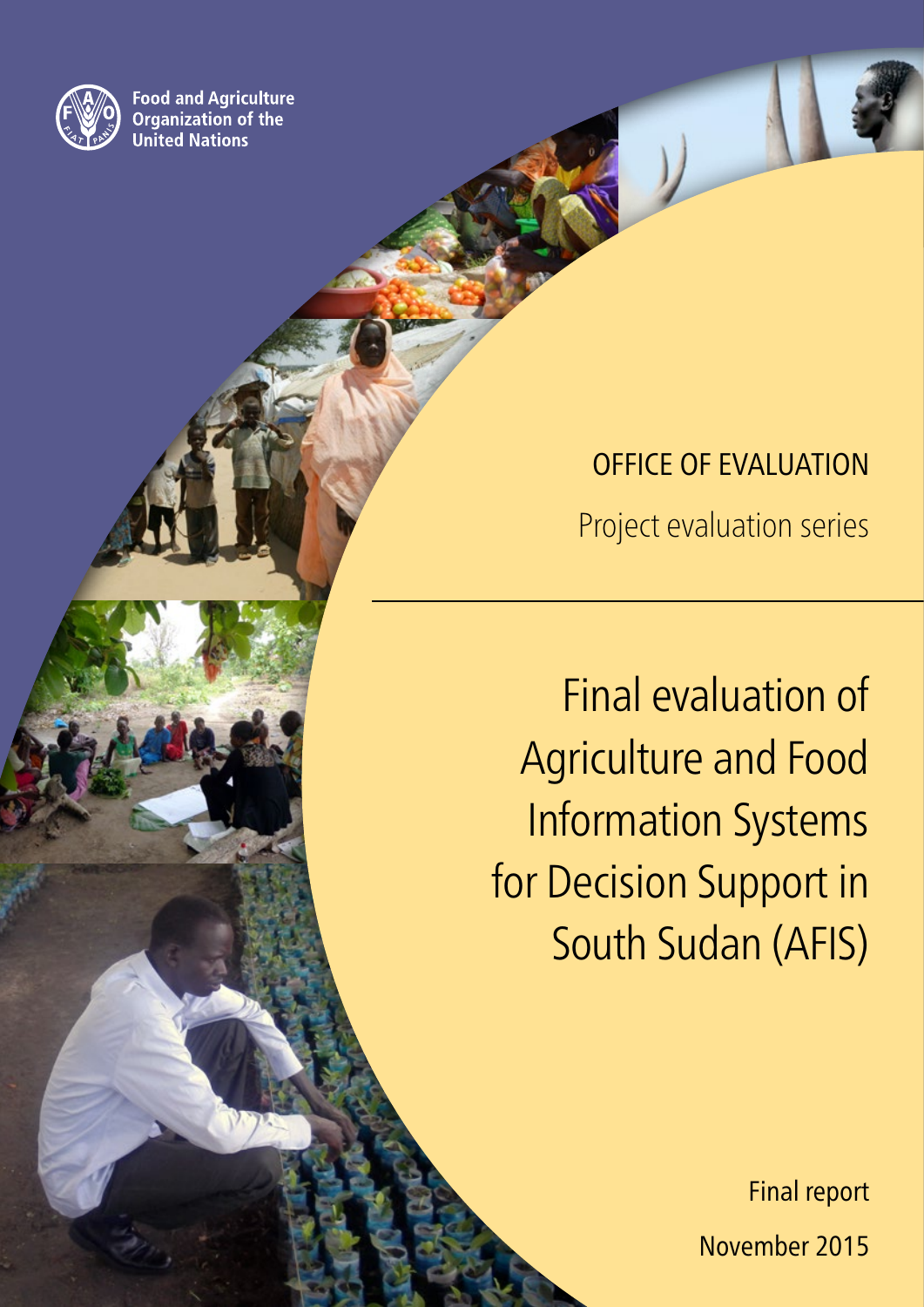**PROJECT EVALUATION SERIES**

## **Final evaluation of Agriculture and Food Information Systems for Decision Support in South Sudan (AFIS)**

**FINAL REPORT**

**FOOD AND AGRICULTURE ORGANIZATION OF THE UNITED NATIONS**

**OFFICE OF EVALUATION**

**November 2015**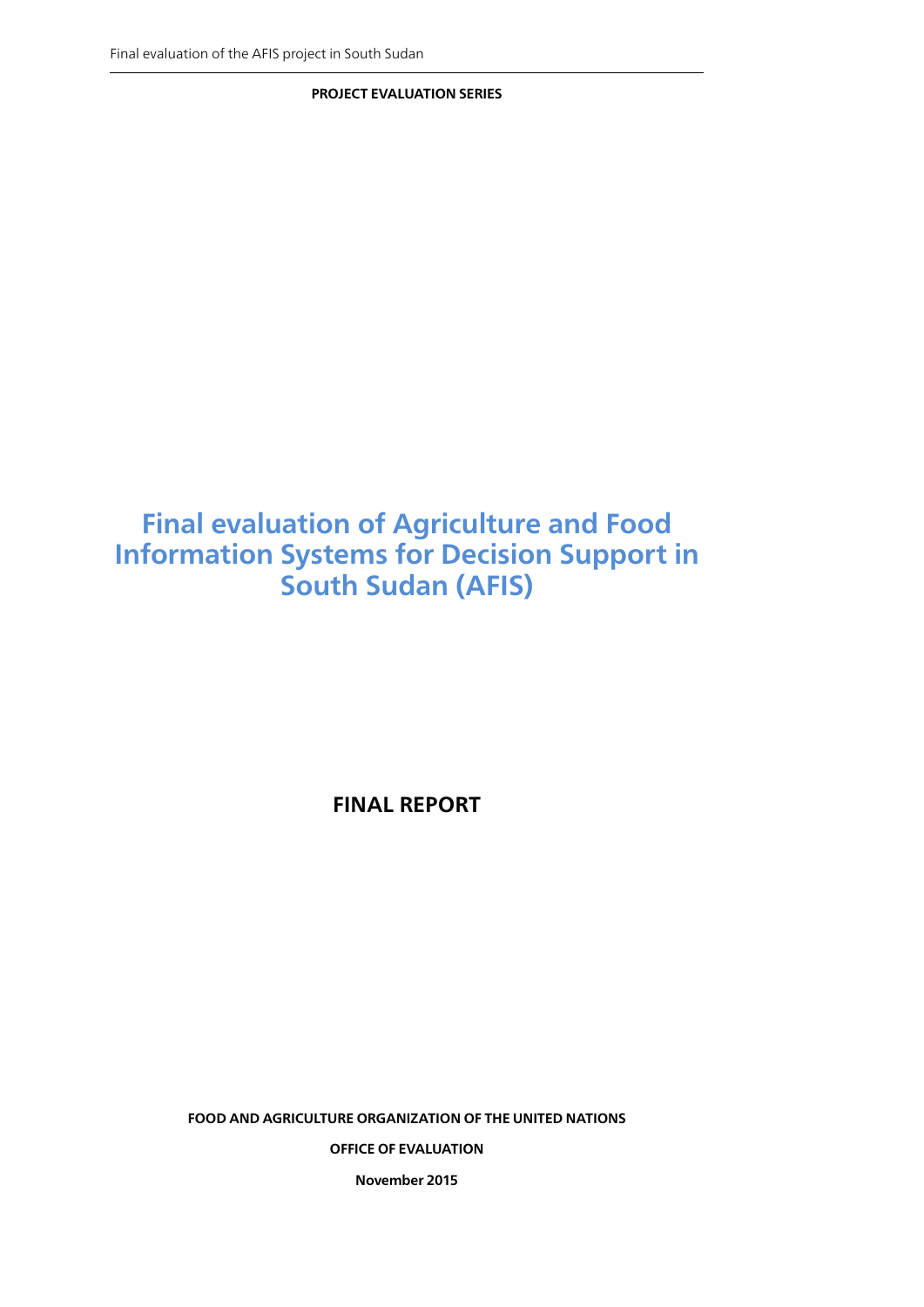Food and Agriculture Organization of the United Nations

Office of Evaluation (OED)

This report is available in electronic format at: http://www.fao.org/evaluation

The designations employed and the presentation of material in this information product do not imply the expression of any opinion whatsoever on the part of the Food and Agriculture Organization of the United Nations (FAO) concerning the legal or development status of any country, territory, city or area or of its authorities, or concerning the delimitation of its frontiers or boundaries. The mention of specific companies or products of manufacturers, whether or not these have been patented, does not imply that these have been endorsed or recommended by FAO in preference to others of a similar nature that are not mentioned. The views expressed in this information product are those of the author(s) and do not necessarily reflect the views or policies of FAO.

© FAO 2015

FAO encourages the use, reproduction and dissemination of material in this information product. Except where otherwise indicated, material may be copied, downloaded and printed for private study, research and teaching purposes, or for use in non-commercial products or services, provided that appropriate acknowledgement of FAO as the source and copyright holder is given and that FAO's endorsement of users' views, products or services is not implied in any way.

All requests for translation and adaptation rights, and for resale and other commercial use rights should be made via www.fao.org/contact-us/licence-request or addressed to copyright@fao.org.

For further information on this report, please contact:

Director, Office of Evaluation (OED) Food and Agriculture Organization Viale delle Terme di Caracalla 1, 00153 Rome Italy Email: evaluation@fao.org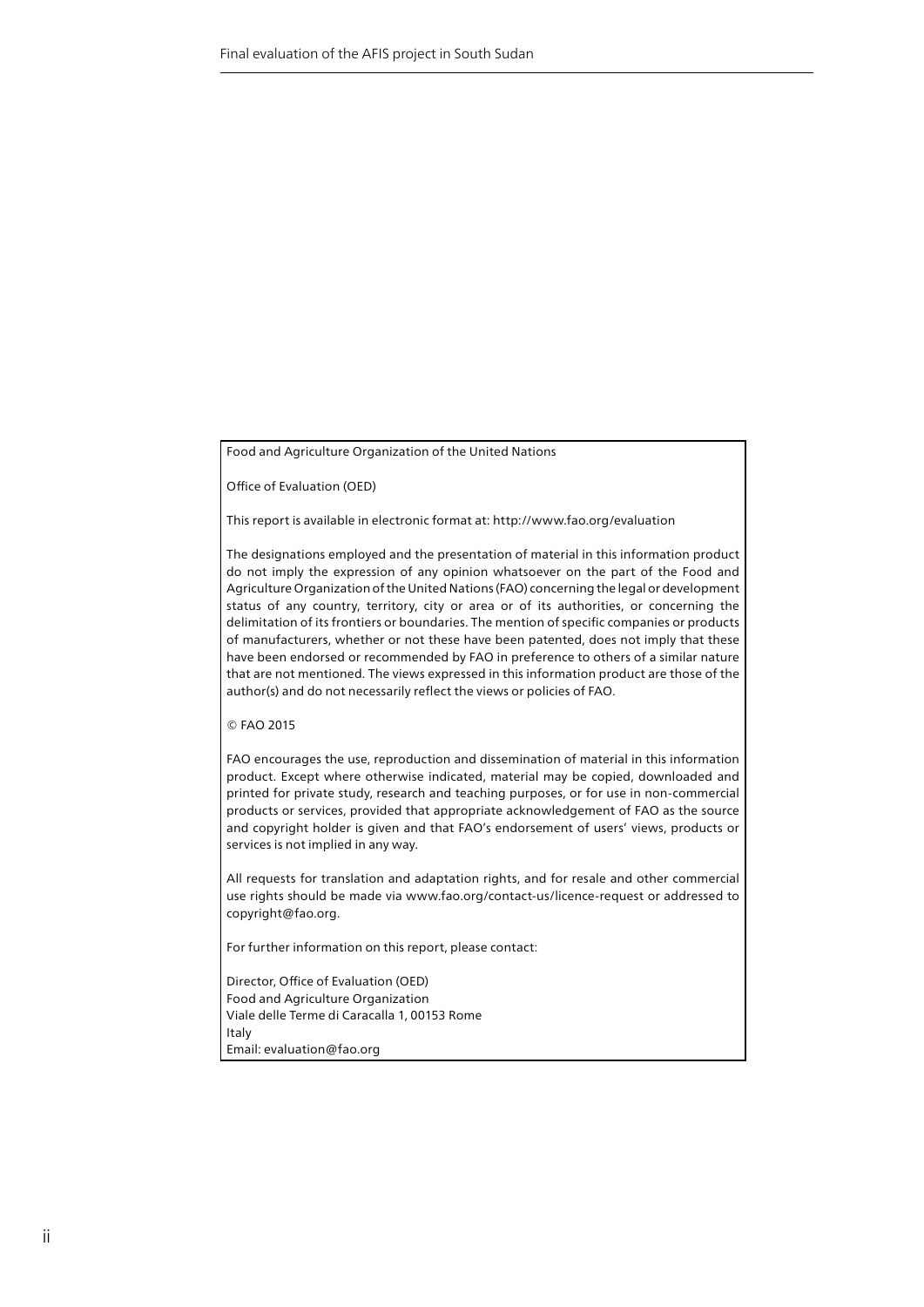## **Contents**

| <b>Executive summary</b>                                                            | 1 |
|-------------------------------------------------------------------------------------|---|
|                                                                                     |   |
|                                                                                     |   |
|                                                                                     |   |
|                                                                                     |   |
|                                                                                     |   |
|                                                                                     |   |
|                                                                                     |   |
|                                                                                     |   |
|                                                                                     |   |
|                                                                                     |   |
|                                                                                     |   |
|                                                                                     |   |
| 6.1.1 Food Security Council Secretariat and Food Security Technical Secretariat  19 |   |
|                                                                                     |   |
|                                                                                     |   |
|                                                                                     |   |
|                                                                                     |   |
|                                                                                     |   |
|                                                                                     |   |
|                                                                                     |   |
|                                                                                     |   |
|                                                                                     |   |
|                                                                                     |   |
|                                                                                     |   |
|                                                                                     |   |
|                                                                                     |   |
|                                                                                     |   |
|                                                                                     |   |
|                                                                                     |   |
|                                                                                     |   |
|                                                                                     |   |
|                                                                                     |   |
|                                                                                     |   |
|                                                                                     |   |
|                                                                                     |   |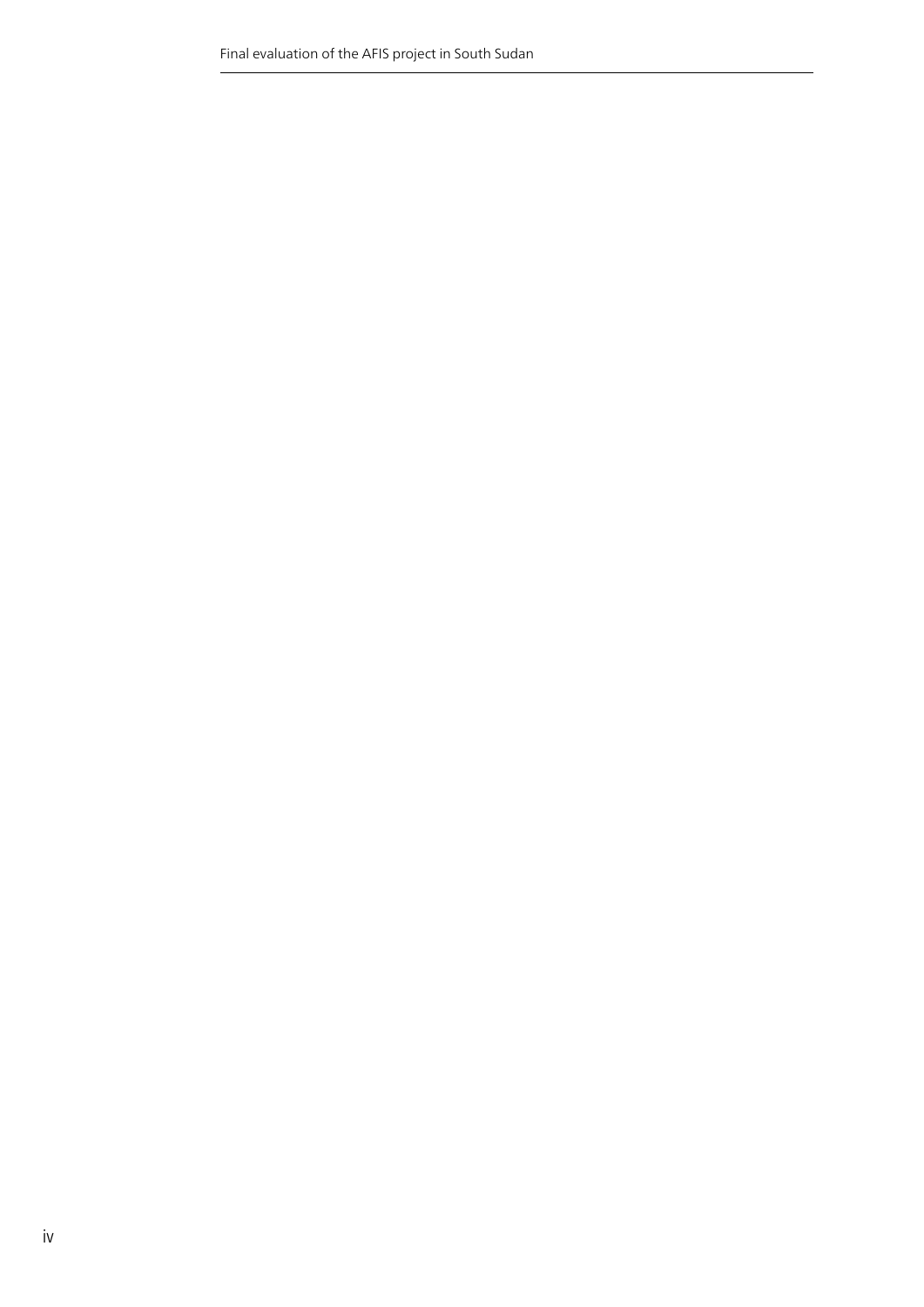## **Acknowledgements**

The Evaluation Team would especially like to thank staff of both FAO and the Government of the Republic of South Sudan associated with AFIS for facilitating, supporting and contributing to the evaluation. Without their valuable and timely support the mission would not have been conducted so efficiently and according to schedule.

Particular gratitude goes to the many respondents (from GRSS, the donor community, the UN system and NGOs) who afforded the time to participate in some very useful and informative discussions and contributed significantly to the findings of this evaluation.

Our thanks of course go to the Delegation of the European Union to South Sudan for both commissioning and guiding the evaluation, to the Office for Evaluation in FAO for their constant support throughout; and to the FAO Project Task Force for AFIS for their insights and contributions at both ends of the exercise.

**Composition of the Evaluation Team**

*Evaluation team* Alessandro De Matteis Alexandra Crosskey

*FAO Office of Evaluation* Marta Bruno Arwa Khalid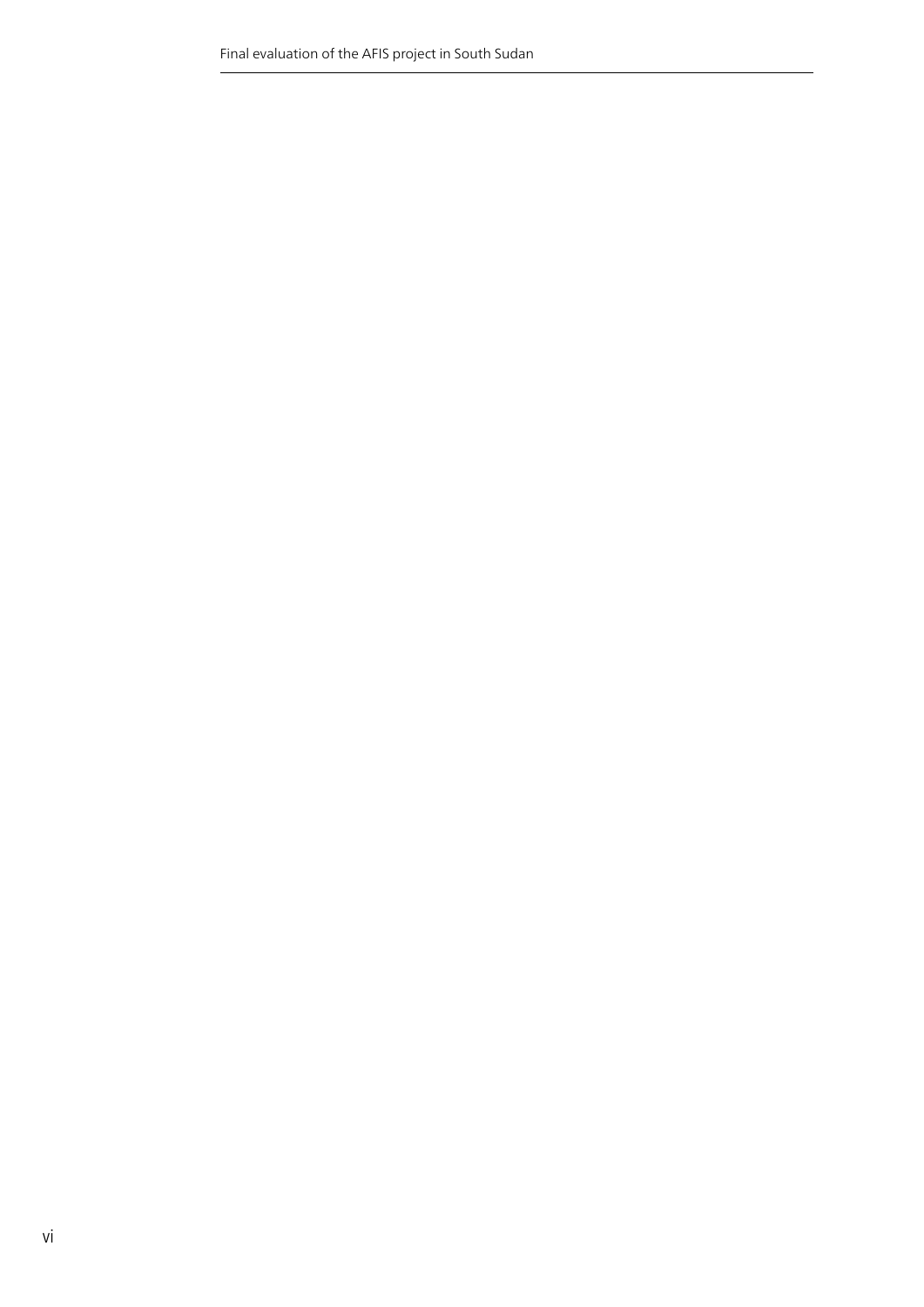## **Acronyms and abbreviations**

| AFIS                 | Agriculture and Food Information Systems for Decision Support in<br>South Sudan                     |
|----------------------|-----------------------------------------------------------------------------------------------------|
| ANLA                 | Annual Needs and Livelihoods Assessment (WFP)                                                       |
| AWS                  | <b>Automatic Weather Station</b>                                                                    |
| CAMP                 | Comprehensive Agricultural Development Master Plan                                                  |
| CD                   | Capacity Development                                                                                |
| CFSAM                | Crop and Food Security Assessment Mission (FAO/WFP)                                                 |
| <b>CLIMIS</b>        | Crop and Livestock Market Information System                                                        |
| CPA                  | Comprehensive Peace Agreement                                                                       |
| <b>CTA</b>           | Chief Technical Advisor                                                                             |
| <b>DFID</b>          | United Kingdom Department for International Development                                             |
| EC                   | <b>European Commission</b>                                                                          |
| ECHO                 | European Commission Directorate General for Humanitarian Aid and                                    |
|                      | Civil Protection                                                                                    |
| <b>ECTAD</b><br>ELRP | Emergency Centre for Transboundary Animal Diseases (FAO)<br>Emergency Livelihood Response Programme |
| ESA                  | Agricultural Development Economics Division (FAO)                                                   |
| <b>ESS</b>           | <b>Statistics Division (FAO)</b>                                                                    |
| EU                   | European Union                                                                                      |
| EWS                  | Early Warning System                                                                                |
| <b>FAO</b>           | Food and Agriculture Organization                                                                   |
| <b>FEWSNET</b>       | Famine Early Warning System Network                                                                 |
| FS                   | Food Security                                                                                       |
| <b>FSC</b>           | Food Security Council                                                                               |
| <b>FSCS</b>          | Food Security Council Secretariat                                                                   |
| <b>FSIN</b>          | Food Security Information Network                                                                   |
| <b>FSL</b>           | Food Security and Livelihood                                                                        |
| <b>FSLNC</b>         | Food Security and Livelihood and Nutrition Clusters                                                 |
| <b>FSN</b>           | Food Security and Nutrition                                                                         |
| <b>FSNIS</b>         | Food Security and Nutrition Information System                                                      |
| <b>FSNMS</b>         | Food Security and Nutrition Monitoring System                                                       |
| <b>FSTS</b>          | Food Security Technical Secretariat                                                                 |
| <b>GHACOF</b>        | Greater Horn of Africa Climate Outlook Forum                                                        |
| GRSS                 | Government of the Republic of South Sudan                                                           |
| HCT                  | Humanitarian Country Team                                                                           |
| <b>HICWG</b>         | Humanitarian Inter-Cluster Working Group                                                            |
| <b>IFPRI</b>         | International Food Policy Research Institute                                                        |
| <b>IGAD</b>          | Intergovernmental Authority on Development                                                          |
| <b>IPC</b>           | Integrated Food Security Phase Classification                                                       |
| JICA                 | Japan International Cooperation Agency                                                              |
| LAU                  | Livelihoods Assessment Unit (NBS)                                                                   |
| LoA                  | Letter of Agreement                                                                                 |
| MAF                  | Ministry of Agriculture and Forestry                                                                |
| <b>MAFCRD</b>        | Ministry of Agriculture, Forestry, Cooperatives and Rural<br>Development                            |
| MARF                 | Ministry of Animal Resources and Fisheries                                                          |
| MEB                  | Minimum Expenditure Basket                                                                          |
| <b>MIS</b>           | Market Information System                                                                           |
| MLFI                 | Ministry of Livestock and Fisheries Industries                                                      |
| MoH                  | Ministry of Health                                                                                  |
| NBS                  | National Bureau of Statistics                                                                       |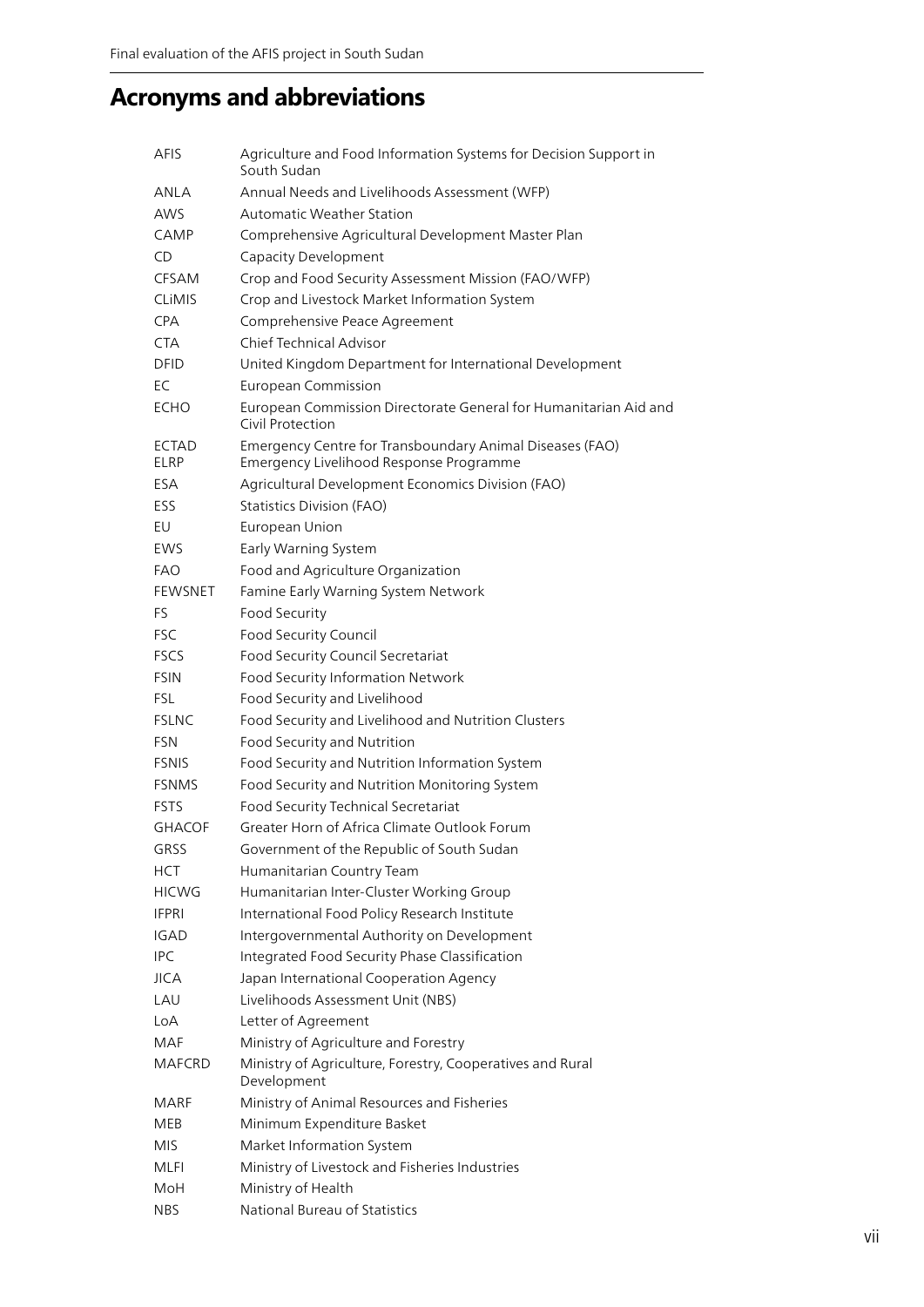| <b>NEWTWG</b> | National Early Warning Technical Working Group                                              |
|---------------|---------------------------------------------------------------------------------------------|
| <b>NGO</b>    | Non Governmental Organization                                                               |
| <b>NITWG</b>  | Nutrition Information Technical Working Group                                               |
| NRL           | Land and Water Division (FAO)                                                               |
| OCHA          | United Nations Office for the Coordination of Humanitarian<br>Assistance                    |
| OECD-DAC      | Organization for Economic Cooperation and Development -<br>Development Assistance Committee |
| OED           | Office of Evaluation (FAO)                                                                  |
| PSU           | Project Support Unit                                                                        |
| <b>PTF</b>    | Project Task Force                                                                          |
| <b>RCA</b>    | Resilience Context Analysis                                                                 |
| <b>REOA</b>   | Regional Emergency Office for Eastern and Central Africa (FAO)                              |
| <b>RRC</b>    | Recovery and Rehabilitation Council                                                         |
| <b>RWG</b>    | Resilience Working Group                                                                    |
| SC            | <b>Steering Committee</b>                                                                   |
| <b>SIFSIA</b> | Sudan Institutional Capacity Programme: Food Security Information<br>for Action             |
| SORUDEV       | South Sudan Rural Development Programme                                                     |
| <b>SPCRP</b>  | Sudan Productive Capacity Recovery Programme                                                |
| <b>SSRRC</b>  | South Sudan Relief and Rehabilitation Commission                                            |
| <b>SUN</b>    | <b>Scaling Up Nutrition</b>                                                                 |
| TC            | <b>Technical Committee</b>                                                                  |
| <b>TCE</b>    | Emergency Operations and Rehabilitation Division (FAO)                                      |
| <b>ToC</b>    | Theory of Change                                                                            |
| <b>TOR</b>    | Terms of Reference                                                                          |
| <b>TWG</b>    | <b>Technical Working Group</b>                                                              |
| UN            | <b>United Nations</b>                                                                       |
| UNCT          | United Nations Country Team                                                                 |
| UNDP          | United Nations Development Programme                                                        |
| <b>UNICEF</b> | United Nations Children's Fund                                                              |
| <b>USAID</b>  | United States Agency for International Development                                          |
| <b>VAM</b>    | Vulnerability Analysis and Mapping (WFP)                                                    |
| <b>WB</b>     | World Bank                                                                                  |
| <b>WHO</b>    | World Health Organization                                                                   |
| <b>WFP</b>    | World Food Programme                                                                        |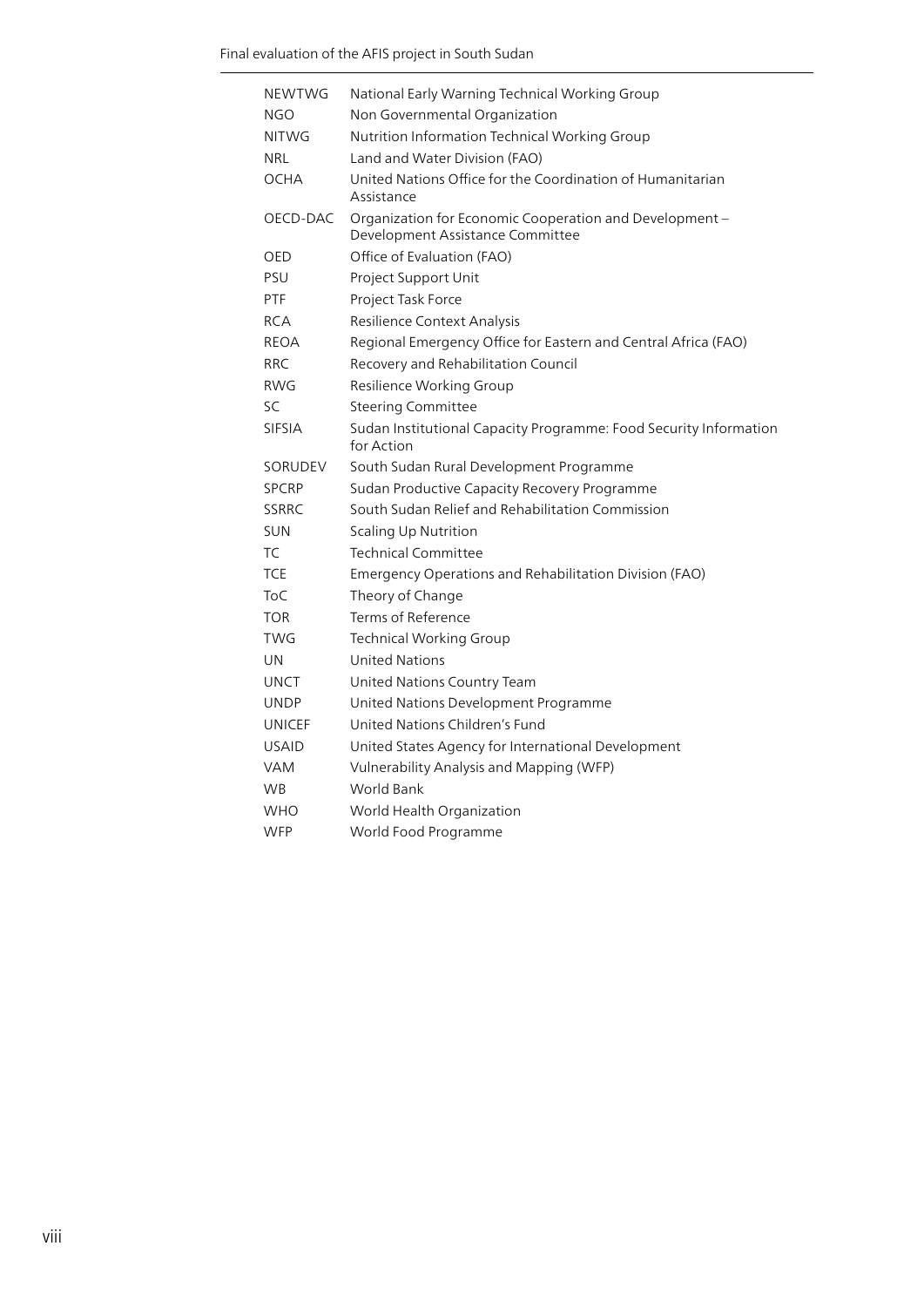## **Executive summary**

- ES1 The purpose of the evaluation was to assess the performance of the Agriculture and Food Information Systems for Decision Support in South Sudan (AFIS) project and identify the main lessons and findings that should be considered in the remaining part of the project and that should be taken into account in the design of an eventual second phase.
- ES2 The evaluation covered the project's conceptual, inception and implementation aspects from the initial project period of January 2013 to May 2015. The Terms of Reference (ToR) of this evaluation are given in Annex 1 of this evaluation report.
- ES3 The evaluation process involved three phases: preparation, partner country visit, and reporting. The country visit took place in April – May 2015. The approach used to assessing effectiveness is based on the review of quantity and quality of project output, particularly in terms of: a) the food security information and policy analyses produced and supported by the AFIS project, regarded as critical to the effectiveness of the project, as well as b) the output of the project capacity development component.
- ES4 At the inception stage of AFIS, the outputs and activities pointed towards a comprehensive structure to transform the National and State information system to inform decision making and therefore improve food security in South Sudan. However, the desired outcome foreseen under the project Logical Framework has changed focus since the beginning of the project. In fact, due to the changing and challenging context, AFIS has had to adapt to the structural and contextual changes. Assumptions and risk identified at the inception stage have become a reality with intensified conflict at local levels affecting access and project implementation. Additionally the demand of information has shifted from a development to more of a humanitarian focus. Such strategy adaptation has been fully backed by the European Union (EU) and the Government (GRSS).
- ES5 The lack of information and analysis required for decision making is a dramatic reality in South Sudan. The precursors of AFIS – i.e. the Sudan Institutional Capacity Programme: Food Security Information for Action (SIFSIA) and the Sudan Productive Capacity Recovery Programme (SPCRP) – had created the premises for a long term strategy aimed at filling such gaps. Nevertheless, the strategy followed under SIFSIA had overlooked a major gap which has become even more evident after the end of the project: i.e. the lack of information is compounded by the remarkable scarcity of capacity required to produce and analyse food security and nutrition data. Therefore, a substantial component of the AFIS project is relevantly focused on capacity development. The Food Security Information Network (FSIN) – a global interagency initiative between FAO, the World Food Programme (WFP) and the International Food Policy Research Institute (IFPRI), with the ad-hoc participation of FESW NET and the United Nations Children's Fund (UNICEF) in South Sudan – is the overarching framework for the coordination of different capacity development activities.

## **Main evaluation findings**

- ES6 Since the humanitarian crisis erupted in December 2013, the project has responded strategically by providing decision makers with a robust food security situation analysis through the Integrated Food Security Phase Classification (IPC). AFIS has managed to support relevant state and national government institutions in the identification and use of several standardised methodologies. The project has effectively improved validation mechanism to ensure consensus on all food security reports for policy. AFIS has been effective in the coordination of information systems, taking the lead and contributing as a key partner to the systematic collection, analysis and dissemination of food security information. All such datasets are in the process of being completed with the aim of making them publically available for the use by government and other humanitarian and development actors. Nevertheless AFIS contribution to reduce gaps in the dataset is appreciated. While AFIS contribution is evident in crop production, market and rainfall data, AFIS performance has remained behind with regard to the livestock sector.
- ES7 The humanitarian response is significantly shaped by AFIS food security analysis, and within the current volatile context, this can be taken as a major AFIS achievement in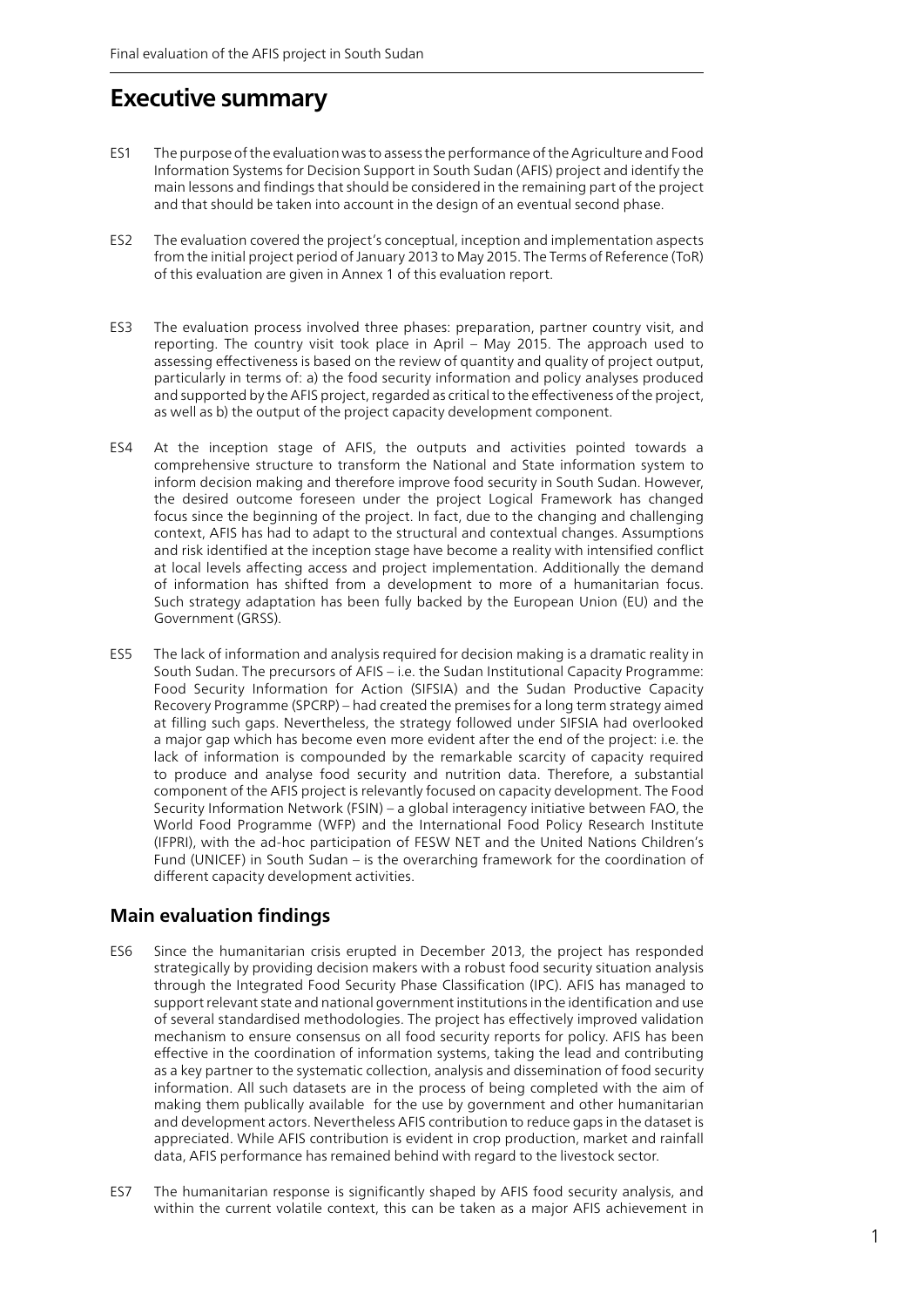terms of supporting decision making. Under a long-term perspective, the Government commitment towards AFIS has been affected by the worsening security and macroeconomic context as well as by a certain weakened institutional capacity. The appointment of the Secretary General of the Food Security Council (FSC) has been the major exception to the increasing fragile institutional environment in which AFIS operates.

- ES8 From an institutional perspective, despite the slow progress made by GRSS in empowering the FSC, in the long term this institution remains the best option for institutionalizing the linkage between information and high-level decision making in South Sudan. In order to optimize the contribution of AFIS outputs towards decision making, the FSC is to be further empowered and the Food Security Technical Secretariat (FSTS) needs to be moved from the NBS to the FSC Secretariat. In the short term, the FSL Cluster is the most active platform for decision making. AFIS support to both the FSC and the FSL Cluster is critical and needs to be further strengthened.
- ES9 Nutrition is an important dimension of food security and food security is a key determinant of nutrition. Although a nutrition component was missing in its original design, AFIS has managed to include it in its early implementation stage as an add-on. This integration has played a major role in connecting nutrition players and food security players and leading to a good understanding of how the two groups complement each other. More efforts are required to strengthen this connection and AFIS is expected to play a major coordinating role at such regard through forthcoming initiatives within the framework of the FSIN and of the Scaling Up Nutrition (SUN) movement.
- ES10 With respect to project management, the regularity of Steering Committee (SC) meetings is to be respected and the stakeholders' participation promoted.
- ES11 The AFIS project is seen as quite efficient, particularly in view of its invaluable contribution of information in a context where information is a scarce resource. Its communication for policy capacity has played a critical role in the project achievements – although not foreseen in the original formulation. This is even more appreciated when comparing the budget of all interventions which are planned and monitored on the basis of AFISsupported data such as the IPC.

## **Summary of conclusions**

- ES12 This evaluation has found that the work that AFIS is conducting is essential to improving Food Security and Nutrition information systems in South Sudan and to strengthen decision making both at policy and programme/project level. The possibility of a no-cost extension determined by the expected resource availability by the planned end of the project is highly recommended, as well as the evolution of the project into a next phase.
	- In the long term the FSCS remains the best option for institutionalising the linkage between information and high-level decision making.
	- AFIS has managed to establish a good degree of collaboration with other technical organizations and should stay actively engaged in the FSIN Operational Strategy implementation – through FAO South Sudan and technical HQ team, if AFIS should not continue with the same characteristics.
	- The integration of a nutrition component into AFIS design has contributed to connect nutrition and food security stakeholders.
	- Despite the unfavourable context, AFIS has been able to critically assist in the generation of primary data and to raise its support to its partners' operations considered necessary for the functioning of the FSIS.
	- The use of AFIS limited resources needs to be prioritized.
	- The general acceptance in South Sudan of the IPC for decision making, planning and monitoring purposes is an indicator of the achievements of AFIS. However, in South Sudan the food security information gap remains vast. In such conditions IPC analysis on its own is not enough.
	- Data generated is not adequately disaggregated by gender.
	- Information systems are not yet ready to be run solely by government which needs continuing capacity development. Although quite successful, the LoA mechanism is based on a fragile relationship between AFIS and partners.
	- There is evidence that AFIS products are utilized for decision making.
	- The AFIS project's collaboration and coordination is to be strengthened at all levels.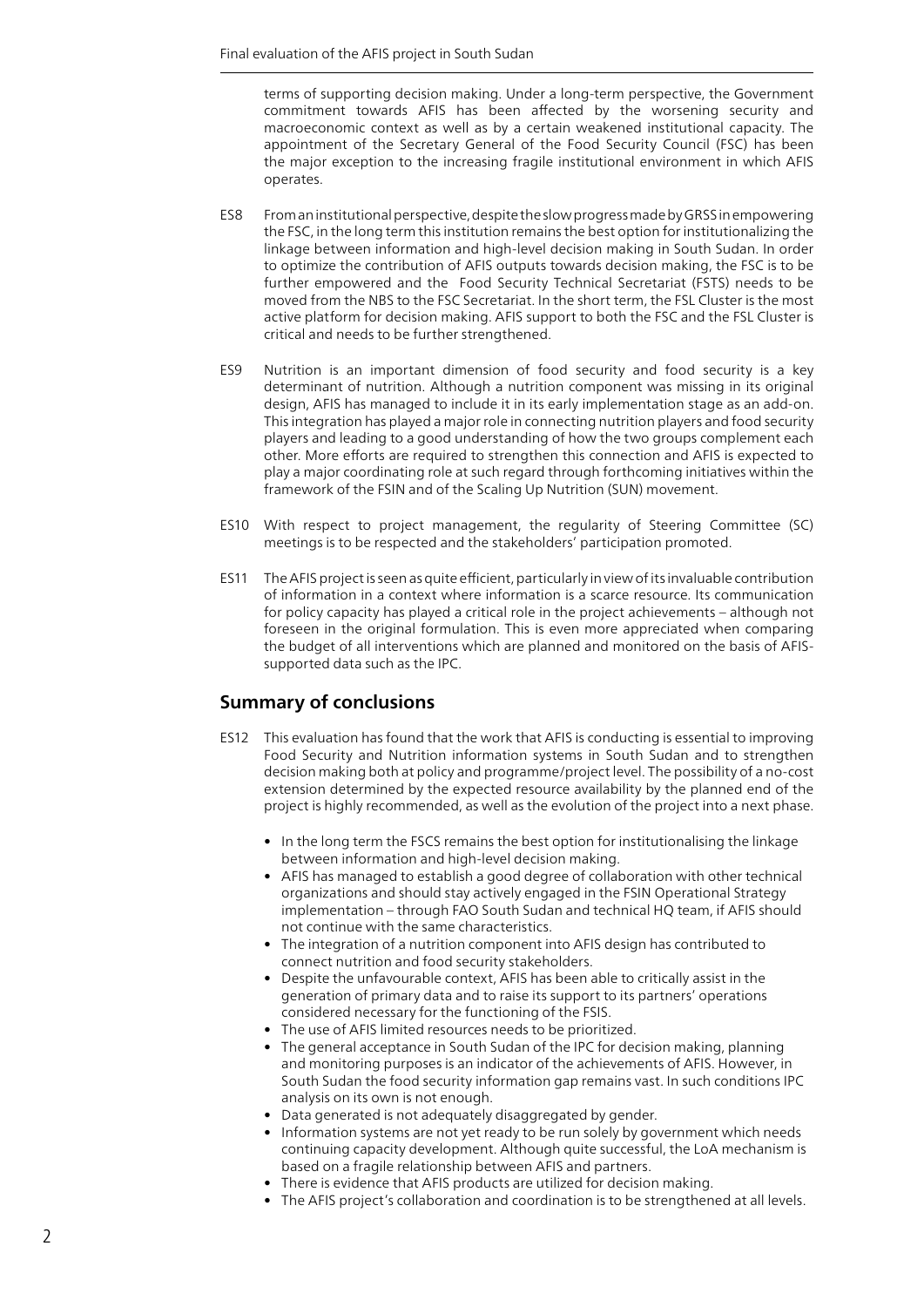## **Summary of recommendations**

- ES13 Overall, the AFIS project needs to continue efforts to improve food security and nutrition information systems in South Sudan. The project must prioritise its focus as follows:
	- Continue capacity support to FSC, Ministry of Agriculture, Forestry, Cooperatives, and Rural Development and state ministries and other institutions;
	- Strengthen the completion of primary data sets: Markets, Crop assessments, Crop and Food Security Assessment Missions, Food Security and Nutrition Monitoring Systems, Early warning/Agro-meteorology and Livestock;
	- Ensure that analysis leads to prompt reporting and dissemination, both thematic analysis and combined under the IPC approach;
	- Continue coordination of Food Security and Nutrition Information Systems, linking in with the FSIN network;
	- Develop project contingency plans at all levels to maintain information systems in a worsening context;
- ES14 Prepare early for a next phase to guarantee a continuation of project efforts to avoid loss of capacity, relationships and start-up delays.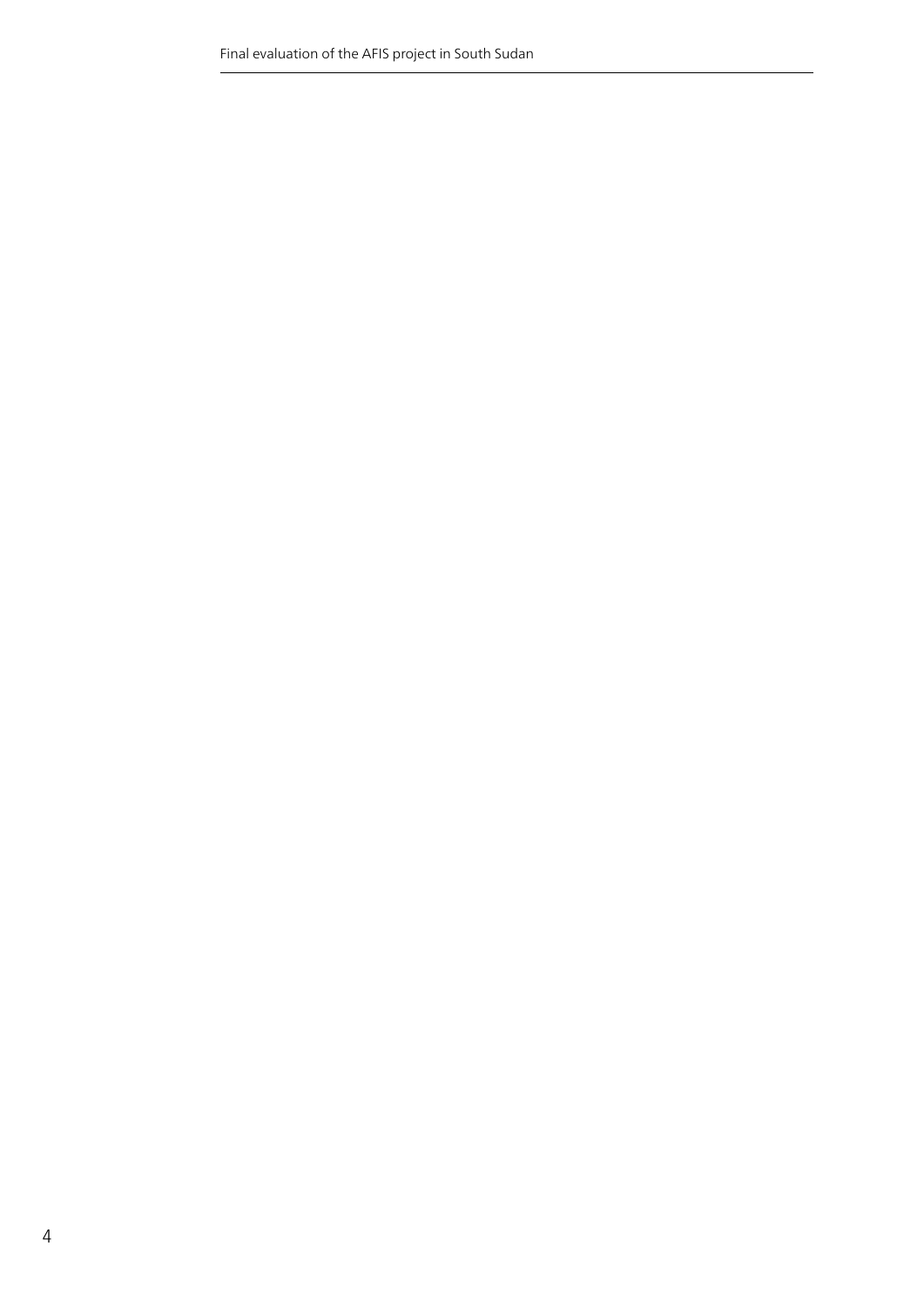## **1. Introduction**

### **1.1 Scope of the evaluation**

- 1. The Agriculture Food Information System for Decision Support (AFIS), GCP/SSD/003/EC is implemented by the Food and Agriculture Organization of the United Nations (FAO) in collaboration with the Government of the Republic of South Sudan (GRSS). This project has been designed to address the following major issues of importance to the national and state governments in addressing the capacity gaps related to: (a) food security intersectoral institutional coordination framework and information system; and (b) the GRSS food security policy and relevant institutions' capacity.
- 2. The expected impact of the project is the long-term improvement of food security in South Sudan. The project has the following outcome "Improved food security information management for planning, programming, coordination and decision making in South Sudan". The impact and outcome are to be achieved primarily by assisting the Government of the Republic of South Sudan in making rational and informed decisions<sup>1</sup> using timely, available and reliable food security information.
- 3. In accordance with the Project Document, an independent evaluation has been requested with the overall aim to determine the progress being made towards the achievement of project outcome and outputs at the national and state level and to identify the corrective action if necessary. The independent evaluation is meant to provide evidence on which to base decisions on whether there should be a second phase of the AFIS project and if so, what are the main lessons and findings from the first phase that should be considered in the design of a second phase. For this reason it has been decided to initiate the final evaluation prior to the closure of the project so as to provide evidence on which to base funding decisions and design for a possible next phase. The detailed terms of reference of the evaluation are in Annex 1.

### **1.2 Brief methodological approach**

- 4. **Methodology:** The methodological approach for this evaluation is based on contribution analysis – based on the revised Theory of Change (ToC) of the AFIS project which reflects the contextual changes and challenges which emerged after the project inception. The evaluation probes the theory of change at different levels (from activities to outputs and from outputs to outcomes) – and whenever the evidence base allows for it- extending the analysis to report on the more far-reaching impact and results of AFIS-related products and outputs. The evaluation team developed an evaluation matrix to guide the line of enquiry for this exercise. The evaluation matrix rationalizes and to some extent re-arranges the many questions and issues listed in the ToR, organised according to the OECD-DAC evaluation criteria, and indicating the main sources drawn upon in order to answer each of the evaluation questions. The evaluation matrix is attached as Annex 2 to this report.
- 5. **Coverage:** The evaluation has particularly focused on the issue of collection and utilisation of food security information and policy analyses produced and supported by the AFIS project, regarded as critical to the effectiveness of the project. It has assessed the capacity development component, particularly in view of the very large requirements as well as in view of the volatile context. It has also considered the prospects for sustaining the capacity that the AFIS project has built after the official end of the project in December 2015.
- 6. **Data sources:** The mission followed a consultative approach. Meetings and interviews were held with FAO HeadQuarters (technical and operations divisions) FAOSS, AFIS programme staff and other stakeholders, other institutions concerned with food security in South Sudan, and actual and potential users of AFIS information and analysis. Information were mainly gathered through semi-structured interviews conducted along the evaluation matrix and were triangulated with written sources and evaluative material. A joint debriefing of AFIS, FAO South Sudan management, and in videoconference with OED, TCE, ESA was conducted in Juba on 15 May 2015. See Annex 3 for the list of persons interviewed and Annex 4 for the schedule of the evaluation mission.

<sup>1</sup> The original project document focused on GRSS. However, this was somehow overambitious as it did not consider that Development (including humanitarian) partners have a major role in decision making. This is even more relevant to the post-crisis era.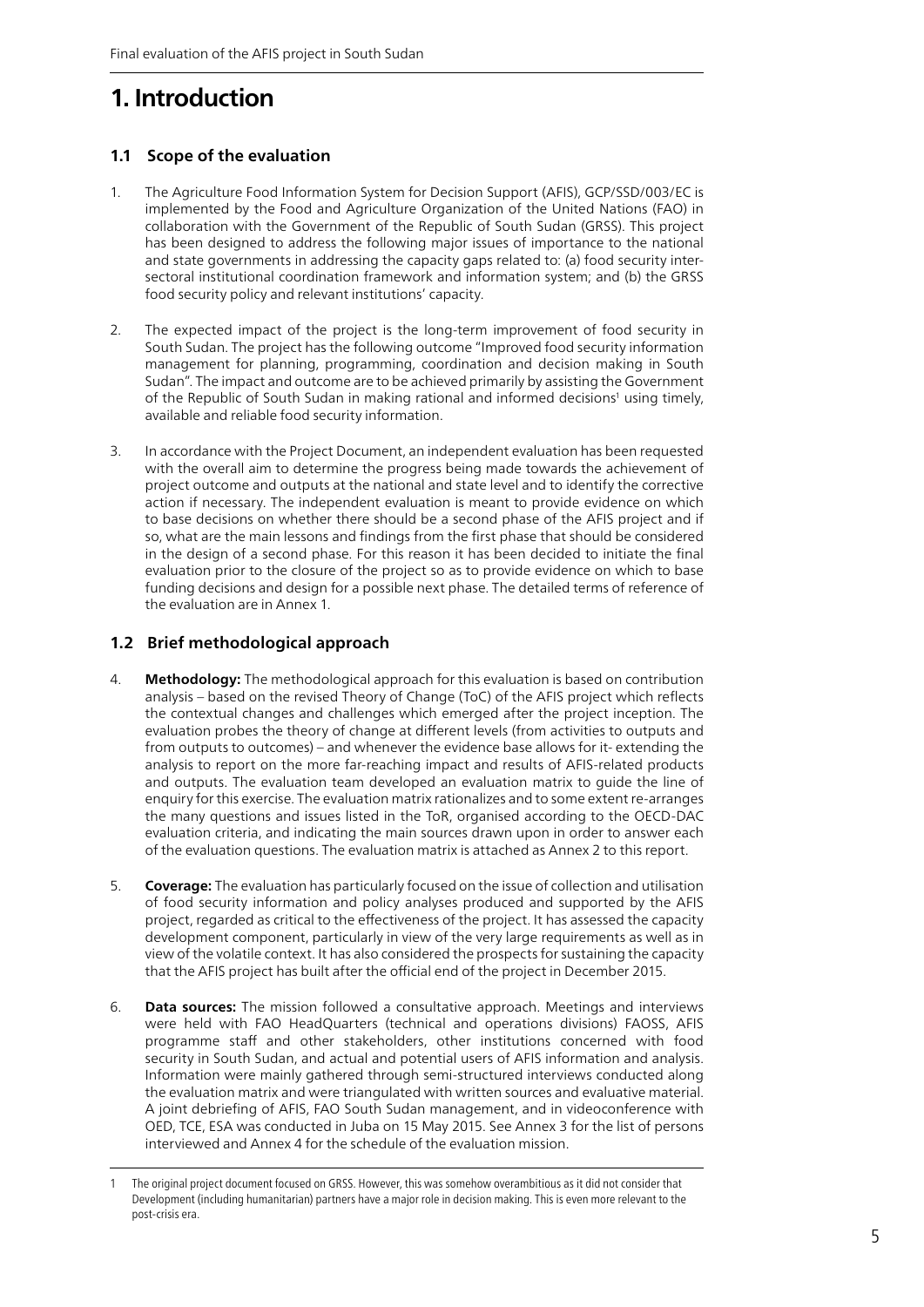7. **Limitations:** The evaluation mission did not have the opportunity to travel to state locations and conducted all its activities in Juba. Nevertheless, it had the opportunity to have enough consultations with state stakeholders who happened to be in Juba during the evaluation. Overall, two officials at Director General level from state ministries – Warrap and Eastern Equatoria, respectively – were interviewed as well as six FAO state coordinators and seven IPC and market focal persons from state ministries. The evaluation had very limited opportunity to interact with stakeholders from the three states most affected by the conflict: one cluster coordinator – Unity state – and one AFIS coordinator – Upper Nile state.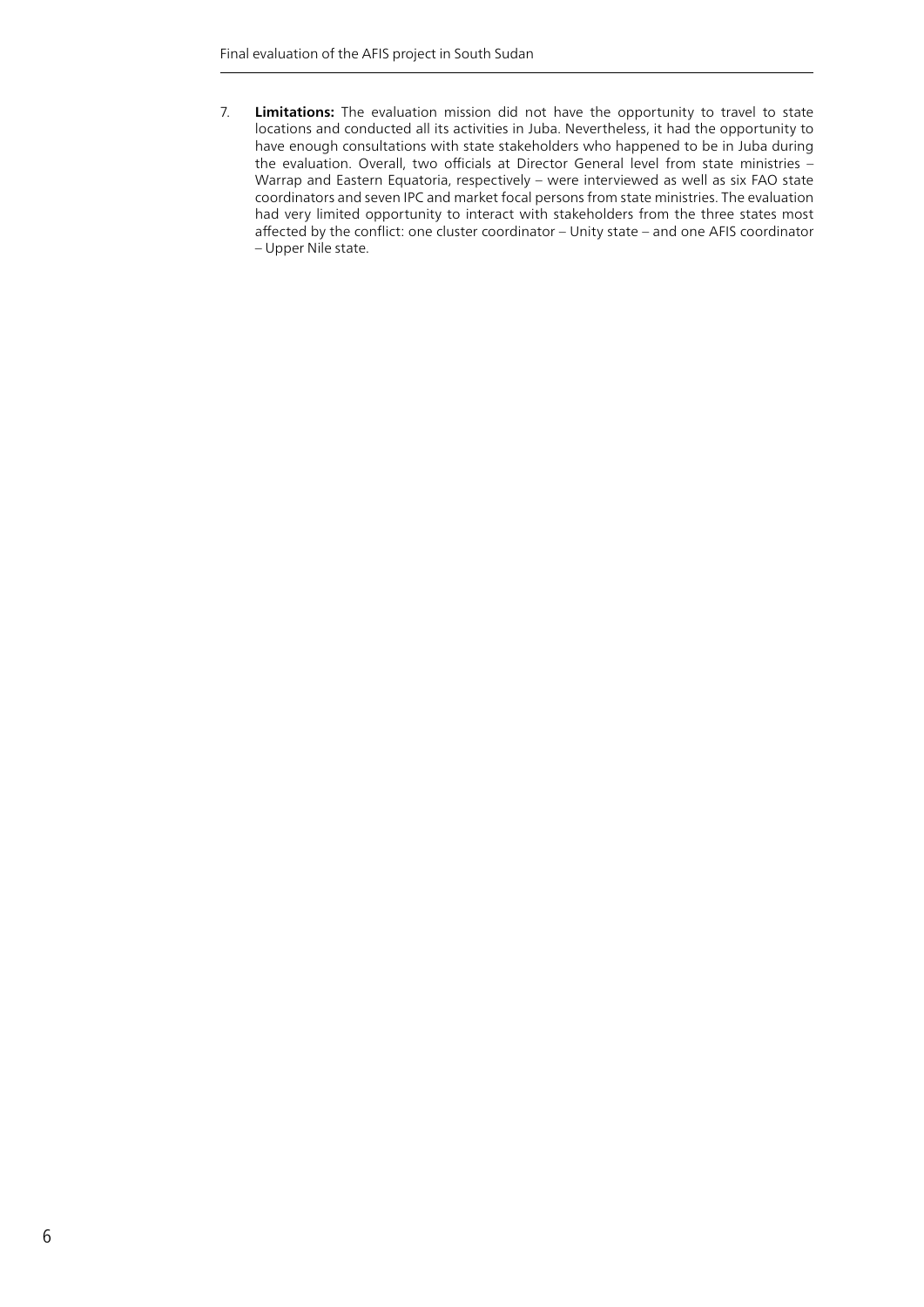## **2. Political, institutional and policy context**

- 8. The Comprehensive Peace Agreement (CPA) and subsequent declaration of Independence in July 2011 provided unprecedented opportunities for the use of land and resources to create sustainable livelihoods and contribute to the economic development of South Sudan. However, these favorable conditions were only short-lived. The eruption of armed conflict in December 2013 brought conditions of severe insecurity across the country. The capacity of GRSS ministries, already under austerity measures, was devastated due to wanton looting and destruction of offices, accommodation, vehicles and warehouses. The conflict diverted the attention and resources of government from line ministries to security concerns.
- 9. With the Cessation of Hostilities Agreement, signed in January 2014, the security situation and institution functioning have improved in the seven states least affected by the conflict, while disruptions have continued in the three most affected states in the Greater Upper Nile region.
- 10. Since late 2014 the economic downturn in the country has been gaining momentum. The GRSS fiscal crunch has led to a depreciation of the local currency and to an inflationary process, with consequent reduction of import and domestic trade volumes and of purchasing capacity.
- 11. Due to a lack of technical capacity, the institutional and policy environment for addressing food insecurity and malnutrition in South Sudan is still largely confined to emergency responses with only a limited effort to initiate an institutional platform and long-term policy. Nevertheless, since its formation in 2005, GRSS has attempted to put in place the necessary public institutions, policies, and legal frameworks. In the food security sector the Ministry of Agriculture, Forestry, Cooperatives and Rural Development (MAFCRD) and the Ministry of Livestock and Fisheries Industries (MLFI) have taken the lead in addressing food insecurity. Other institutions, such as the Ministry of Health (MoH) and the National Bureau of Statistics (NBS) are also contributing to food security according to their mandate.
- 12. During the CPA period, the Food Security Council (FSC) and the Food Security Technical Secretariat (FSTS) were established, also with the support of the Sudan Institutional Capacity Programme: Food Security Information for Action (SIFSIA) project. The FSC is the highest food security decision-making body in South Sudan; however, its functioning has been constrained by the delayed appointment of its Secretary General.<sup>2</sup>
- 13. In 2012 MAFCRD introduced the Comprehensive Agricultural Development Master Plan (CAMP) as a longtime policy quideline toward food security, whereas the food security and nutrition policy formulation processes are stalled.
- 14. It is widely recognized that the current weak institutional set-up, both at National and State level, is a major justification for the AFIS project as well as a major challenge for its effective functioning.

<sup>2</sup> The President appointed the Secretary General of the FSC only in 2013, almost four years after the establishment of the FSC.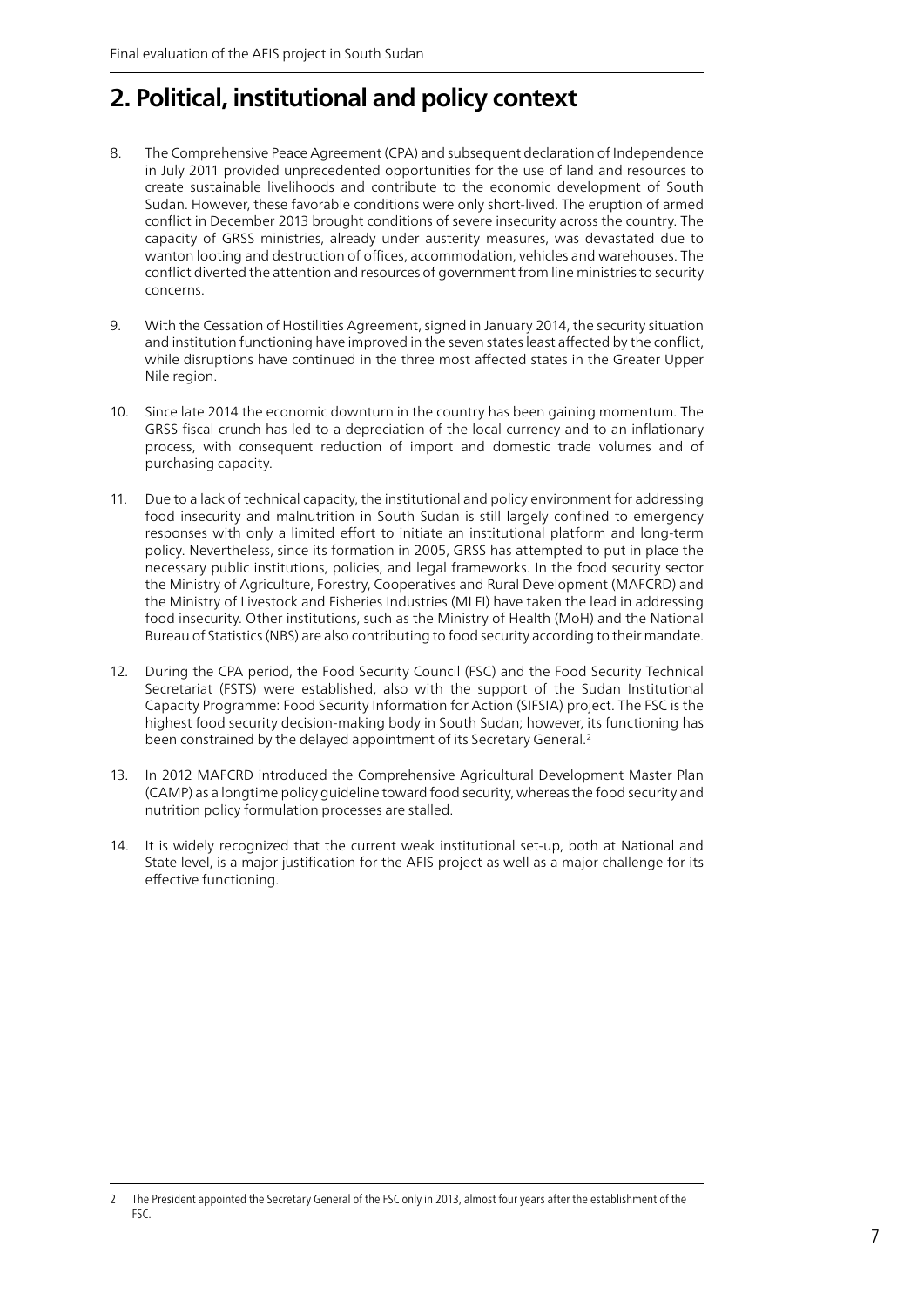## **3. Background of the project**

- 15. The AFIS project was formulated from 2011 to mid-2012. The funding agreement of EUR 7 million was signed by the European Union (EU) and the Food and Agriculture Organization of the United Nations (FAO) between December 2012 and January 2013.
- 16. The project was declared operational in January 2013; however, with delays in the recruitment of project staff and the eruption of the armed conflict in South Sudan in December 2013, the project Inception Report was only endorsed by the Project Steering Committee (SC) on 19 March 2014.
- 17. The project document underwent its first amendment on 26 August 2014 to: (i) incorporate the additional contribution by the Australian Government Department of Foreign Affairs and Trade, $3$  bringing the total budget to EUR 8,523,250; and (ii) adjust some activities accordingly and introduce nutrition information.
- 18. The beneficiaries include a diverse range of stakeholders at the national, state and local levels include:
	- GRSS stakeholders; the Office of the President, as chair of the Food Security Council and FSC Secretariat (FSCS); the Ministry of Agriculture, Forestry, Cooperatives and Rural Development; the Ministry of Animal Resources and Fisheries – then renamed Ministry of Livestock and Fisheries Industries in 2014; the Ministry of Agriculture, Forestry, Tourism, Animal Resources, Fisheries, Cooperatives and Rural Development – resulting from the merger of the previous two ministries – then split again in 2014; the Ministry of Humanitarian Affairs and Disaster Management; the South Sudan Relief and Rehabilitation Commission (SSRRC); the Ministry of Health Department of Nutrition; the National Bureau of Statistics and its Food Security Technical Secretariat and Livelihood Analysis Unit (LAU);
	- Other multilateral and bilateral stakeholders: development partners including United Nations agencies, namely the United Nations Children's Fund (UNICEF), the World Health Organization (WHO), the United Nations Office for the Coordination of Humanitarian Assistance (OCHA), the World Food Programme (WFP), as well as the European Union (EU), the United Kingdom Department for International Development (DFID), the United States Agency for International Development (USAID), the World Bank (WB), the European Commission Directorate-General for Humanitarian Aid and Civil Protection (ECHO), the Food Security and Livelihood and Nutrition Clusters (FSLNC) and their members, and the private sector; and
	- Inter-stakeholder forums include the Humanitarian Country Team (HCT), the Natural Resources Working Group (GRSS/DPs), Humanitarian Inter-Cluster Working Group (HICWG), UN Country Team (UNCT).
- 19. A project strategic review was conducted by AFIS and a consultant in Nov/Dec 2014 and with a second mission in Feb/Mar 2015. The output was a strategic framework, a revised logframe and adjustments to project activities. An additional logframe review was carried out in April/May 2015 and presented at the AFIS SC meeting on 6 May 2015.
- 20. The design and performance of AFIS is strictly linked to the one of its precursor: SIFSIA. Various outputs were generated by SIFSIA or thanks to the SIFSIA input; they are particularly appreciated considering that prior to SIFSIA there was no government-led food security information in South Sudan. The information and analysis remained limited, but it provided a good foundation from which to build. However, SIFSIA had its shortcomings, as highlighted by its final evaluation. In particular, although SIFSIA identified the importance of developing a nutrition information system in conjunction with health partners, the weak institutional links between the health and agricultural sectors in South Sudan meant that little was achieved in raising the awareness of food-based approaches to nutrition. Similarly, opportunities to incorporate a 'gender lens' in the information and analysis of food security in South Sudan were not taken up. Moreover, no contribution was given toward policy development in the livestock and fisheries sector. From a geographic perspective, although the project covered all ten states, it accorded insufficient attention to vulnerable 'transitional' areas. Overall, despite the relevance of the programme concept, its original objectives were overambitious within the timeframe and insufficiently resourced.

<sup>3</sup> The increase was discussed and agreed with the EC.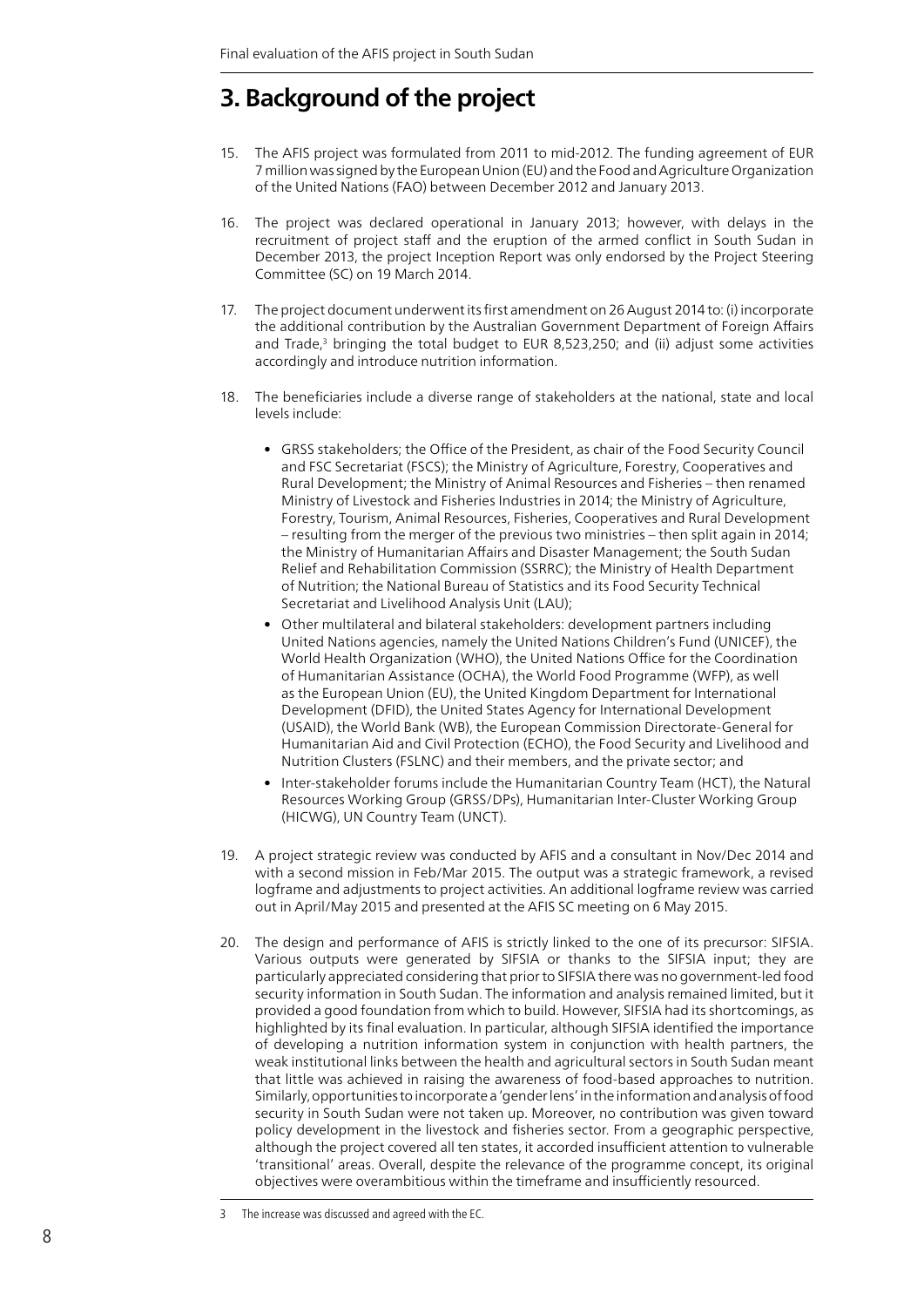## **4. Relevance of project**

This section answers the evaluation questions on whether the AFIS project was suitable to the context in both the humanitarian and development dimensions; whether its design and coverage was appropriate and realistic.

#### **Main findings**

- Food security information and analysis are very relevant to the situation in South Sudan. The current production of information and analysis (despite the AFIS contributions)is insufficient to appropriately support decision making.
- The lack of sufficient information is compounded by the weak capacity to produce and analyse it. The substantial component of the AFIS project focused on capacity development is of extreme relevance to the context and directly addresses the needs of the sector.
- AFIS is very relevant to FAO programming in South Sudan both in the emergency and development contexts.
- AFIS activities are conducted both at national and state level. At state level, contrary to original plans, the regular implementation of the project is limited to the seven states which are not destabilized by the violent conflict so there is a gap in terms of coverage.
- Although in its original intentions the project was mainly framed under a developmental approach, the conflict breakout in the very early stages of the project has induced to put more emphasis towards a humanitarian perspective. Humanitarian information is generated in all the states including where there is on-going conflict. After the conflict breakout in December 2013, AFIS – to maintain relevance – was required and succeeded in readjusting activities and reallocating project resources from capacity development to crisis management mode.
- AFIS has some gaps in the knowledge production which should contribute to the understanding of animal production, health and movements as well as of livestock marketing – the project document only focused on livestock disease management, monitoring and early warning system.

### **4.1 Relevance to the needs of the country**

- 21. Overall, food security information and analysis are very relevant to the situation in South Sudan. Food and nutrition security are amongst the priority concerns of the Government of South Sudan. The government is in the process of finalizing key policies and implementation strategies in various sectors, including agriculture and health, and this provides a unique opportunity to ensure that food and nutrition security is effectively addressed by all the relevant sectors.
- 22. However, the lack of information and analysis required for decision making is a dramatic reality in South Sudan. This refers to even the most basic indicators. No reliable estimate of population and population movements is available. Comprehensive data on nutrition are not available. The same applies to information related to pastoralist and agropastoralist livelihoods and more specifically on livestock and agriculture. Overall, results of most assessments are limited in coverage, not representative and mainly qualitative, very likely contributing to an under-estimate of the extent of the problems and consequently providing only limited support to decision making.4
- 23. The precursors of AFIS i.e. SIFSIA and SPCRP had created the premises for a long term strategy aimed at filling such gaps. Nevertheless, the strategy followed under SIFSIA had overlooked a major gap which has become even more evident after the end of the project: i.e. the lack of information is compounded by the remarkable scarcity of capacity required to produce and analyse them.<sup>5</sup>

<sup>4</sup> A recent assessment conducted by FSIN has identified the main challenges and issues for each key food security and nutrition information systems supported by FAO, WFP, FEWSNET and UNICEF in South Sudan. The following challenges are reported, among others: duplication of monitoring, discrepancies in data collection methods, lack of common market database repository, low coverage of surveys, lack of institutionalised and systematic nutrition database, lack of mortality information, lack of systematic collection and analysis of data on the different aspects of pastoral livestock production system. See FSIN, 2015.

<sup>5</sup> SIFSIA laid the foundations for integrated food security information and policy action through capacity development. However, SIFSIA's support was primarily delivered at national level with only limited outreach to support the development of a food security information system at state level, through the allocation of modest funds for capacity development activities. To overcome such a risk, the strategy followed through AFIS is to support the institutionalisation of robust food security information systems at both the national and state level.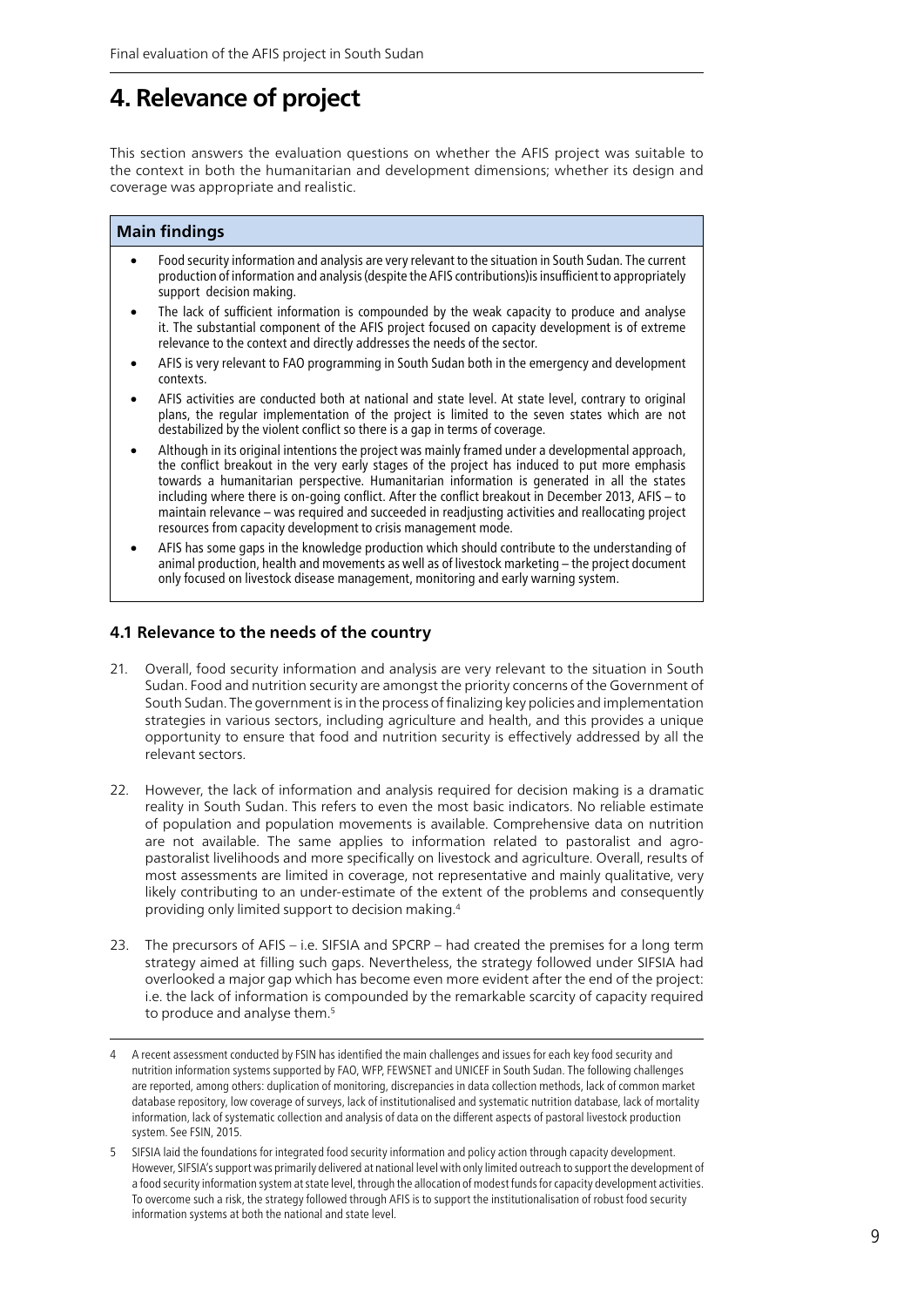#### **Strategic positioning: Are we doing what is needed?**

#### Strategic relevance

- Has FAO been addressing the most acute and structurally important challenges in the areas of FAO's competence?
- Has FAO's programme aligned with relevant national strategies and policies, in particular the Agricultural Development Strategy 2011-2020 falling within the overall framework of the 7th National Socio-Economic Development Plan 2011-2015 (NSEDP)?
- Has FAO's programme aligned with the United Nations Development Assistance Framework? Are FAO's activities designed to achieve its Outcomes and, ultimately, the Millennium Development Goals? Is FAO's programme aligned with other UN strategies and initiatives (SUN, REACH)?
- Has FAO responded appropriately to needs as they arise as a consequence of natural or man-induced emergencies?
- Has FAO's programme in Lao PDR been coherent with FAO's overall Strategic Framework?

#### Comparative advantage

• What role has FAO played vis-à-vis other development actors (national and local government, civil society, the private sector, and other international development partners) and did it draw from its own comparative advantage (considering its core functions)?

#### Partnership and coordination

- How did FAO engage in partnerships and to what extent were these partnerships complementary and synergetic?
- To what extent has FAO supported the coordination of actors working in the rural development and food security sector (to what extent has FAO's leadership role in coordination reduced gaps and enhanced synergies?)
- To what extent has FAO contributed to influence the position and decisions of partners (Government and others) in relation to food and nutrition security and has it had a role as convenor?

#### Normative values

- Have normative values of the United Nations, particularly supporting the poor, marginalized, disadvantaged and affected populations been embedded into FAO's programme and how?
- To what extent has FAO taken into account gender and human rights in the design of its programme and during the implementation?

#### Programme contribution: Are we making a difference?

#### *For each CPF Outcome:*

- Improved food and nutritional security through enhanced policy, planning and implementation;
- Environmentally sustainable production for the market by small farmers using the value chain approach;
- Sustainable natural resource management for crops, forests, fisheries and livestock;
- Reduced risk and vulnerability to natural and other disasters through prevention, preparedness, response and recovery.

#### Programme relevance

- How appropriate have FAO's activities been to achieving CPF outcomes?
- In the areas of capacity development, and in providing policy and technical advice, has FAO supported the key actors and provided the necessary technical content?
- In direct support, has FAO targeted the poorest and most vulnerable households and responded to their needs, including women and young people?
- How does FAO identify needs? Is the development of projects based on a sound and well-grounded analysis?

#### Programme impact and effectiveness

- What changes can be observed that are attributable to FAO's interventions (e.g. behavioural changes; institutional changes; policy changes; technical adaptations; tangible benefits…)?
- To what extent have these changes contributed to progress towards the CPF Outcomes?
- To what extent has FAO introduced or promoted new technologies and approaches? And what has been their impact, if any?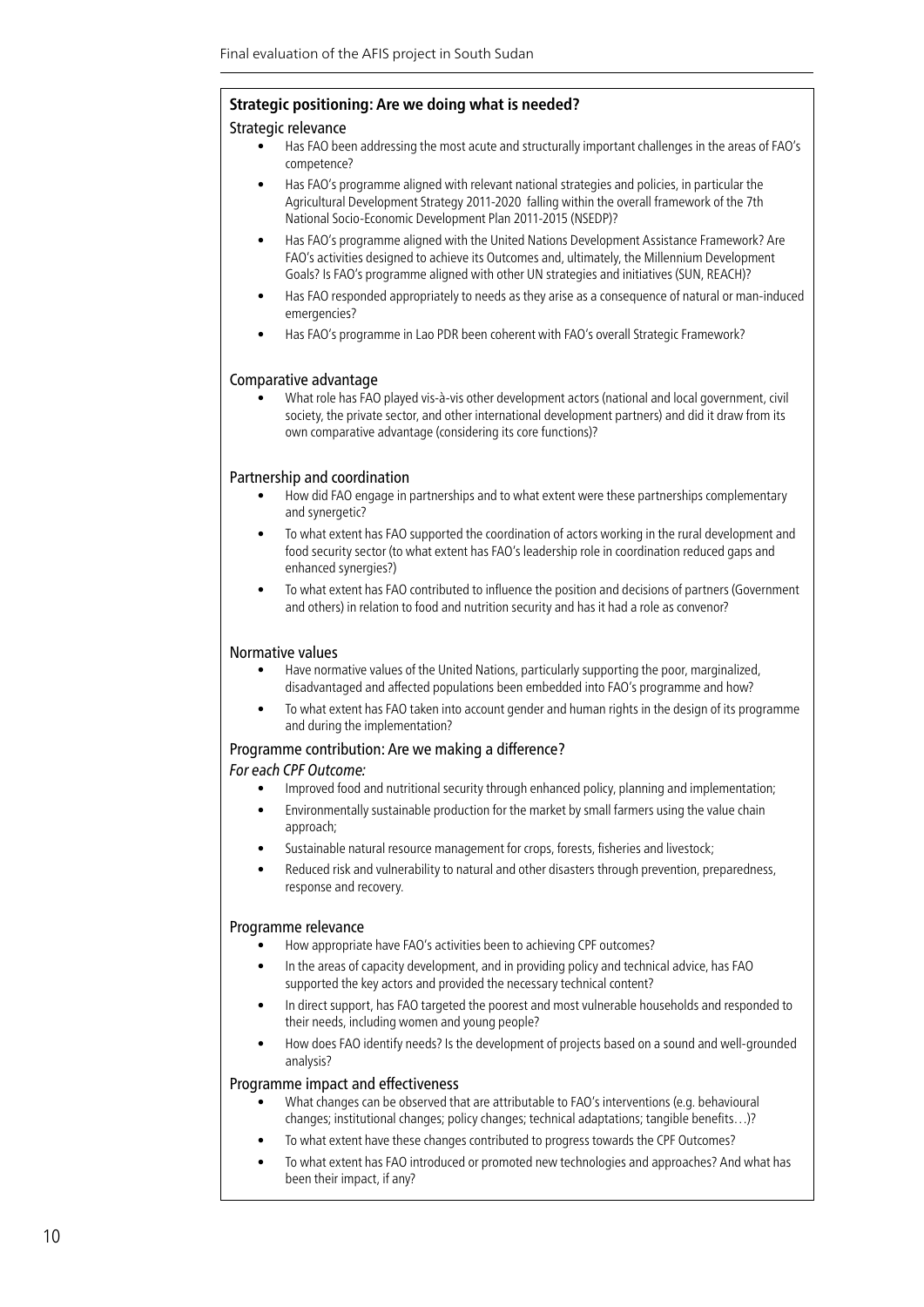#### Sustainability of results

- Have FAO activities had proper exit strategies and have these been followed?
- To what extent are results owned by the government? To what extent have the changes that were generated been sustainable?
- To what extent are the results owned by beneficiaries? To what extent have the changes that were generated been sustainable?
- Have livelihoods been affected by results in the medium- and long-term, and how?

#### Programme coherence and synergies

- Has FAO focused on activities that will lead to achieving the best results vis-à-vis its resources?
- What kind of partnerships has FAO established in Lao PDR and to what extent have these enhanced its capacity to achieve the desired results?
- To what extent have FAO's global and regional initiatives provided coherent and/or complementary support in view of achieving the CPF results?
- To what extent has FAO headquarters and Regional Office represented an added value, particularly in terms of technical support? Has FAO's knowledge base (normative products, guidelines, publications, etc.) been used at country level?
- To what extent is FAO's programming coherent (in terms of the interventions). Is the CPF an appropriate framework? How were the CPF priorities identified?
- To what extent have emergency and development interventions been integrated? To what extent have emergency interventions integrated long-term perspectives, and to what extent do development interventions account for recurrent crises (DRR, resilience)?

#### Cross-cutting issues

- To what extent has FAO's programme integrated cross-cutting issues?
- Land tenure: at different levels (policy, project design and implementation) and according to different sectors of intervention;
- Gender and inequality;
- Water, sanitation and hygiene;
- Capacity development;
- Youth.
- 24. A substantial component of the AFIS project is focused on capacity development. A capacity needs assessment exercise was conducted in mid-2013, subsequently reviewed in March 2014 in view of the changing environment and consequent revisions in the project framework. In line with the FAO corporate strategy on capacity development, in order to optimize complementarities and avoid duplication of efforts, AFIS capacity development plans are prepared in collaboration with other food security and nutrition-related capacity development initiatives. Towards this objective, the Food Security Information Network (FSIN) – a global interagency initiative between FAO, WFP and IFPRI, with the ad-hoc participation of FEWS NET and UNICEF in South Sudan – is the overarching framework for the coordination of different capacity development activities.
- 25. There are a number of gaps also in terms of generating sufficient information, data and analysis on critical areas such as nutrition and livestock. Nevertheless, these areas are all addressed in the collaborative inter-agency/GRSS strategy under the Food Security Information Network (FSIN) and – if implementation goes ahead – FAO AFIS will be able to contribute to a collaborative inter-agency effort to generate the relevant data to fill the gaps.

#### **4.2 Relevance of the design to the country context**

26. The AFIS project is in line with the FAO Country Programme Framework – although the latter is not yet finalized – and with the FAO Emergency Livelihood Response Programme (ELRP) in the Republic of South Sudan. In the ELRP logframe 2015, Output 1 supports the use of food security information, analysis and coordination for evidence-based decisionmaking. AFIS is therefore very relevant to FAO in South Sudan. The ELRP further relies on AFIS to generate gender disaggregated data so that these can be used to address the fundamental gender dimension of food security, both in terms of targeting and of programming.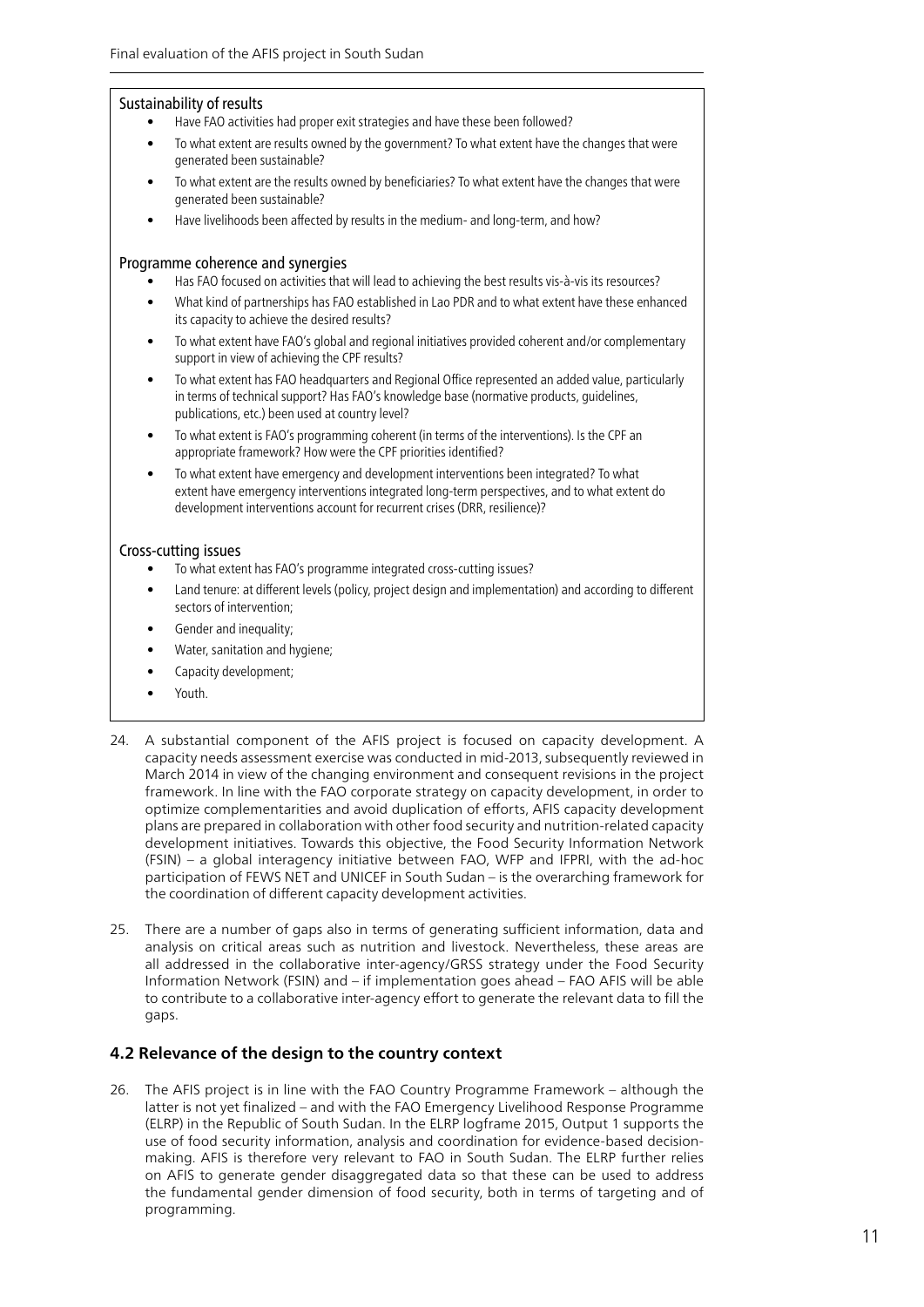- 27. Contrary to the case of SIFSIA, which was focused at National level, the AFIS project was designed to combine activities – data collection and analysis as well as capacity development – both at National and State level. Project activities, outputs and achievements are visible at National level, although seriously constrained by increasing instability and insecurity and by the higher priority given by GRSS to issues and initiatives related to national security. At State level, contrary to original plans, the implementation of the project is limited to the seven States which are under the control of GRSS. Although a lighter footprint is maintained in inaccessible areas, the flow of information is sporadic. This is seen as a major limitation for the achievement of the project target – the revised Logframe includes provisions for rehabilitating information systems and capacities in those areas, but the implementation depends on developments in the field security condition.
- 28. Although in its original intentions the project was mainly framed under a developmental approach, the breakout of conflict in the very early stages of the project has induced to put more emphasis towards a humanitarian perspective. The information system is mainly informed by *periodic* assessments, such as Rapid Crop Assessments, Crop and Food Security Assessment Missions (CFSAM), Food Security and Nutrition Monitoring Systems (FSNMS), SMART surveys, and the main output – the Integrated Phase Classification (IPC) – is used to monitor the humanitarian situation and inform planning/programming.**<sup>6</sup>**
- 29. Most of the assessments conducted or collated by AFIS, particularly those which feed into the IPC analysis process, contribute to form an idea – although limited by a certain amount of missing data – of vulnerability in rural areas. However, they are of limited relevance to assess and monitor vulnerability in an urban environment, which is instead becoming more and more the stage of increasing and widespread vulnerability, due to spiraling inflation induced by macroeconomic factors. In this regard, the recent AFIS initiative to build and monitor a Minimum Expenditure Basket (MEB) is seen as a promising development.**<sup>7</sup>**Along the same line is the recent initiative to contribute towards the development of Resilience Context Analysis (RCA).
- 30. Livestock diseases are impeding livelihoods for a high majority of the people in South Sudan who rely on livestock for food security, trade and production. Despite the criticality of this sector, the AFIS project was found to only have provided a limited contribution to knowledge and understanding of animal production, health and movements as well as of livestock marketing – due to limitations in its original design focusing solely on the health dimension. In this regard, the announcement, during the evaluation mission, of the forthcoming strengthening of livestock research capacity is particularly welcome.

## **4.3 Relevance to the changing context**

- 31. The AFIS project was developed in 2012 under the assumption that conflict was a past experience in the country. However, the conflict in December 2013 had a direct impact on food security, as many had to leave their home and abandon livelihoods, while market functioning collapsed in varying degrees throughout the country due to insecurity. The crisis significantly disempowered GRSS institutions at all levels. In this scenario, the AFIS management succeeded in readjusting activities and reallocating project resources to:
	- Respond to information requirements within a crisis management mode
	- Retain capacity development for an enhanced production of primary data, particularly addressing key data gaps, namely nutrition and crop production; despite the difficulties in supporting this dimension in the midst of a crisis, it was rightly recognized as a critical gap that needed to be maintained as a primary focus.
	- Increase the frequency of information products and communication in the midst of a humanitarian crisis and economic downturn;
	- Enhance strategic partnerships with key stakeholders to produce information based on technical consensus – i.e. the IPC – which has become a key tool for planning and monitoring purposes.
	- Expand and deepen the level of partners participating in data collection.

7 AFIS has produced some initial output of MEB analysis, however this requires strengthening the methodological basis of the MEB, which is still missing.

<sup>6</sup> The Integrated Food Security Phase Classification (IPC) is a set of standardized tools that is used for classifying the severity and magnitude of food insecurity. This evidence-based approach uses international standards which allow comparability of situations across countries and over time.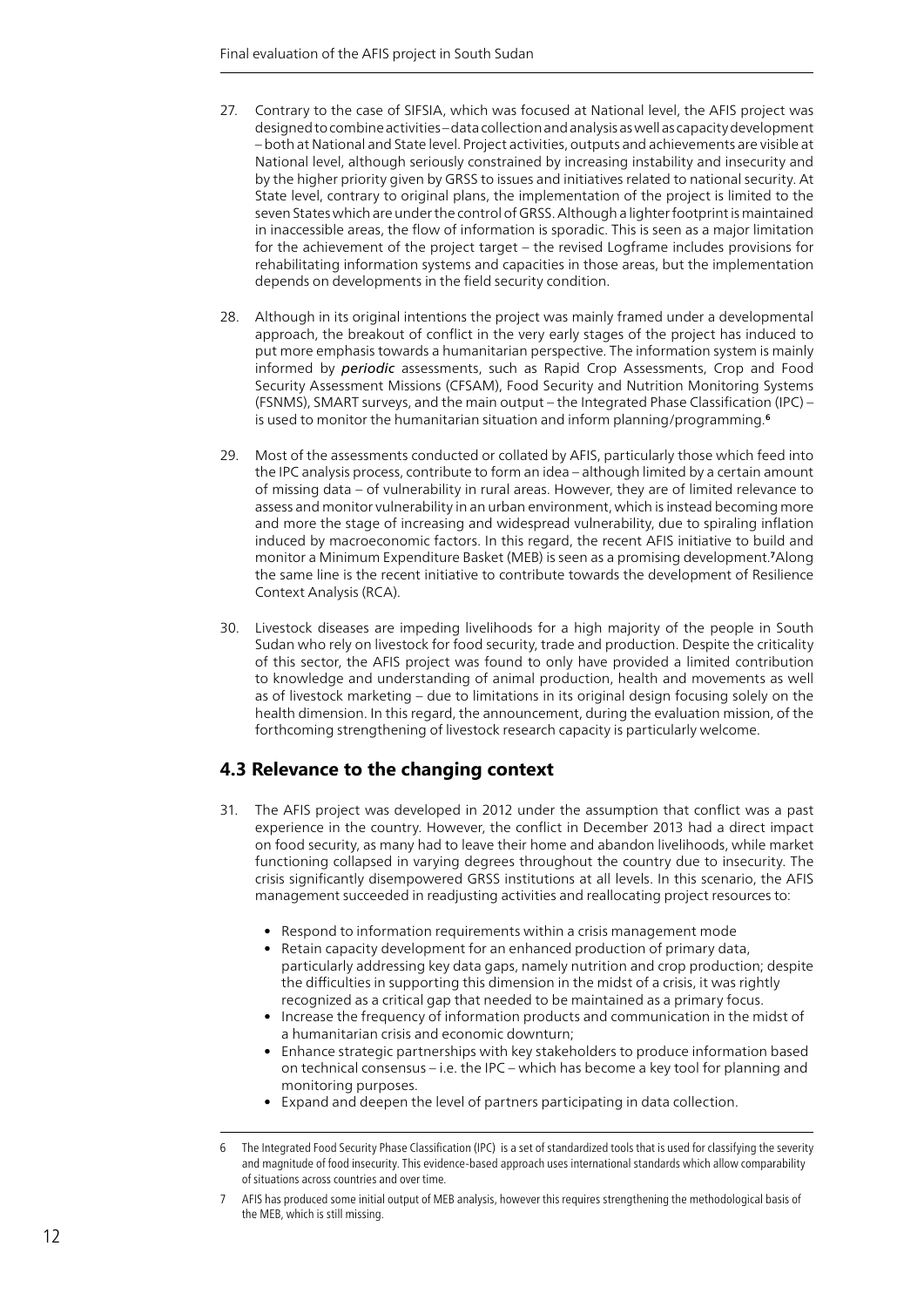32. A review of the project document and of its strategic framework – endorsed by the donor and GRSS – allowed the incorporation of a contingency plan to continue project operations under the new and changing environment. The project is still aimed at capacity development while producing primary data, including nutrition, developing food security analysis and promoting consensus on food security assessments. However, the capacity development scope of the initiative has been expanded, with the inclusion of an increasing number of partners within the international community – also reflected in the revised Logframe – in order to make the whole information system more resilient, working to improve capacity from data collection to decision making.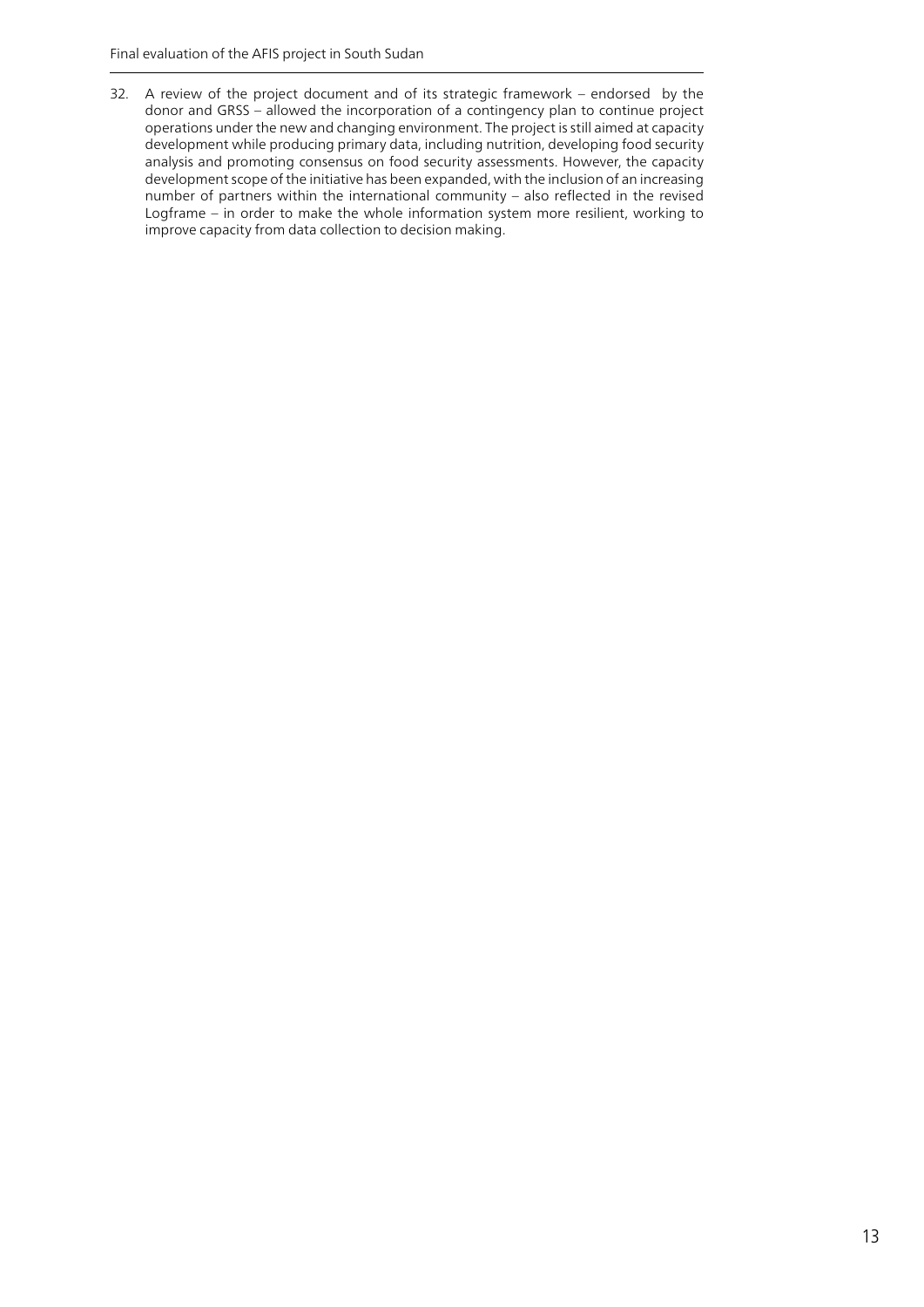## **5. Analysis of outputs and outcomes**

#### **Main findings**

- The evaluation found that the project has responded strategically to the humanitarian crisis by effectively providing decision makers with a robust food security situation analysis using the IPC.
- • Evidence shows that the IPC has filled one of the main gaps identified in the SIFSIA evaluation, ensuring food security and nutrition data is analysed and packaged in a way that reaches high level decision makers.
- AFIS has managed to support relevant state and national government institutions in the identification and use of several standardised methodologies and approaches, including the IPC, FSNMS, SMART and CFSAM, with state level participation in these assessment and analysis processes.
- AFIS has been effective in the coordination of information systems, taking the lead and contributing as a key partner to the systematic collection, analysis and dissemination of food security information, including information on markets, livestock disease, crops and climate.
- Data generated is not adequately disaggregated by gender.
- The GRSS has very limited capacity to use information generated by AFIS and partners to influence policy or planning. AFIS original project greatly underestimated how much support was required and the time it would take to build this capacity.
- 33. This section looks at the extent to which AFIS project has so far delivered results from its anticipated outputs, as well as looking at what can be anticipated to be achieved. In particular it analyses the outputs to outcomes contributions. As endorsed by the project Steering Committee, outputs' wording has been adapted to the changing context in relation to reflect the enhanced focus on data collection and partnership development. Key factors were identified as being responsible for the achievement or failure of the objectives.

### **Outcome: Improved Food Security Information Management for planning, programming and decision support**

34. Since the humanitarian crisis erupted in December 2013, the evaluation found that the project has responded strategically by providing decision makers with a robust food security situation analysis using the IPC. Through the use of the IPC standardised approach, requirements and gaps in the current information system were identified and this led to the improvement of data collection mechanisms and management which stream in from the field into the IPC analysis. In July 2014, AFIS improved its effectiveness – delivering on its outcome aimed at the Food Security Council endorsing the IPC as the main tool for food security analysis through a public statement and the DG of the MAFCRD becoming the chairman of the IPC Technical Working Group. Although the IPC is not new in South Sudan (started in 2006), its periodical reports have now become legitimate reference documents for the GRSS, but predominantly they are used by international humanitarian and development actors in South Sudan for planning and programming purposes. Evidence shows that the IPC has filled one of the main gaps identified in the SIFSIA evaluation, ensuring that food security and nutrition data is analysed and packaged in a way that reaches the high level decision makers. Ultimately, the IPC should sit within the FSC when the capacity is there.

### **Output 1: Relevant State and National Government institutions are using standardised methodologies and managing food security information systems.**

35. Under Output 1, AFIS has managed to support relevant state and national government institutions in the identification and use of several standardised methodologies. The evaluation could see evidence of this under the IPC, FSNMS and CFSAM standardized approaches, with state level participation in these assessment and analysis processes. The project has effectively ensured that at state level, the government officers have the capacity to participate in these assessment and analysis processes. The project has strategically identified partnerships with members of the FSL Cluster – especially WFP – and the Nutrition Cluster – UNICEF and ACF – to maintain a more resilient FSN information system. AFIS has been instrumental in the integration of nutrition into the FSNMS standardised assessment tool linking the MoH Department for Nutrition and State level. Additionally,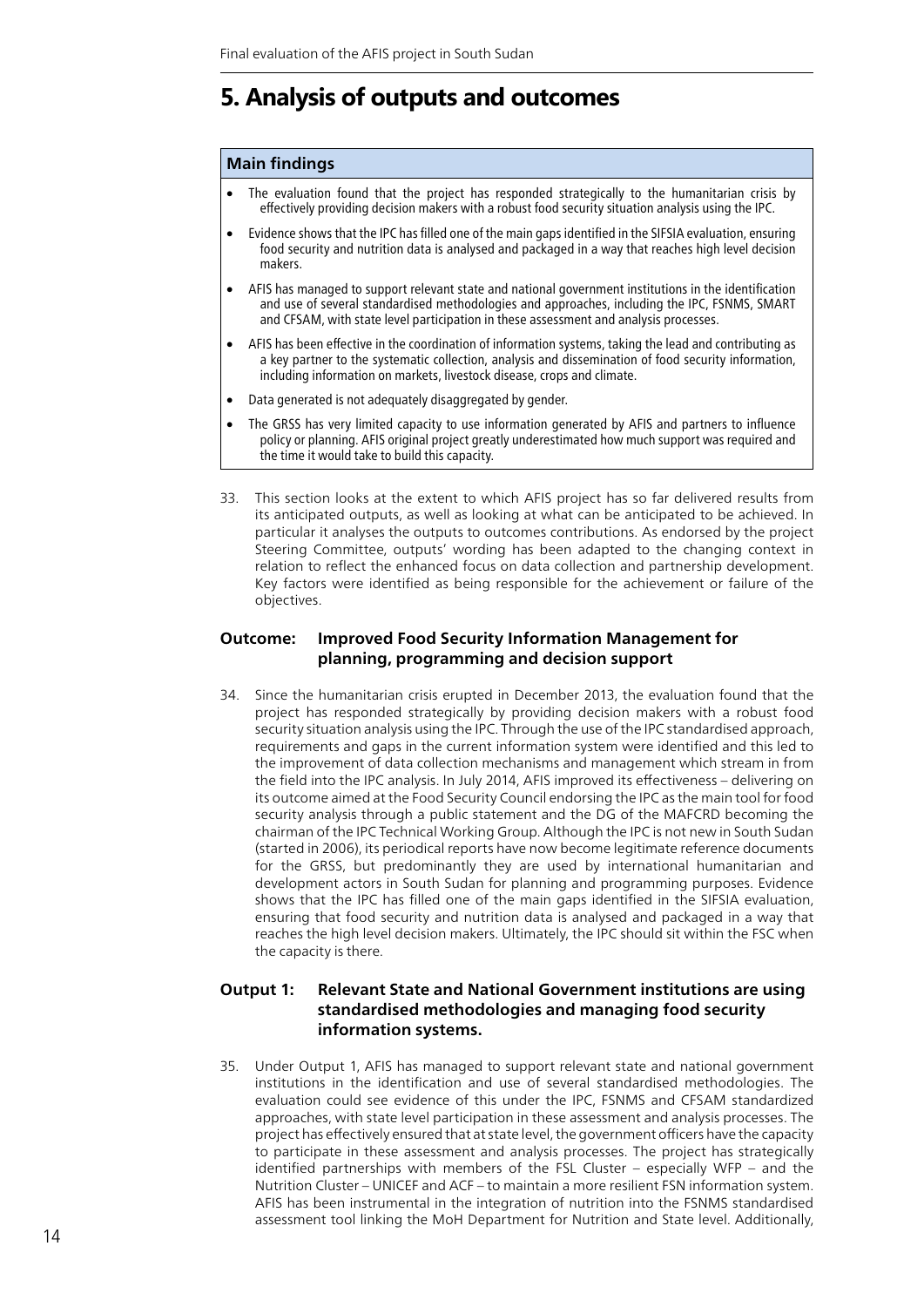AFIS has facilitated the piloting of the IPC Nutrition Situation Analysis in South Sudan which has prompted advocating for regular SMART surveys.

### **Output 2: Crop, Livestock and Natural resource information are systematically collected, analysed and disseminated**

- 36. AFIS has been effective in the coordination of information systems, taking the lead and contributing as a key partner to the systematic collection, analysis and dissemination of food security information. Actions related to market information (such as CLiMIS), crop monitoring and livestock disease management systems were found to have been put in place, but data sets still need to be completed and they are not yet available publically for the use by government and other humanitarian and development actors. AFIS has also effectively coordinated the collection of data from hard to reach areas, which has been useful in the IPC analysis. An issue that needs further consideration is that AFIS has not been able to generate data that is adequately disaggregated by gender and providing adequate analysis into this crucial dimension of food security.
- 37. The SIFSIA evaluation identified that gender concerns within the food security and nutrition agenda should be incorporated into any future information systems and analysis. The evaluation found that there is very little information generated through the support of AFIS that disaggregates data by sex and therefore there is virtually no gender analysis. There is no gender dimension to the CFSAM nor the FSNMS (which are principal inputs to the IPC analysis).
- 38. Partnerships with NBS, WFP, FEWSNET, Oxfam, Mercy Corps and Norwegian Refugee Council (NRC) have facilitated the collection of market data from a set of markets in South Sudan. Analysis shows that data is feeding into an excel-based data collection tool, currently managed by AFIS. The evaluators were informed that the CLiMIS website has been overhauled. They could appreciate a desktop tool which can automatically carry out market trend analysis, although this was not yet operational on a regular basis. It is hoped that this will contribute to the standardisation of market data, with improved access and support for analysis. It is anticipated that WFP will synchronise their tablet format with the recently procured SMS platform in order to improve data collection and AFIS will develop a simple training manual on data collection and analysis.
- 39. By the time of the evaluation mission, the market dataset included price data from 94 markets. Prices are reported for a set of around one hundred commodities**<sup>8</sup>** on a monthly basis, however large gaps are found for almost all markets. Such gaps reflect mainly the fluidity of markets functioning, with some markets falling out and others being adopted. As shown in Figure 1, the share of gaps in the dataset has decreased since early 2014 before drastically increasing by the end of the year. This refers to the entire market sample, but is particularly evident for a selected subset of 48 markets which form the bulk of the dataset. The evolution in Figure 1 seems to highlight how AFIS contributed to raise the completeness of the dataset and how this achievement has been offset by the increased insecurity and institutional instability, as well as by the worsening macroeconomic conditions.



**Figure 1**Completeness rate of market price dataset

*Source: Evaluators' analysis of AFIS market price dataset*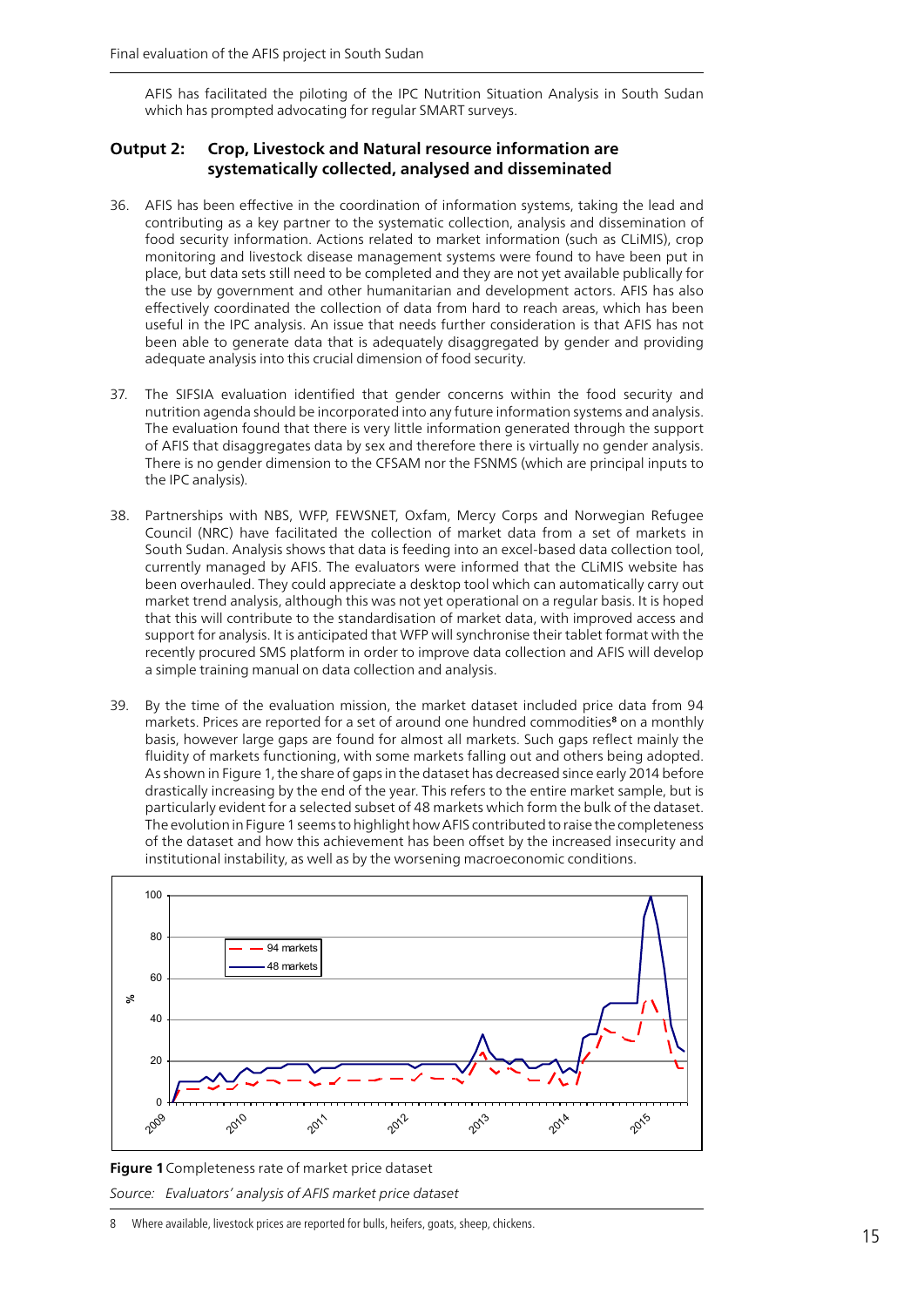- 40. The ongoing price rise and consequent impact on livelihoods has prompted to launch an initiative to strengthen market analysis, building on the project initiative to monitor urban Minimum Expenditure Basket.
- 41. AFIS partners jointly with GRSS, WFP and NGOs to undertake the annual CFSAM assessing the national agricultural production and food security situation. The CFSAM reports in 2013 and 2014 were well received and fed well into the IPC. In 2014, a road map for the improvement of CFSAM was implemented by AFIS,**<sup>9</sup>** supporting the GRSS and state partners to improve the quality, coverage and timeliness of crop assessments. An improved CFSAM report capturing the seasonality of crop development/performance/production in 2014 was released on 6 May 2015. However, this was at the cost of not having the report released in time for the IPC analysis workshop (20 April - 1 May 2015), although some raw data was used.
- 42. AFIS has been working on improving datasets for early warning at State level to feed into the National Early Warning Technical Working Group (NEWTWG) launched in January 2015 and chaired by the Recovery and Rehabilitation Council (RRC) which sits under the Ministry of Humanitarian Affairs and Disaster Management. Within the last six months prior to the evaluation mission, the project has created a rainfall database to store data from 45 rain gauges distributed as planned with the MAFCRD and the meteorological department. Five dysfunctional Automatic Weather Stations (AWSs) have also been repaired and government staff have been trained in data collection, reporting and maintenance of rain gauges. It is planned that the rainfall data will be calibrated with remote sensing and link into the GHACOF. There is no evidence yet of how effective the early warning data and reports will be and how they are used at National level to trigger early response. Currently national and state early warning monthly bulletins have fed into the IPC and are used by the FSL Cluster.
- 43. By May 2015, AFIS has initiated a pilot for the collection and analysis of livestock disease data in Lakes State, and is preparing to expand to Greater Bahr-El-Gazhal and Greater Equatoria. The project has improved information networks by building on partnerships and training personnel to collect field data. However, it is unclear how effective the epidemiological surveillance system is in informing food security policy and planning at this early stage. It is hoped that the recently employed pastoralist expert will boost this component to explore livestock production and movements.

### **Output 3: Governmental validation mechanism and policy capacities for decision making enhanced**

- 44. Throughout 2013, AFIS mainly focused on capacity building for effective information systems. After the crisis, the demand for food security information increased and AFIS shifted its focus to providing decision makers with timely and accurate food security information.
- 45. The FSC endorsed the IPC as the main tool for food security analysis through a public statement. Concurrently, a high-level government official, the Director General of the Ministry of Agriculture, is chairman of the IPC Technical Working Group (TWG). These positions at policy level make the IPC a legitimate reference document and process for humanitarian and development actors. The IPC plays a major role for decision making throughout GRSS institutions at National and State level, the humanitarian community, donors. Sadly, there is little awareness beyond the IPC TWG that the IPC comes out of AFIS facilitation/support.
- 46. The validation process is working at National level with high level decision makers being given the IPC analysis to endorse. Although this process is vital, it does delay the validation of the report, although the top liners are shared with GRSS, humanitarian and development partners to ensure the analysis results are available for immediate consultation.
- 47. The effectiveness of the IPC for food security analysis highly relies on the quality of the information systems that feed into the analysis. Without good quality information systems, the credibility and completeness of the IPC deteriorates. Despite the relevance of the IPC, information which feed into the IPC are given lower relevance when considered on their own and thematic analysis has played so far only a minor role as support to decision making. This is seen as a major area where more attention is required to ensure that thematic

<sup>9</sup> Developed by a senior AFIS consultant, Ian Robinson and endorsed by MAFCRD.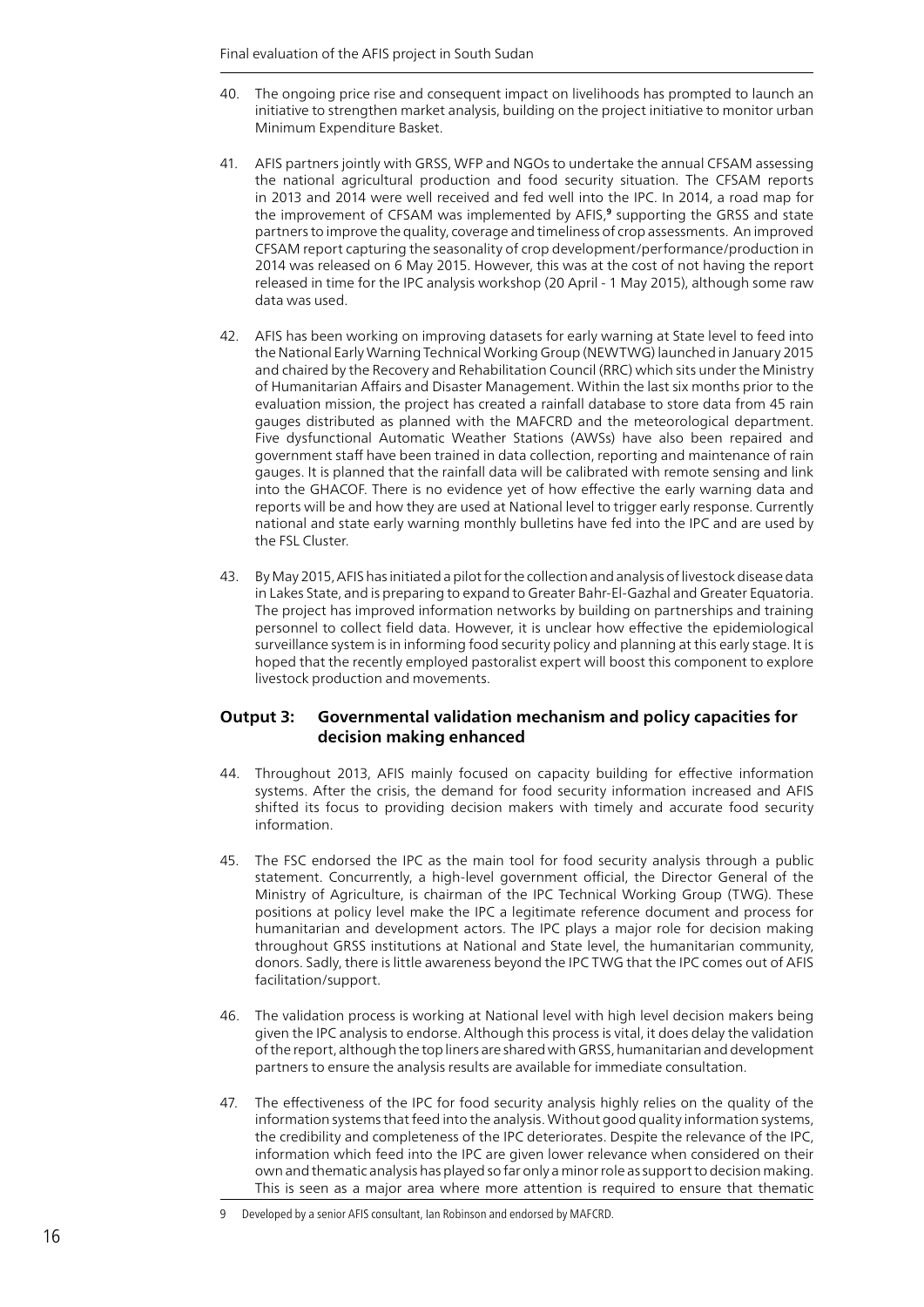information and analysis supports the elaboration of sectoral policies and programmes, in the expectation that resilience, recovery and development planning will resume in future.

- 48. Under Output 3, the AFIS project had hoped to strengthen thematic policy areas and mechanisms. It would seem that the GRSS has very limited capacity to use the information generated by AFIS and partners to influence policy or planning. AFIS originally greatly underestimated how much support was required and the time it would take to build this capacity. Furthermore, this output was also delayed by the FSC Secretariat gaining approval from the GRSS. However, the mechanisms are effectively being put in place to reach this end-goal, especially under the new LoA with the FSC Secretariat and the improved partnership with various stakeholders including UN agencies and NGOs. It is anticipated that the IPC outcomes will be used for setting the policy discussion agenda in the coming few months.
- 49. The recent documents written by AFIS intended to influence policy are the IPC reports and the recent market brief highlighting the impact of rising prices of food and non-food commodities which will mostly affect the urban poor. AFIS supports the production of bulletins written by FSTS.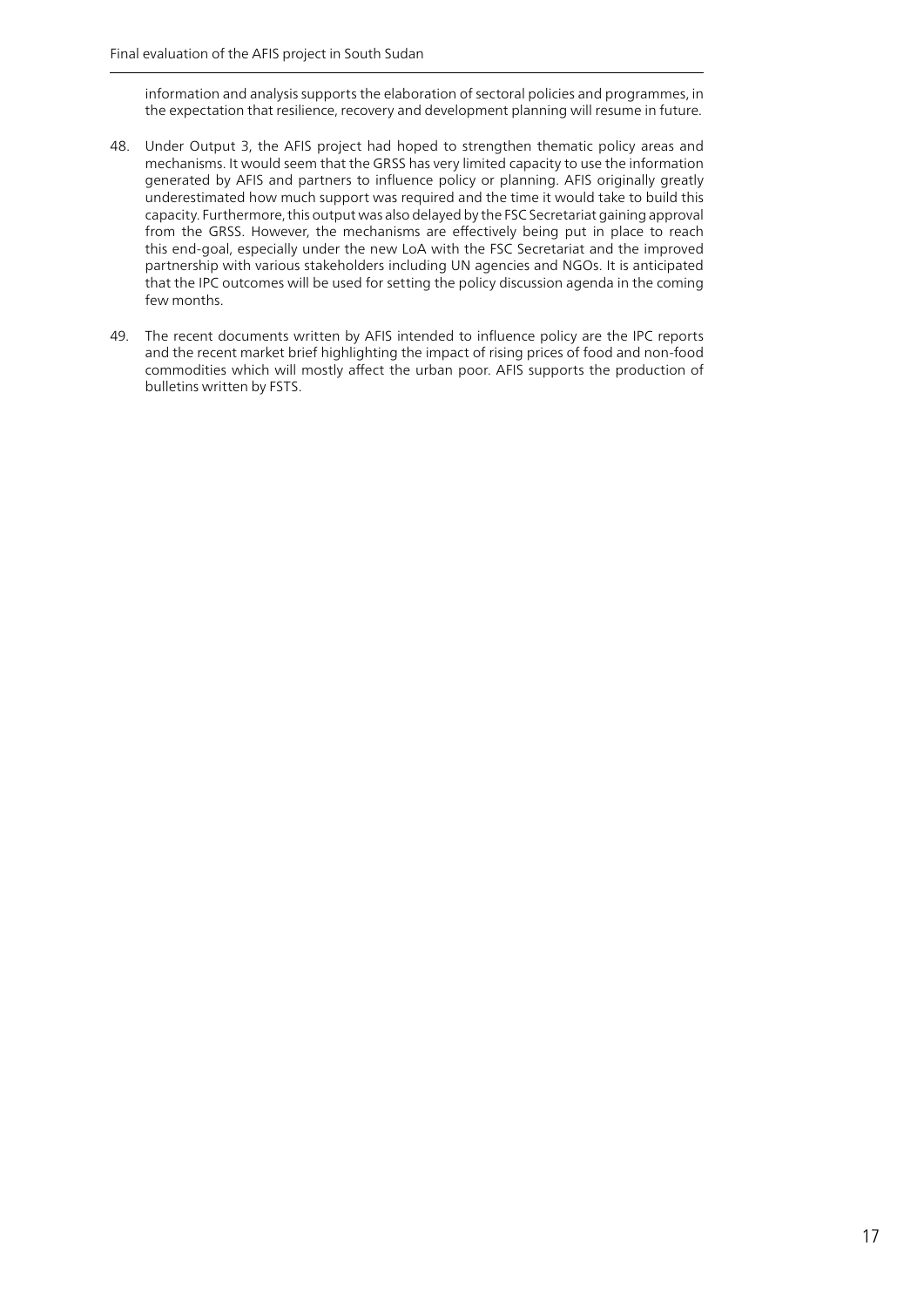## **6. Effectiveness and efficiency of project implementation**

#### **Main findings**

- AFIS management has been seriously affected by the conflict. As a response to the crisis, the project managed to make its approach more adaptive and resilient.
- The FSC Secretariat is of critical relevance to the success of the AFIS project. Its current understaffing affects the implementation of the AFIS project. Its capacity is going to be boosted by the LoA recently signed with AFIS.
- The project governance structure has been revised to become more agile. However, the activities of the project main supervisory body occur irregularly.
- The AFIS PSU is quite capable and adaptive. However, its potentialities get dissolved into the various initiatives that the project gets dragged into.
- AFIS contribution provided the basis for the design of the FAO Country Programme and, more recently, of the Emergency Operation. However, AFIS has provided scarce contribution to other FAO programmatic areas, as in particular the livestock sector.
- • Approximately two thirds of the original budget have been disbursed or committed by end of March 2015. This share gets reduced to 54% when limiting to disbursements. The evolution of expenditures hints to an unbalanced progress of project activities: while some good progress is achieved on capacity development in terms of data collection and analysis, some difficulties are faced in enhancing the capacity to convert the information generated into decision making.
- Gender equity and outreach in capacity development activities is an issue. Although AFIS made an effort to recruit and involve women in data collection and analysis activities, the project found that there was limited number of women with sufficient literacy skills to get involved in project activities.
- AFIS has effectively provided hardware to institutional partners by procuring equipment.

#### **6.1 Project management and reporting**

- 50. It is important to analyze the implications of some of the contextual and internal characteristics, efficiency flows and risk which have influenced and shaped the implementation of AFIS activities as these have had a significant influence on the outputs and outcomes of the project.
- 51. The initial phase of project implementation faced various difficulties. The Funding Agreement was signed in December 2012 - January 2013 and by mid December 2013 most project activities planned for Year 1 had been initiated, when the breakout of conflict violence forced their interruption. Following a prompt restart of activities in January 2014, the project came up to speed only in mid 2014. However, security conditions have remained precarious in three states, where project activities are limited to basic monitoring and assessments.
- 52. The project faced some difficulties also for the recruitment of key staff, both international and national. In particular, the Chief Technical Advisor, the Food Security Information System Technical Officer, and the Food Security Analyst reported only in April 2013. Furthermore, after a short gap, a new CTA was appointed in November 2013. The difficulties with the recruitment of human resources were common to all interventions in South Sudan and generated some competition between AFIS activities and other initiatives conducted by the FAO Country Office.**<sup>10</sup>**
- 53. As a response to the crisis, the project managed to make its approach more adaptive and resilient. This was achieved through a partial reduction in the implementation of capacity development activities, while scaling up the production of primary data to respond to increased and urgent demand for information. This change in strategic approach was made after close and regular consultations with the EC, with FAO technical support services, Government institutions and partners.
- 54. The difficulties faced during the initial phase of the project were not just due to the fragility of the political and institutional environment, but also were related to the ambitious work plan which was part of the original project design. The achievement of all activities

<sup>10</sup> For instance, the evaluation found out that one international staff originally selected for the AFIS project was diverted to other programme activities for a period of three months.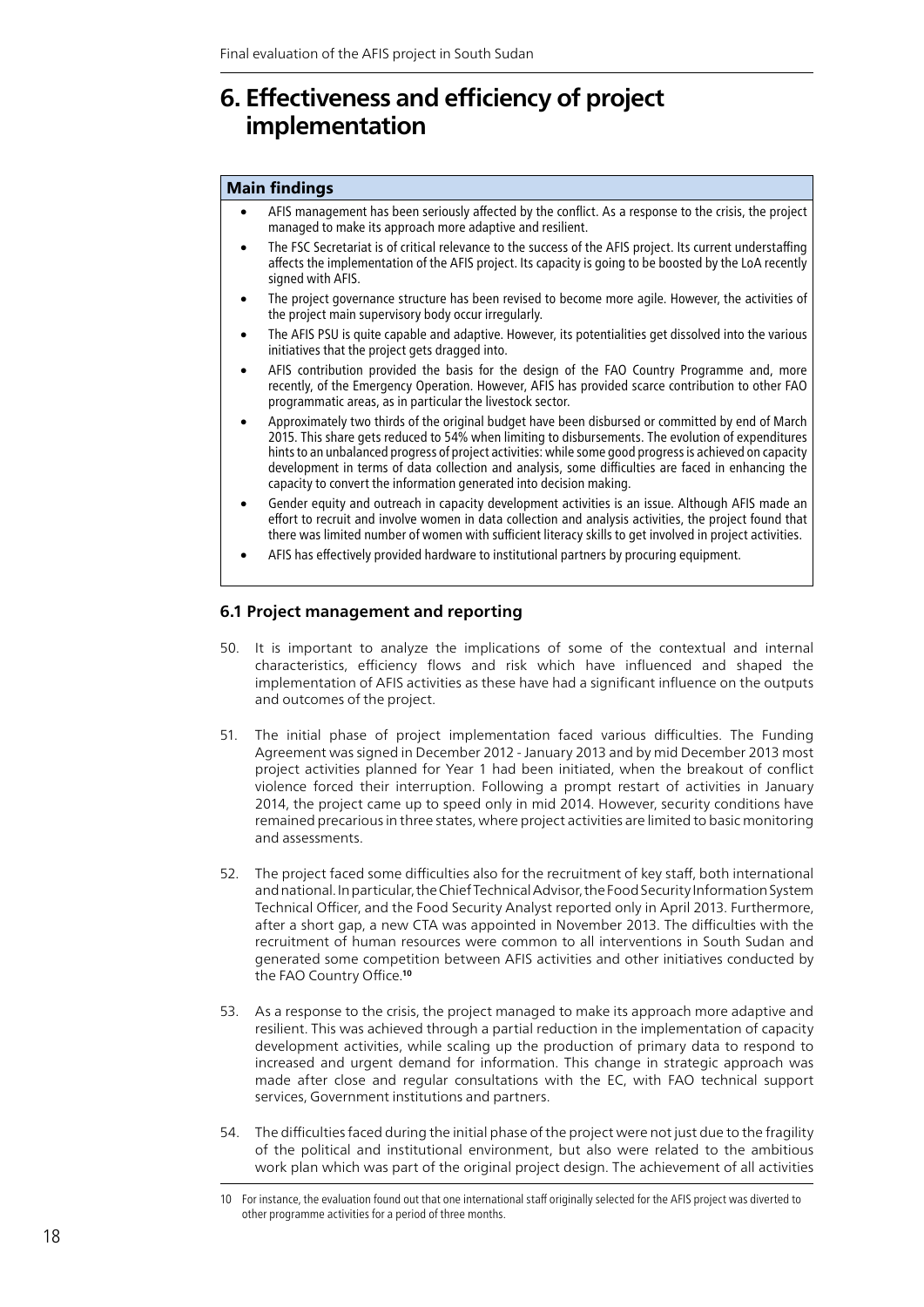included in the original project work plan was not realistic and there were very limited options for risk management in a rapidly changing project's environment. This situation has been progressively revised through the Inception Report.

- 55. AFIS has effectively provided hardware to partners (NBS, MAFCRD, MLFI, State MAF/MARF) by procuring equipment (cars, motorbikes, laptops, printers and software). All government officers stated that all hardware items had been provided and were useful. Although modems had been included with the provision of computers, these have not improved the level of communication from national to state. The MAFCRD vehicle was handed over in April 2015, after delivery delays by the supplier.
- 56. Although AFIS has made an effort to mainstream gender into the design, the project found that there was a limited number of women with sufficient literacy skills in most local institutions. FAO has a gender inclusive strategy that proposes the participation of at least 30 percent of women in training and capacity building. After analysis under this evaluation, training conducted with support from AFIS at state level shows that only 10- 15% of trainees were women. In the latest IPC workshop in Nimule, there were 15 women out of 90 participants (16%). At central level, the GRSS agriculture, forestry, livestock and fisheries technical and extension services are dominated by male personnel, although there is more participation of women at the NBS, MoH, Clusters and within international organizations.
- 57. AFIS has been well served by the Project Task Force and by the management and operational support from the Emergency and Rehabilitation Division (TCE) at FAO HQ. Consistent technical backstopping was provided by the Agricultural Development Economics Division (ESA), the Statistics Division (ESS), the Land and Water Division (NRL), the Global Information and Early Warning System (GIEWS) and the IPC Global Support Unit.

### **6.1.1 Food Security Council Secretariat and Food Security Technical Secretariat**

- 58. The Food Security Council has the mandate to ensure the overall alignment and harmonization of food security initiatives of the various line ministries and commissions, and to provide guidance for national food security policies and programmes. The FSC is placed strategically within GRSS – i.e. under the Office of the President – in view of its multi-sectoral nature and it is increasingly perceived as a potential platform for enhanced coordination and fostering linkages among the nine ministries that deal with various aspects of food security. This makes this institution of critical relevance to the success of the AFIS project. However, despite the establishment of the FSC by Presidential Decree in 2008, this institution has started to play an active role only within the past couple of years. The evaluation was particularly impressed with the enthusiasm and commitment of the FSC Secretary General (FSC-SG). Sadly, as of today the potentialities of the FSC Secretariat (FSCS) are still only partly accrued due to its understaffing and to weak ownership from line ministries. The recent signing of an LoA – after a eight month long gestation – is expected to boost the capacity of the FSCS.
- 59. The current understaffing of the FSC Secretariat has implications in terms of reduced coordination capacity that can be exercised over the various Ministries and other institutions involved with food-related issues. This has major negative consequences for the implementation of the AFIS project, particularly with regard to the policy relevance of the project and its contribution to decision making.
- 60. Of particular relevance to the AFIS management are the consequences of the current understaffing of the FSCS on the functioning of the Food Security Technical Secretariat. The FSTS, currently placed within the NBS, seems to be going through a process of progressive disempowerment through the loss of competent technical staff. This is a major constraint to the function of the FSCS to aggregate food security analysis and prepare policy briefs to inform the SFC. In this regard the evaluation team strongly endorses the recommendation recently made by FSIN towards supporting and strengthening the FSC and the FSTS by the secondment of line ministries staff.**<sup>11</sup>**

<sup>11</sup> As indicated in the FSIN South Sudan Operation Strategy, "FSTS should not replace the analytical capacities that exist in the different line ministries, rather it should play the function of integrating the different information relevant to the FSC for food security high-level decision-making processes. To this end, and for longer-term sustainability, it would be critical that a limited number of staff is seconded from line ministries to increase capacity in the FSTS". See FSIN, 2015.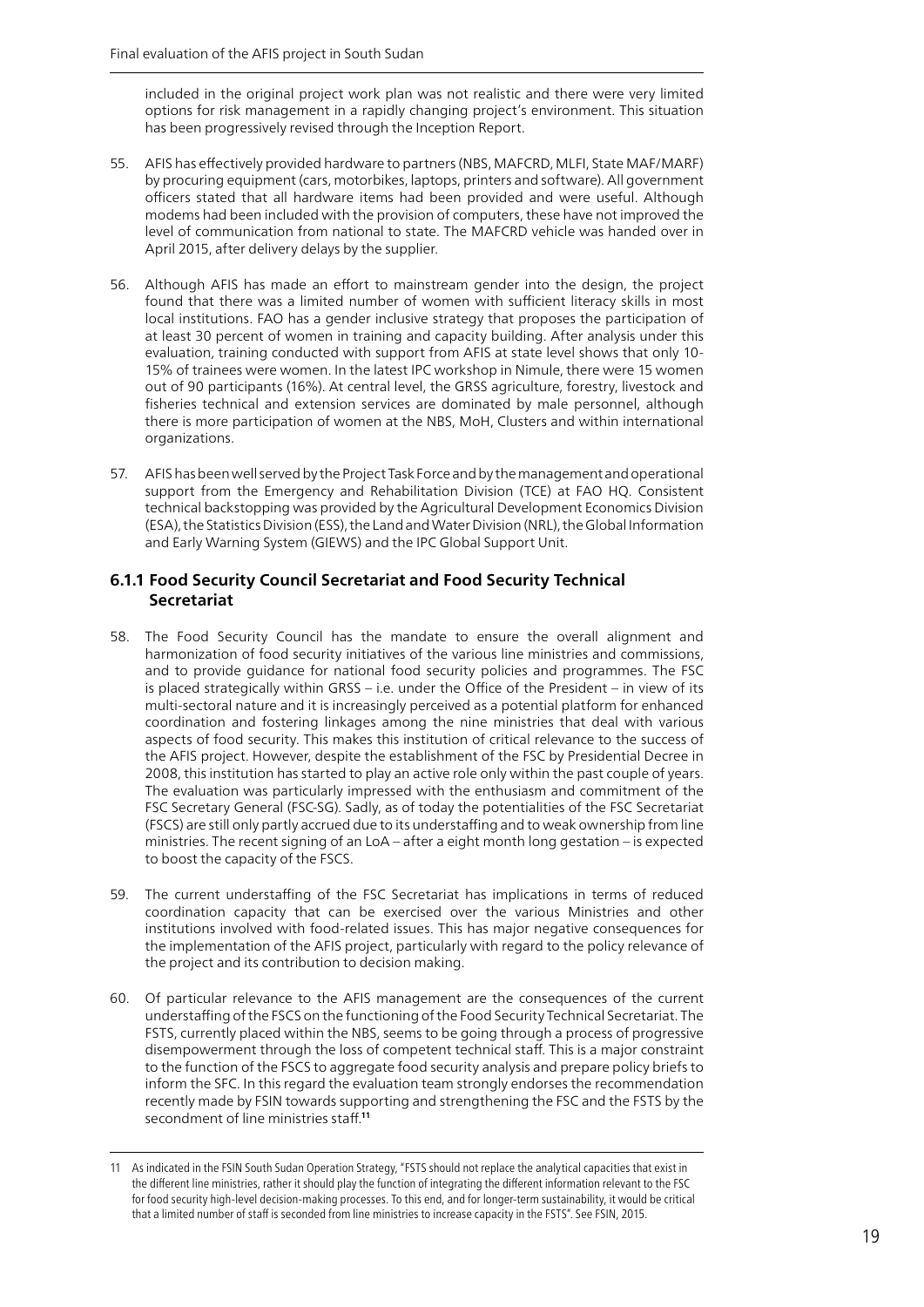### **6.1.2 Steering Committee and Technical Committee**

- 61. The programme management structure foreseen in the original project document included a Steering Committee and a Technical Committee. The former was meant to be the highest supervisory body, composed at ministerial level, responsible for political support and policy directives, while no indication was given on the composition of the latter. However, the Inception Report introduced a revised management structure with the aim of ensuring time-efficient and effective project management.
- 62. As presented in Figure 2, the highest level project governance is currently a tri-partite GRSS-EU-FAO meeting, responsible for political support and policy directives. The former Technical Committee is upgraded to Steering Committee to effectively oversee the project management and monitor its progress.



#### **Figure 2**Revised AFIS governance structure

*Source: AFIS, Inception Report, 2014*

- 63. The revised governance structure presented above detaches the policy level from the technical level. This is seen as a way to make the governance structure more agile. Having said that, the new Steering Committee is not maintaining the regularity of its meetings as planned and reported in Figure 2 – i.e. three meetings per year plus ad-hoc meetings. So far, the meetings of the SC have been called for only in two occasions: on 19th March 2014 for the endorsement of the Inception Report and on  $6<sup>th</sup>$  May 2015 for the endorsement of the Interim Report.
- 64. The SC meeting in March 2014 endorsed the revised Logframe which included key project changes as the inclusion of the Australian contribution and measures to mitigate risks emerging from the crisis. The evaluation mission had the opportunity to attend the annual meeting in May 2015. The relevance of the initiative for the prospects of the project strategy was clear; nevertheless, stakeholders' attendance was rather contained.

#### **6.1.3 Project Support Unit**

- 65. The AFIS Project Support Unit (PSU) is responsible for the overall management and coordination of the planned activities. Its main functions are: (i) the preparation of work plans and progress reports; (ii) the management of LoAs with principal stakeholders; (iii) the provision of technical assistance and backstopping; and the training of partners' staff.
- 66. In terms of current set-up, the PSU has shown to have the flexibility required to adjust to changing requirements and priorities, as occurred in reaction to the recent crisis, focusing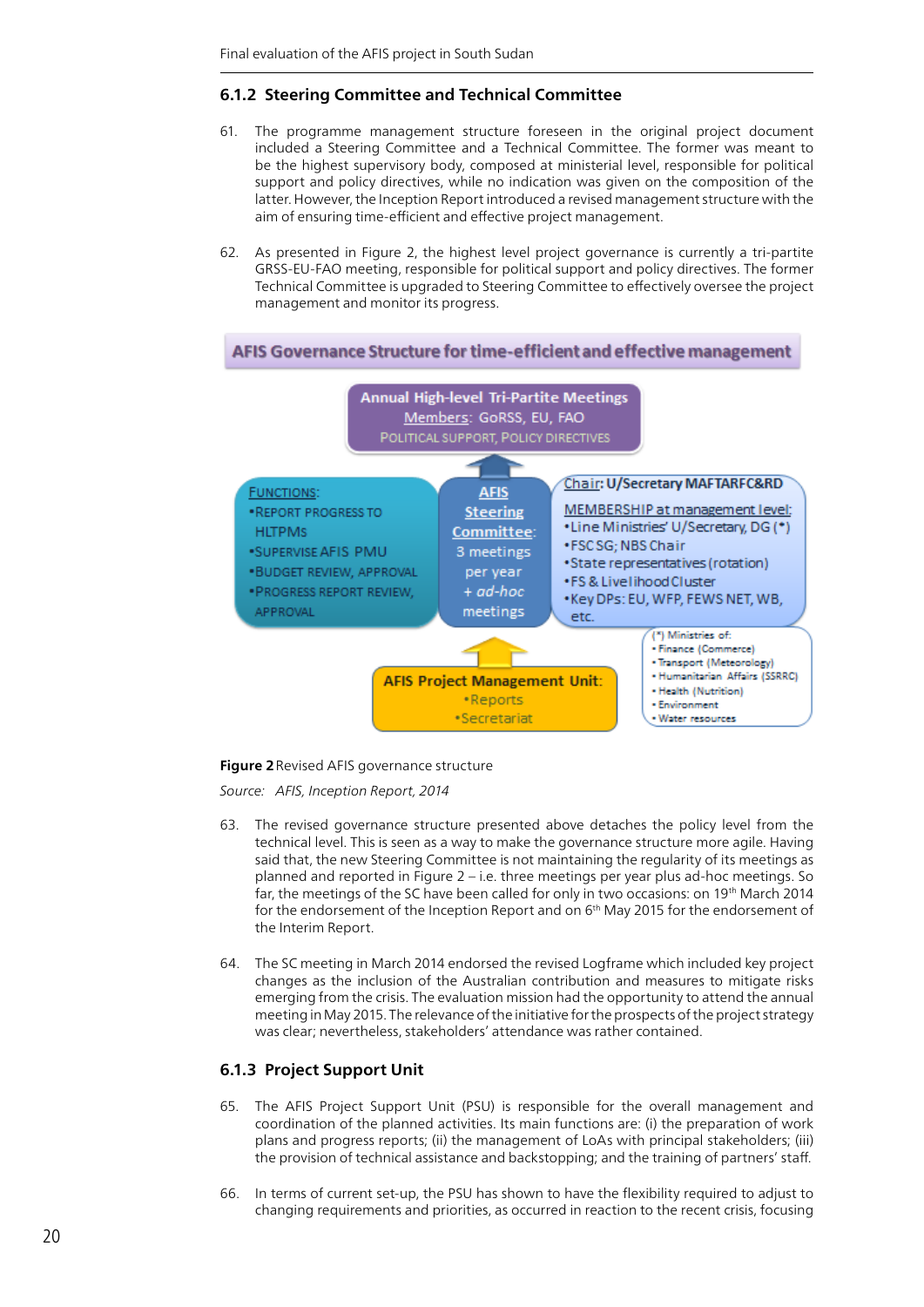more effectively the production of primary data and analyses. Having said that, it is necessary to highlight how the overall capacity in place is insufficient to handle the various initiatives that the project gets dragged into.

67. The evaluation team noted that the initial project was designed to eventually transfer the PSU to a government institution after a process of continuous and progressive interactions with the FSTS. This process of progressive transfer has been limited by the lack of government institutions' capacity, notably under the current crisis conditions.

### **6.1.4 FAO**

- 68. As mentioned under 6.1, AFIS has received management and operational support from the Emergency and Rehabilitation Division (TCE) in FAO headquarters. Consistent technical backstopping has been provided to the project by Agricultural Development Economics Division (ESA), the Statistics Division (ESS), the Land and Water Division (NRL) and by the Global Information and Early Warning System (GIEWS). Among other issues, the contribution from ESA has been critical to the assessment of local capacity needs and for the elaboration of capacity building component of the project as well as through the support provided by the IPC Global Support Unit. Among other issues, GIEWS has played a key role in the implementation of the CFSAMs and, in general, in supporting crop assessment activities. The contribution from the Regional Emergency Office for Africa (REOA) has drastically reduced compared to the role it used to play during the times of SIFSIA. Despite the Accra regional office is involved under Strategic Objective n.5 for the development of the CPF, no interaction has occurred so far on AFIS.
- 69. AFIS contribution provided the basis for the design of the FAO Country Programme and, more recently, the Emergency Operation is entirely based on the results generated through the IPC. On the contrary, the evaluation felt the disappointment of FAO Country Management when considering the scarce contribution of AFIS to the livestock programmatic area.

### **6.1.5 Reporting**

- 70. Letters of Agreement were established to provide technical support and financial resources required by GRSS institutions to deliver specific outputs. LoAs include all AFISsupported activities within the same institution to streamline management and to avoid fragmentation of tasks, disconnected work plans and redundant transaction costs. The effectiveness of these LoAs has been constrained by the existing low capacity of the GRSS and the weakened National and State government institutions due to the crisis. At the time of the evaluation, a second round of LoAs with NBS, MAFCRD, MLFI, MoH Department of Nutrition and seven State level Ministries had been prepared as well as the LoA with FSC Secretariat. Through its second round, the LoA format has been strengthened to entail a more rigorous work planning and reporting schedule. This has allowed to partly shift the project strategy from an initial approach mainly framed in terms of budget support to the current one which is more geared towards service provision. In particular, for each LoA project funds are released in installments and the final tranche are released after the submission of the relevant report.
- 71. The PSU is required to report biannually after the end of the inception phase. However, the crisis occurred in December 2013 and the consequent temporary interruption of project activities delayed the overall reporting process. The PSU has submitted so far two Interim Reports in conjunction with the requests for payment, in addition to the Inception Report.

#### **6.2 Financial resource management**

72. The slow start of project implementation and its reduced progress induced by the conflict and its direct and indirect consequences have led to an underutilization of the project budget. It was reported that by the end of Year 1 project expenditure reached approximately 48% of the allocated budget. Savings were carried over and reallocated to the implementation of additional activities in Year 2 and Year 3. At the same time, a nonearmarked contribution from the Australian Government (equivalent to EUR 1,523,250) was fully incorporated into the project funding through a budget amendment.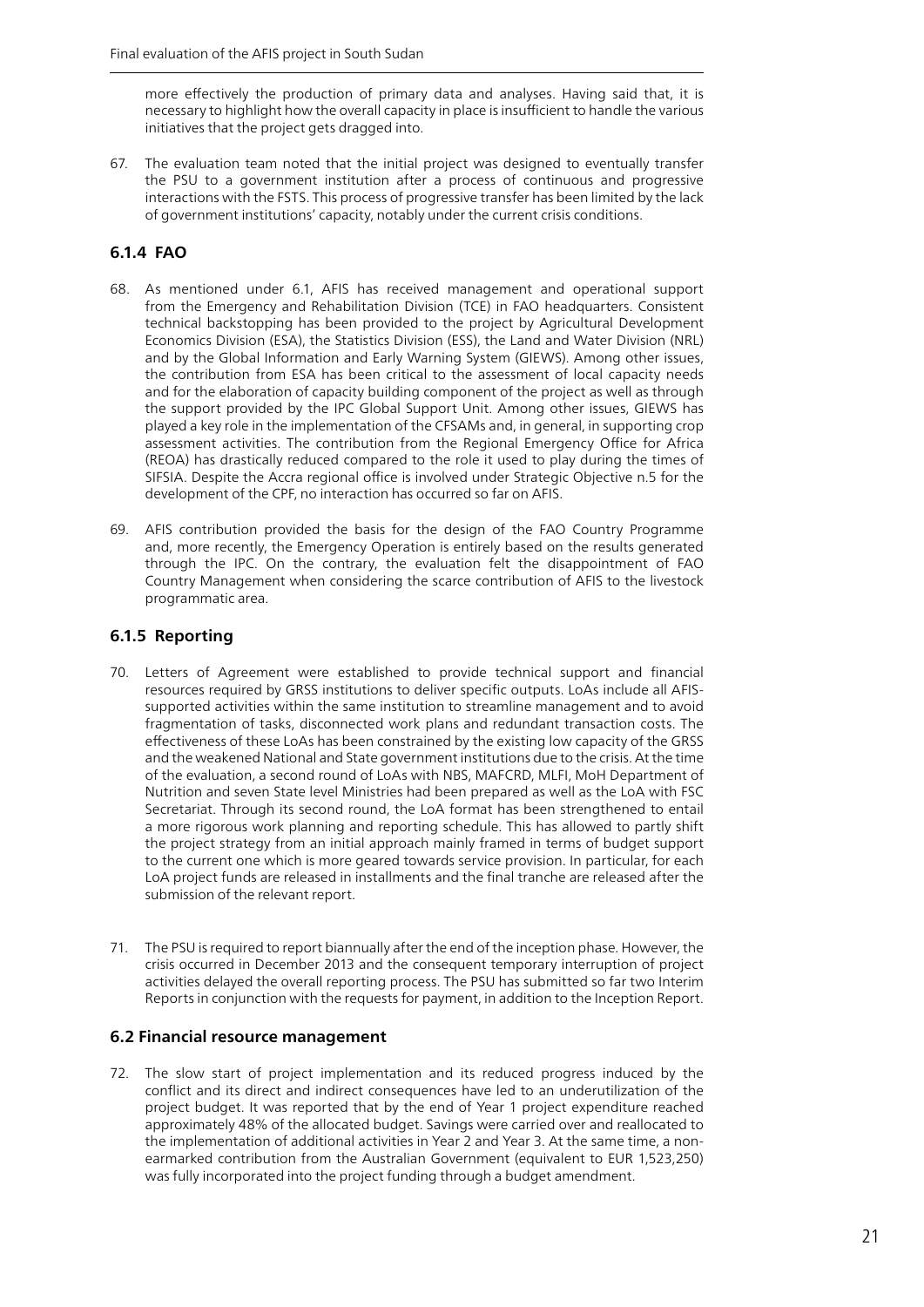- 73. From December 2014 to March 2015 the project underwent an internal strategic review in order to update its strategic framework. This allowed to update the project workplan and to consider the possibility of a no-cost extension on the basis of budget utilisation, on the EUR/USD exchange rate and on the evolution of local inflation.
- 74. In particular, as a result of the local currency devaluation, the implementation of LoAs is restrained by very high costs compared to the original budget. In fact, project implementation is pegged to the local currency, in line with GRSS policy for partnerships with UN agencies.
- 75. Table 1 summarizes the status of project expenditures as presented by the Financial Report included in the second Interim Report. Approximately two thirds of the original budget have been disbursed or committed by end of March 2015. This share gets reduced to 54% when limiting to disbursements. When focusing on the expenditures directly related to the three outputs, it comes clear how Output 1 is over-performing the other two. In particular, expenditures on Output 3 are abundantly below plans: disbursements and commitments account for 26% of amount budgeted, while disbursements on their own are below 18% of the same amount. The evolution of expenditures hints to an unbalanced progress of project activities: it seems that while some good progress is achieved on capacity development in terms of data collection and analysis, some difficulties are faced in enhancing the capacity to convert the information generated into GRSS decision making. This can explained by the fragile conditions of National and State institutions, further weakened by the ongoing crisis.

| <b>Output</b><br>No. | <b>Categories</b>                                                                                                 |                                                                                                                                                                             | <b>Expenditure</b><br>plus<br>commitments<br>to 31 March<br>2015 (EUR) | <b>Total</b><br>budget<br>(EUR) | Percentage<br>disbursed or<br>committed by<br>31 March<br>2015 (%) |
|----------------------|-------------------------------------------------------------------------------------------------------------------|-----------------------------------------------------------------------------------------------------------------------------------------------------------------------------|------------------------------------------------------------------------|---------------------------------|--------------------------------------------------------------------|
| Output 1             | systems                                                                                                           | Relevant State and National Government Insti-<br>tutions are using standardised methodologies<br>and managing Food Security information                                     | 1,808,791                                                              | 1,992,082                       | 90.80                                                              |
| Output 2             | Crop, Livestock and Natural Resources infor-<br>mation are systematically collected, analysed<br>and disseminated |                                                                                                                                                                             | 2,253,368                                                              | 3,556,720                       | 63.36                                                              |
|                      | (i)                                                                                                               | Crop and Livestock Market Information<br>System (CLiMIS) further enhanced and<br>contributed to inform food security<br>information policy and strategic<br>planning        | 341,833                                                                | 676,059                         | 50.56                                                              |
|                      | (ii)                                                                                                              | Crop and Natural Resource Monitoring<br>and early warning system is<br>strengthened and contributed to inform<br>food security information policy and<br>strategic planning | 897,704                                                                | 1,125,554                       | 79.76                                                              |
|                      | (iii)                                                                                                             | Livestock disease management,<br>monitoring and early warning systems<br>improved and contributed to inform<br>food security policy decision and<br>strategic planning      | 1,013,831                                                              | 1,755,107                       | 57.76                                                              |
| Output 3             | Governmental validation mechanisms and<br>policy capacities for decision making enhanced                          |                                                                                                                                                                             | 119,376                                                                | 463,798                         | 25.74                                                              |
| PSU cost             |                                                                                                                   | Programme Support Unit in Juba                                                                                                                                              | 1,334,059                                                              | 1,953,054                       | 68.31                                                              |
| Overhead<br>costs    |                                                                                                                   | Project Support cost (7%)                                                                                                                                                   | 299,374                                                                | 557,596                         | 53.69                                                              |
| <b>TOTAL</b>         |                                                                                                                   |                                                                                                                                                                             | 5,814,969                                                              | 8,523,250                       | 68.22                                                              |

#### **Table 1** AFIS budget expenditure from January 2013 to March 2015

*Source: Evaluators' analysis of Financial Report, AFIS Second Interim Report, 2015*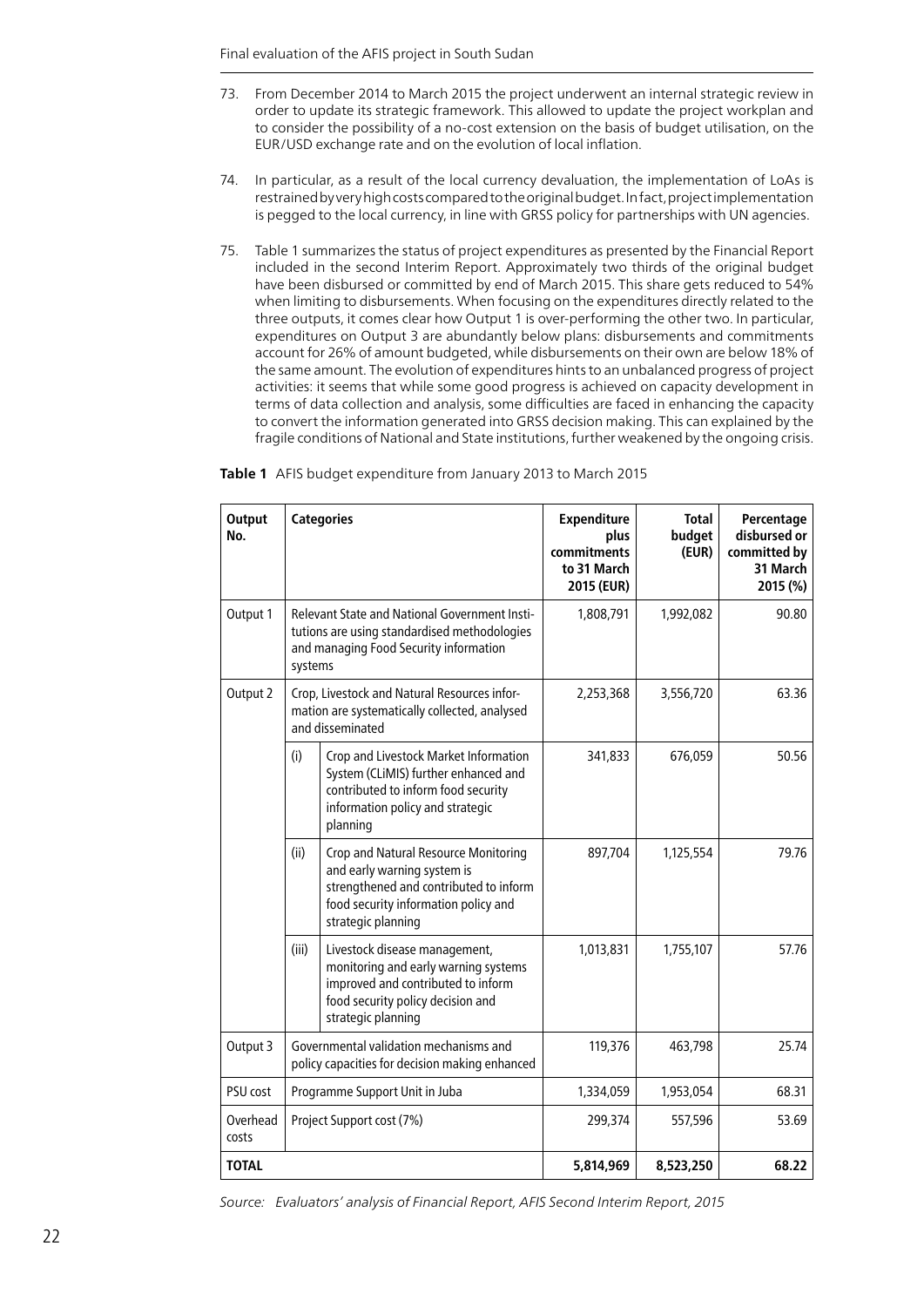## **7. Impact of project**

#### **Main findings**

- The GRSS stakeholders and partners of the project have benefited from AFIS through the development of their capacities to collect data and information using standardised methodologies, with common analysis processes at the state and national levels.
- The Government at state level has very limited capacity to collect, analyse and disseminate FSN information on their own mainly due to weak analytical skills and institutional settings as well as the high turnover of good trained government staff.
- The IPC analysis process has pulled together many stakeholders in South Sudan at state and national level for consensus analysis of food security and nutrition.
- Humanitarian response in South Sudan is significantly shaped by AFIS food security analysis.
- 76. This section looks at the positive and negative changes produced by the AFIS project activities. The evaluation looks at the overall impact of the project, actual or potential, produced directly or indirectly. Impact refers to the degree to which the capacity development (CD) and improved information systems produced by AFIS have been influencing decision-making and programme design of Government, partners and other stakeholders.

### **7.1 Capacity development**

- 77. The beneficiaries of the project benefit from AFIS through the development of their capacities to collect data and information using standardised methodologies, with common analysis processes. The evaluators identified these beneficiaries as the following:
	- National and State level GRSS stakeholders, including the Office of the President, as chair of the Food Security Council (FSC) and FSC Secretariat (FSCS); the Ministry of Agriculture, Forestry, Cooperatives and Rural Development (MAFCRD); the Ministry of Animal Resources and Fisheries – then renamed Ministry of Livestock and Fisheries Industries (MLFI) in 2014; the Ministry of Agriculture, Forestry, Tourism, Animal Resources, Fisheries, Cooperatives and Rural Development – resulting from the merger of the previous two ministries – then split again in 2014; the Ministry of Humanitarian Affairs and Disaster Management; the South Sudan Relief and Rehabilitation Commission (SSRRC); the Ministry of Health (MoH) Department of Nutrition; the National Bureau of Statistics (NBS) and its Food Security Technical Secretariat (FSTS) and Livelihood Analysis Unit (LAU);
	- Development partners involved in the Food Security and Livelihood and Nutrition Clusters (FSLNC), including the Nutrition Information Technical Working Group (NITWG), the IPC TWG members, MIS Working Group and the Resilience Working Group (RWG);
	- Donors under the participation of the IPC analysis and users of the IPC reports;
	- Inter-stakeholder forums include the Humanitarian Country Team (HCT), the Natural Resources Working Group (GRSS/DPs), Humanitarian Inter-Cluster Working Group (HICWG), UN Country Team (UNCT).
- 78. Capacity development is recognised as a core function for FAO as cited in FAO Corporate Strategy on Capacity Development. AFIS has produced a Capacity Development Approach document which was developed after the field assessments carried out by FSIN and reflects FAO Corporate Strategy in the context of South Sudan. As shown in Figure 3, the approach focuses on four CD pillars as shown in the figure below.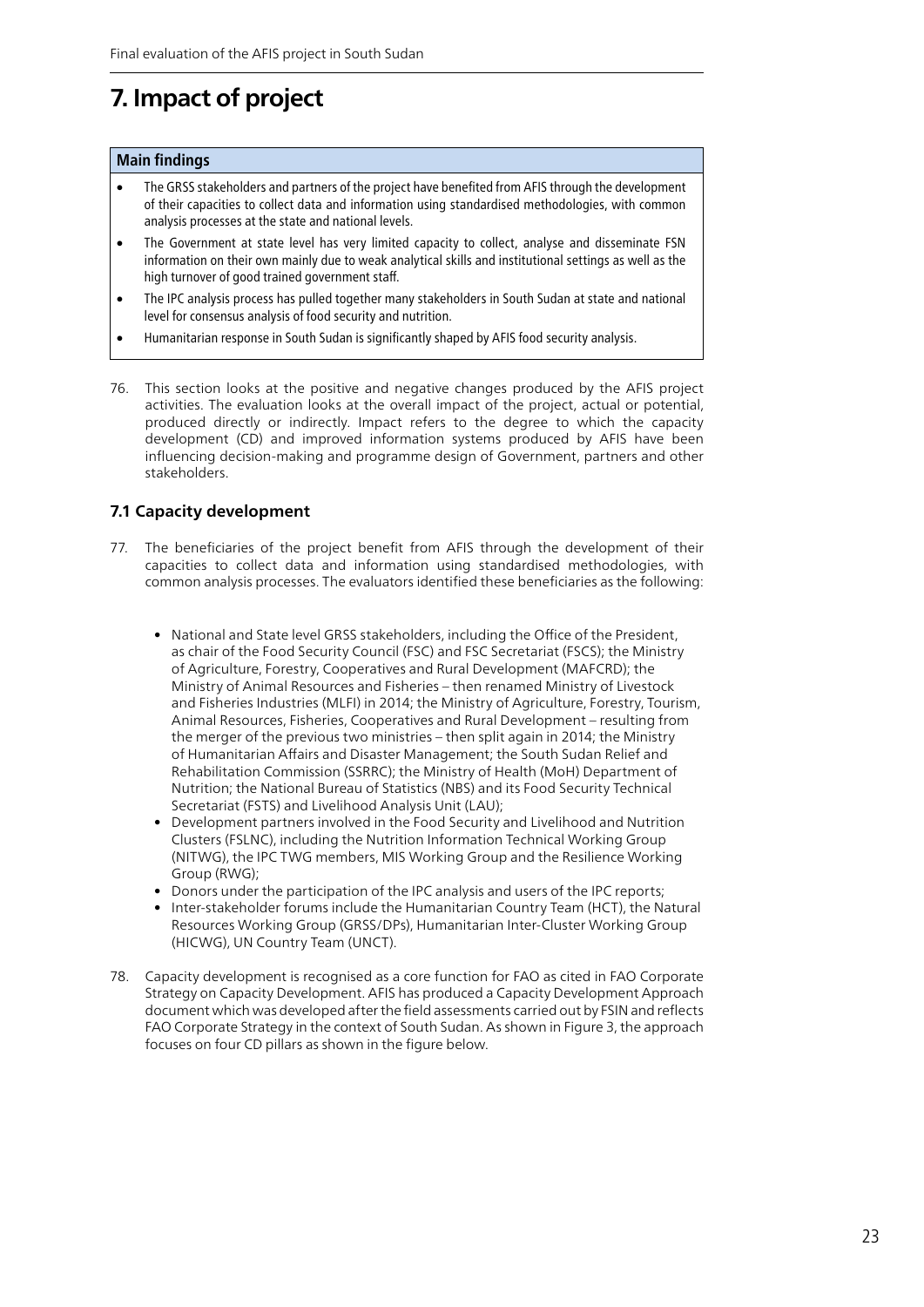Final evaluation of the AFIS project in South Sudan



#### **Figure 3**AFIS Capacity Development Approach

*Source: AFIS, Capacity Development Approach in the AFIS Project, 2014*

- 79. Evidence from project interim reports and interviews with different stakeholders show that AFIS integrates capacity development in all of its activities, impacting on the three dimensions of capacity – enabling environment, organisations and individuals. AFIS is helping stakeholders to strengthen capacity within their government departments and organisations by training individuals in related food security capacities. AFIS has supported functional capacity by partnering with government institutions and other development partners, building knowledge and dialogue to inform decision making and policy.
- 80. The impact of the AFIS technical skill development has enabled government institutions to absorb and implement standardised methodologies at the state and national levels. This is evident in the participation of AFIS trained government officials in regular assessments and surveys (e.g. crop assessments, CFSAM, FSNMS, other ad-hoc) conducted in South Sudan. This shows the importance of the AFIS trainings and impacts skill development by providing additional on-the-job training. Before each assessment the team members undergo a training refresher course so that local teams can strengthen further their skills.
- 81. Evidence shows that as a result of AFIS capacity development efforts, focal persons (40) in 10 states are collecting regular and quality information on markets, rainfall, crops and livestock to feed into national data bases and seasonal IPC analysis. Ten state IPC focal persons have participated in all IPC workshops at the state and national levels, including refresher courses that precede each analysis, with certification. These efforts have improved not only the quality of information systems but also the quality of the IPC and related decisions.
- 82. An indirect impact is that the IPC has highlighted some gaps in food security and nutrition information required for a full food security and nutrition situation analysis and therefore informed decision making. Nutrition has been integrated into South Sudan information systems as a result of AFIS CD investment. The impact has been the inclusion of nutrition information into the FSNMS and the Nutrition IPC analysis.
- 83. Capacity development for government institutions at national and state levels has been through the provision and signature of Letters of Agreement (LoAs). These institutions include NBS/FSTS & LAU, MAFCRD, MLFI, MoH – Department of Nutrition, FSC Secretariat and the seven State Ministries. Stakeholders interviewed during the evaluation stated that without the technical support and financial resources provided under the LOAs, many activities engaging the GRSS would not take place. The impact has varied depending of the capacity of the different institutions to deliver specific outputs. The LoA mechanism has been improved by clarifying the outputs required with a more rigorous work planning and reporting schedule. Compared to the SIFSIA, AFIS has successfully shifted from an extensive budgetary support to a service provider approach through LoAs.
- 84. A structural impact that was identified was that sometimes the government officers who received training from AFIS are poached by NGOs and other organizations or FAO programmes. This can be seen as negative (loss of that capacity in government) or positive (improved capacity of other organisations' staff who will promote the use of standardised methodologies).
- 85. Capacity development for government institutions at national and state levels has been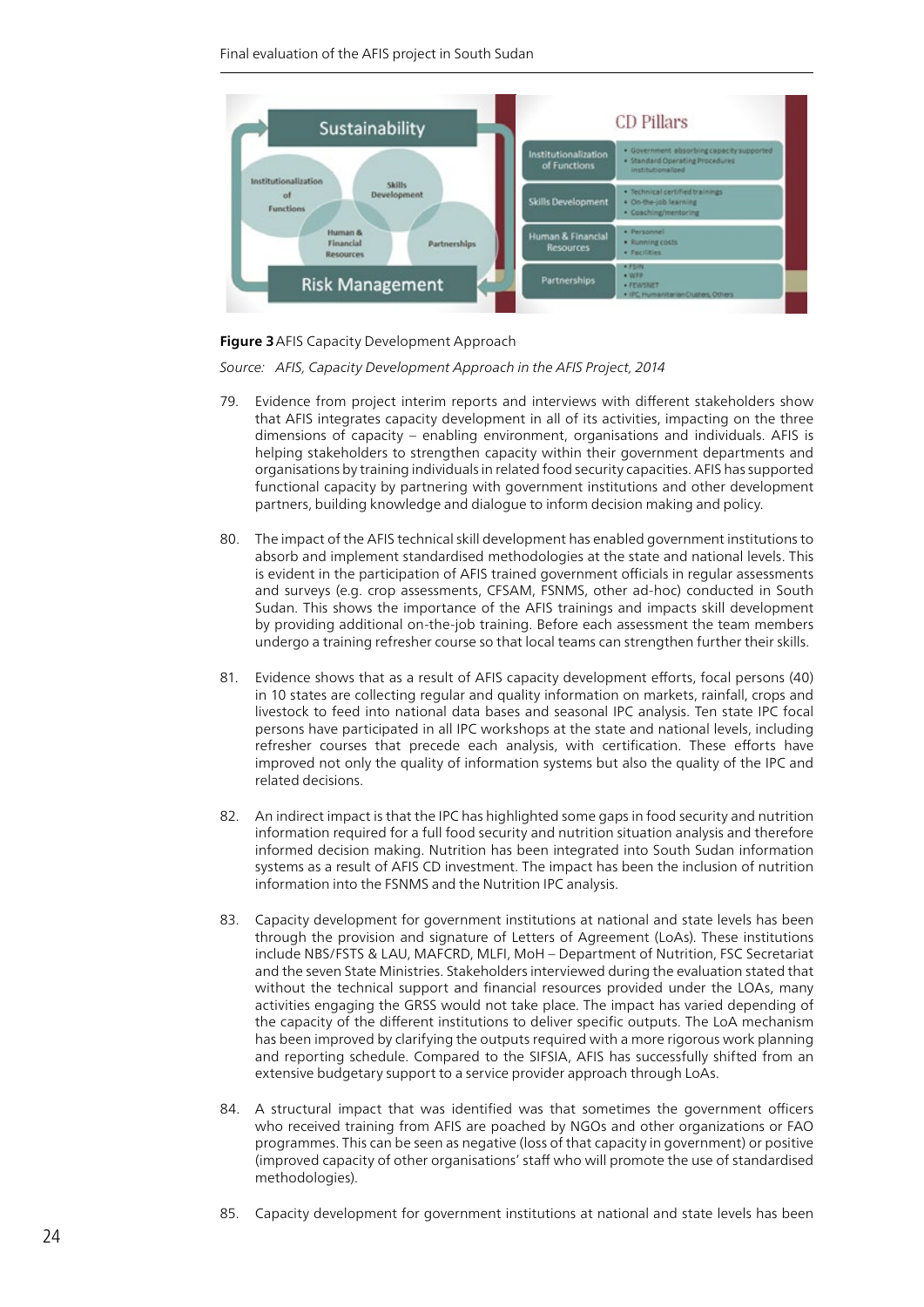through the provision and signature of Letters of Agreement (LoAs). These institutions include NBS/FSTS & LAU, MAFCRD, MLFI, MoH – Department of Nutrition, FSC Secretariat and the seven State Ministries. The impact of these LoAs which have provided technical support and financial resources has been positive in most cases and without this support many activities engaging with the GRSS would not take place. The impact has varied depending of the capacity of the different institutions to deliver specific outputs. The LoA mechanism has been improved by clarifying the outputs required with a more rigorous work planning and reporting schedule. Compared to the SIFSIA, AFIS has successfully shifted from an extensive budgetary support to a service provider approach through LoAs. This shifts hopes to increase institutional ownership and sustainability.

86. AFIS is continuously working on building the capacity of government officers to collect, analyse and disseminate food security information. However, due to weak institutional settings, low analytical skills and high turnover of good trained government staff, the government at state level is not yet ready to perform these activities on its own. In addition, AFIS is also working towards a resilient food security and nutrition information system FSNIS by building the capacity of public institutions and NGOs to gather, analyse and produce food security and nutrition information.

#### **7.2 Utilisation for prompt decision making and programming shift**

- 87. As stated under relevance and effectiveness, the IPC has been the main product that comes out of AFIS used for timely decision making. The IPC analysis process has pulled together many stakeholders in South Sudan at state and national level for food security and nutrition. AFIS has catalysed a drastic increase of the IPC national inter-ministerial workshop participants from approximately 25 in 2013 to over 70 in 2015. Using a standardised methodology and reaching consensus with government and international agency/NGO participation makes the findings credible and more powerful in influencing policy and programme design. AFIS has generated this impact through successful collaboration between government and partners, strong coordination of FSNISs in South Sudan and continuous technical support.
- 88. All products that are produced by the AFIS and its partners are presented to the project's government counterparts for validation and endorsement by the National Council of Ministers. Under the project's Output 3, the validation mechanism of food security and nutrition products has become more streamlined through building capacity and relationships. GRSS has taken ownership of the FSN.
- 89. The humanitarian response is significantly shaped by AFIS food security analysis. AFIS has also been supporting the collection, analysis and dissemination of FS data at state level, which is fed into the IPC. AFIS and the IPC TWG are able to produce IPC maps, trend series and a detailed seasonal report which are very much appreciated by all humanitarian actors. During the evaluation, members in the FSL Cluster and Nutrition Cluster, especially WFP, FAO and WHO, stated that they relied on the IPC to influence programme decisions and guide allocations of resources across the country. However, there is no evidence that the food security bulletins produced by the FSTS are impacting timely on decision making.
- 90. It is clear that some of the data that feeds into the IPC is currently given lower visibility and so far plays a minor role in decision making for sectoral policies and programmes. Nevertheless, AFIS plans to handover a cloud-based information repository to the FSCS under the recent LoA to enable data storage of crop, market and meteorological information and allow the GRSS to produce data as public goods to support key GRSS and other actors' functions and policy making.
- 91. The above evidence about the use of AFIS products for decision making proves that the project is having an impact in terms of utilization of information produced for decision making. AFIS products are supporting FAO, partner agencies/organizations and GRSS to contribute to increased resilience of livelihoods to threats and crises:
	- through capacity development in food security and nutrition related institutional systems;
	- through provision of regular food security and nutrition information to inform timely response;
	- through improved FSN analysis and early warning, the GRSS and humanitarian actors are prepared for, and manage, effective responses.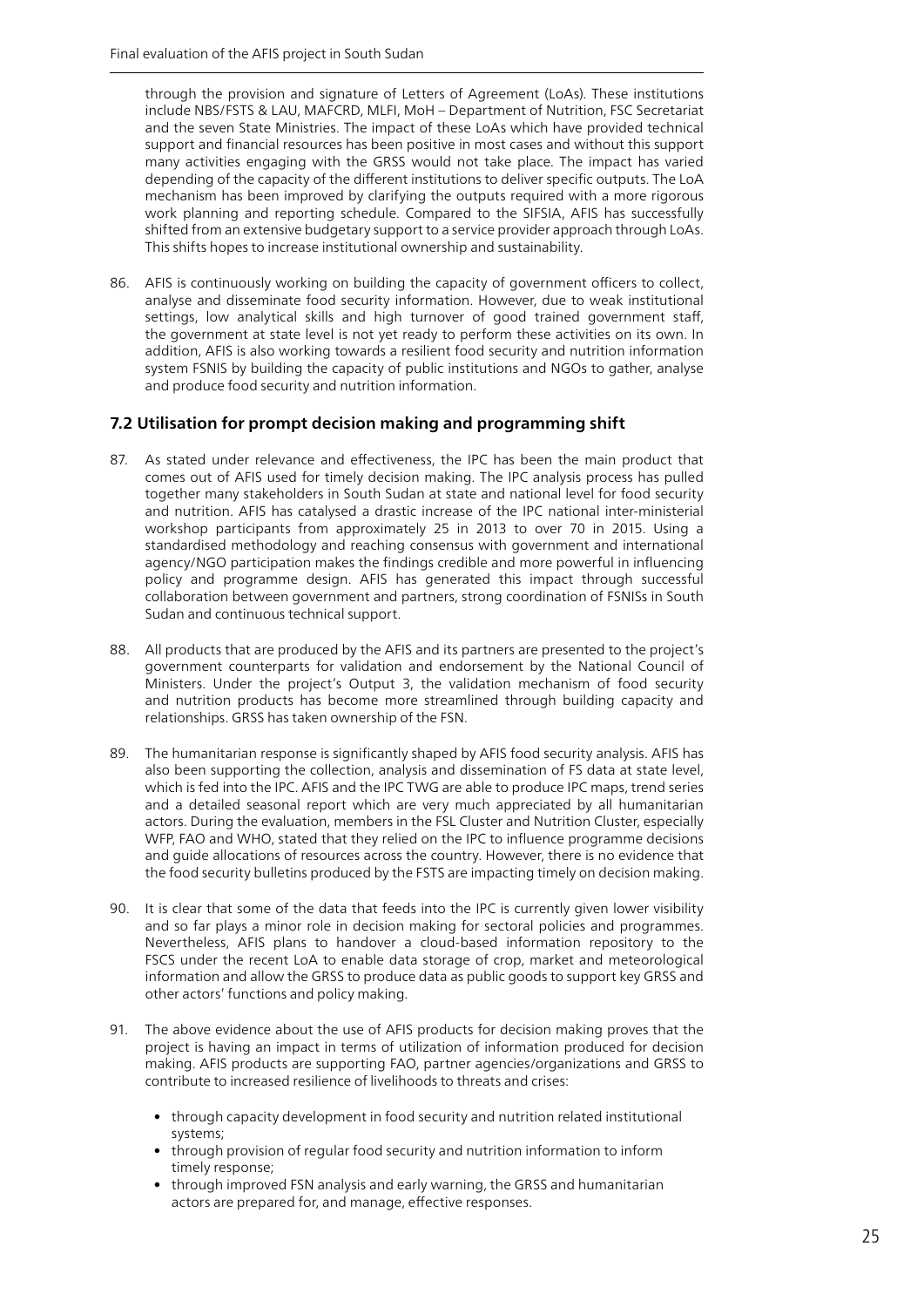However, this evaluation could only carry out a 'light' assessment of the full potential and impact of the AFIS products. Based on the findings, it is clear that to increase impact under these objectives, there needs to be continued support to the GRSS and other partners at all levels with a long-term commitment to ensure greater utilisation of FSN information for informed and timely response and policy formation.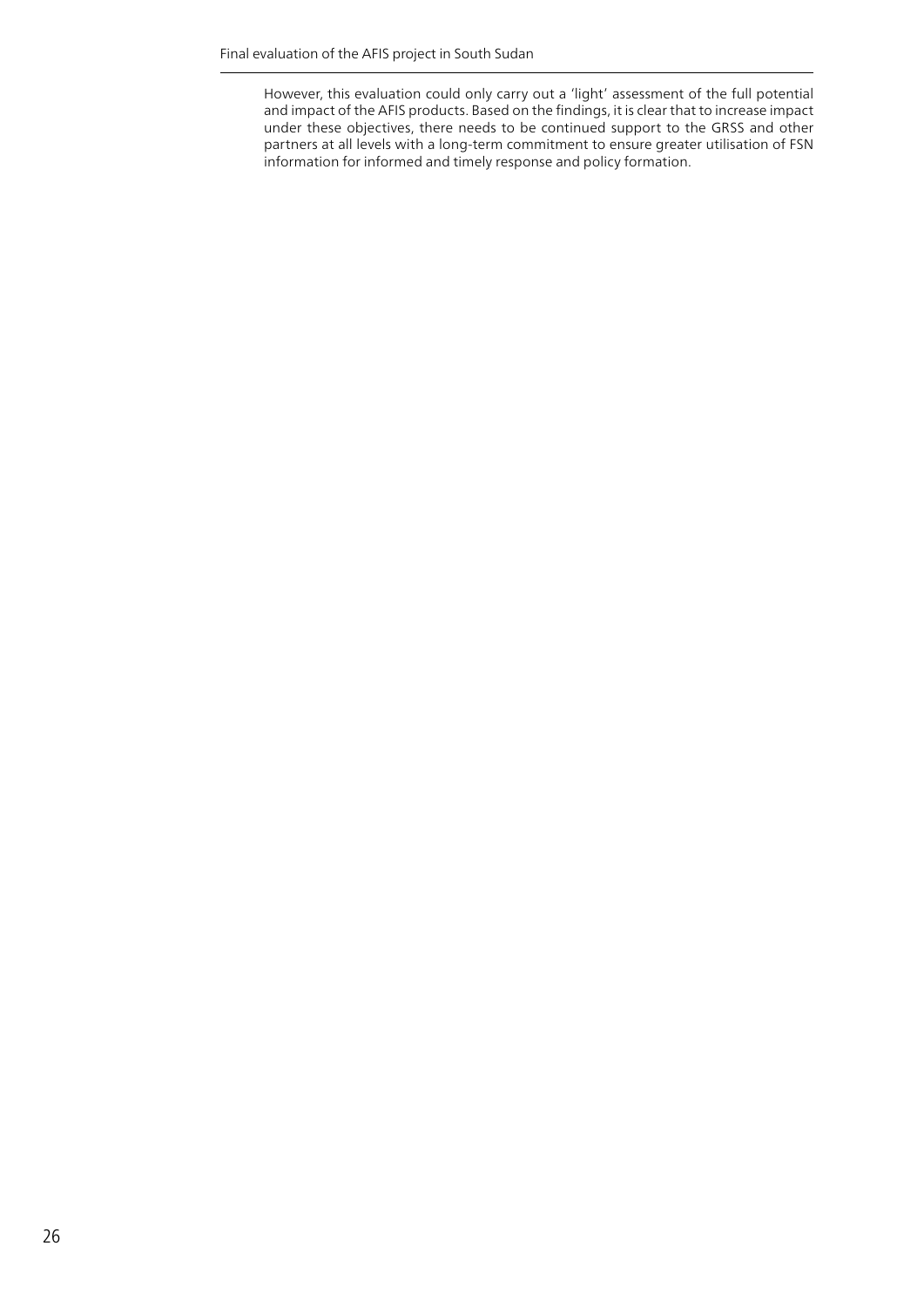## **8. Connectedness**

#### **Main findings**

- AFIS has managed to create a strong network of institutions working in food security related areas and has an important coordination role for most FSNISs in South Sudan.
- The wide range of partners has been influenced by the inclusive nature of the IPC analysis process which brings together several institutions at state and national levels.
- • Regionally AFIS connects with REOA and IGAD initiatives, especially with ECTAD (REOA), GHACOF and IDDRISI (IGAD).
- • Globally connectedness exists with EU JRC and the FAO headquarters in Rome with consistent technical backstopping and operational support from FAO TCE, ESA, ESS, NRL, GIEWS and the IPC Global Support Unit.
- Within FAO, the project has been unable so far to significantly influence or inform programming, with the exception of the Emergency Livelihood Response Programme (ELRP) that actively sought AFIS inputs.
- 92. This section highlights the linkages and synergies the project has established within South Sudan, Regionally and Globally. It looks at the connectedness of different partnerships at different levels, linking the short-term emergency actors with longer-term stakeholders.

### **8.1 Country level**

- 93. The AFIS project could work more closely with the FAO Country Programme. The project has been unable so far to significantly influence or inform programming, with the exception of the Emergency Livelihood Response Programme (ELRP) that actively sought AFIS inputs.
- 94. AFIS has managed to create a strong network and has an important coordination role for most FSNISs in South Sudan. The strength of AFIS has been the building up of working relationships with partners in South Sudan. AFIS has played a key role in the standardisation of methodologies of data collection and analysis, ensuring the activities of AFIS complement other FSNIS in South Sudan.
- 95. Government partners include the NBS (FSTS, LAU), FSCS, MAFCRD, MARF, MLFI and the MoH Department of Nutrition, as well as Ministry of Agriculture/Livestock in 7 States. The greatest achievement and challenge of the AFIS project has been connecting the different GRSS Ministries under different sectors at different levels. The Minister of AFCRD highlighted that AFIS played an important role in linking his Ministry with the FSCS. He also realised the need for better connectedness with State level by improving technology communication.
- 96. Other partnerships exist under:
	- IPC TWG members of Ministries, UN Agencies, Local and International NGOs
	- Food Security and Livelihood and Nutrition Clusters, including WFP, WHO, UNICEF
	- FEWSNET
	- Other Working Groups Cash transfer and Markets (MIS in partnership with NBS/ FSTS, FEWSNET and WFP), Resilience (RWG), Nutrition Information Technical Working Group (NITWG)
	- EU funded SORUDEV partners.
- 97. The wide range of partners has been influenced by the nature of the IPC analysis process which brings together members of the IPC TWG at state and national levels. In April 2015, over 90 stakeholders from 27 agencies attended the seasonal IPC analysis, with 50% of the participants from government and 50% from UN agencies, NGOs and other stakeholders.
- 98. There are other opportunities for AFIS to link into programmes funded by other donors. AFIS has been discussing its involvement with DFID programmes in order to support with training and technical backstopping for various information systems and standardized methodologies for surveys. AFIS has also been talking to the World Bank through the RCA initiative. Other partnerships to be explored could include World Bank initiative in supporting NBS and the high frequency survey and with the JICA-funded project under the MAFCRD Comprehensive Agricultural Development Master Plan.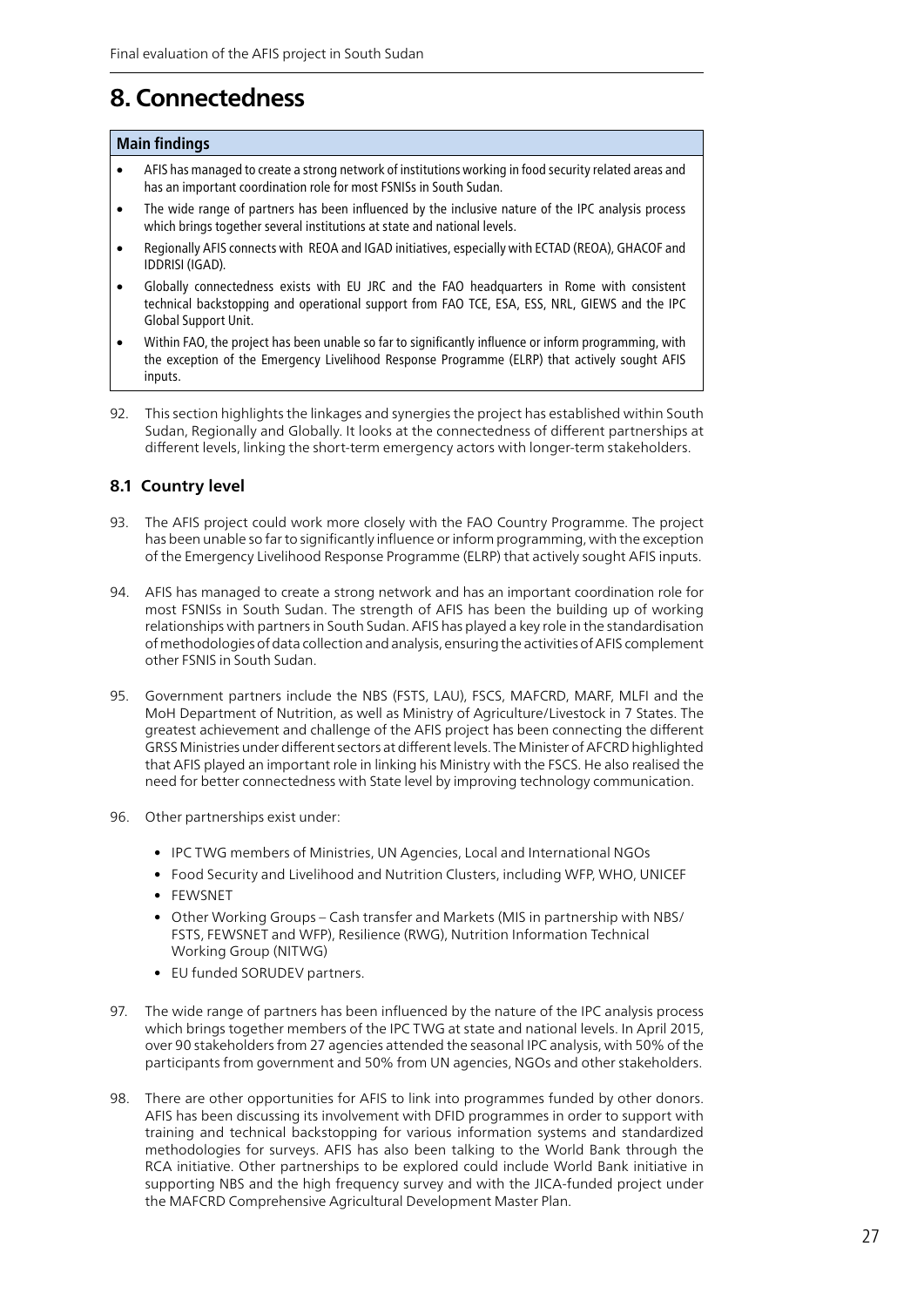99. The project does strive to connect emergency to development. Even in the current context with a greater demand for emergency/acute information, the AFIS is actively involved in the Resilience Working Group in the development of the Resilience Context Analysis, into which much of AFIS information systems will feed into. The Resilience Working Group is part of the FSL Cluster and consists of the GRSS (MAFCRD, NBS), IGAD, UN Agencies (i.e. FAO, UNICEF, UNDP, UN OCHA, UN Women, WFP), and International Institutions (i.e. World Bank, FEWSNET).

### **8.2 Global and Regional Connectedness**

- 100. AFIS connects with Regional initiatives under IGAD which include, amongst others, GHACOF, ECTAD and the IGAD Drought Disaster Resilience and Sustainability Initiative (IDDRISI). AFIS shares information and often participates in the monthly FSNWG meetings. AFIS and the FAO Sub-regional Emergency Office for Eastern and Central Africa (REOA) supported two sub-national integration workshops in Western Bahr el Ghazal and Warrap states as part of the roll-out of the ECHO-funded regional initiative to strengthen technical capacity for the Integration of Food Security and Nutrition for Programming and Resilience Building. Apart from this, the interaction with the REOA has drastically reduced compared to the role its used to play during the times of SIFSIA.
- 101. Connectedness exists with the EU JRC in relation to CFSAMs and IPC , as well as FAO headquarters in Rome: AFIS has been supported by FAO TCE, ESA, ESS, NRL, GIEWS and the IPC Global Support Unit with consistent technical backstopping and operational support. In South Sudan, FSIN has linked into the AFIS by providing the coordination of different capacity development activities. FSIN will provide a framework for a formal collaboration between FAO, WFP, and FEWSNET (as well as other partners such as UNICEF), agreeing that the existing political challenges actually provide a strong basis (and great opportunity) for formalizing such collaboration.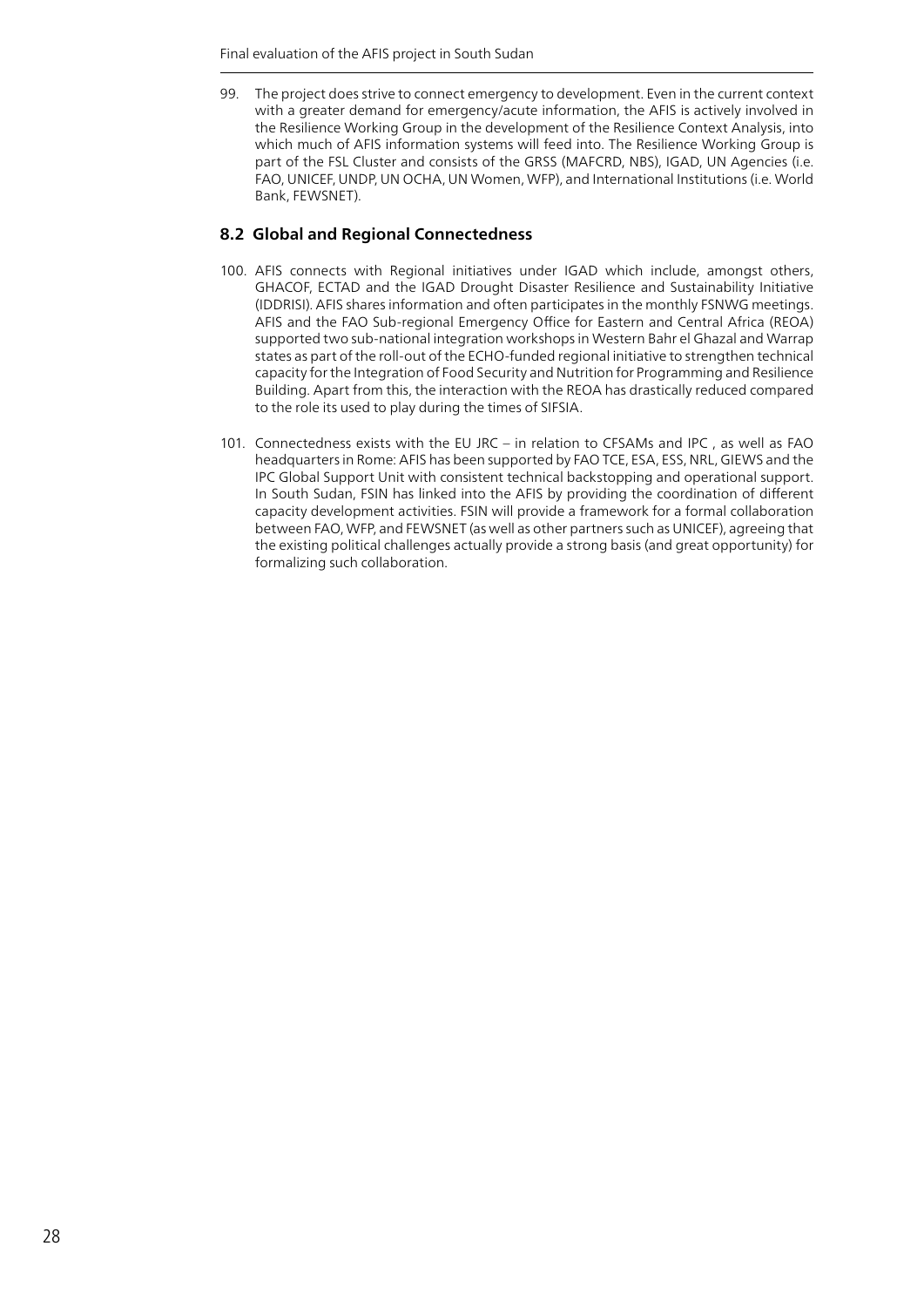## **9. Sustainability**

#### **Main findings**

- AFIS approach of engaging institutional partners as service providers has contributed to raise their responsibility to deliver on their mandates with a higher level of autonomy.
- AFIS is engaging with WFP, FEWSNET, UNICEF and other partners in order to minimize the risk of information system failure following the completion of the project.
- 102. As highlighted by the SIFSIA final evaluation, building a food security information system and policy making infrastructure and capacity takes a long time. The AFIS project makes use of existing basic governmental systems for food security information collection and analysis which require significant strengthening of their operational capacity. As mentioned under 6.3, the LoA instrument has been used by FAO for capacity development at institutional level. This has been strengthened by engaging a Technical Officer to support partner institutions in raising their capacity to plan, deliver and report. This has seen a shift towards engaging the National and State Ministries, as well as institutions as the NBS and the FSC as service providers and has contributed to raise their responsibility to deliver on their mandates with a higher level of autonomy. The new round of LoAs in 2015 has managed to strengthen the process of empowering the counterparts with the skills and procedures to effectively deliver on their mandates.
- 103. AFIS advocates the institutionalization of functions to assert food security information systems within GRSS bodies and payroll. Having said that, it is acknowledged how the fiscal capacity of the Government to invest in a food security information system is extremely low, particularly after the crisis started in December 2013.
- 104. In order to minimize the risk of information system failure following the completion of the project, AFIS is proactively engaging with WFP, FEWSNET, UNICEF and other partners to define complementarities and synergies. Development in this direction will inform the exit strategy. The AFIS project should ensure that – through the FSIN Operational Strategy – and the supporting partnership, many of the functions and activities currently supported by the project, will be rolled on, albeit on a different scale if no project continuation is planned, through the inter-agency partnership.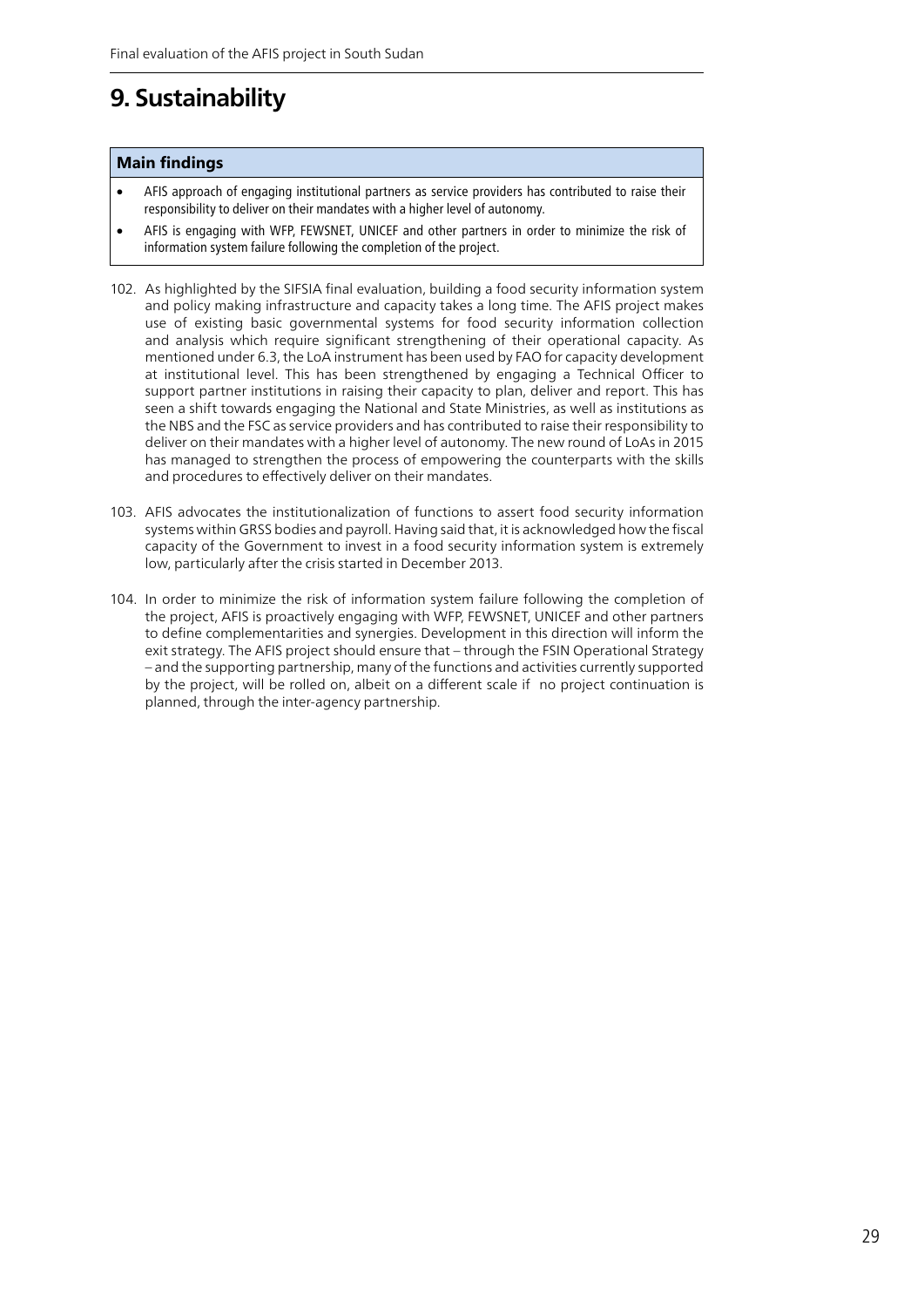## **10. Main conclusions**

#### **Main conclusions**

- In the long term the FSCS remains the best option for institutionalising the linkage between information and high-level decision making.
- AFIS has managed to establish a good degree of collaboration with other technical organizations and should stay actively engaged in the FSIN Operational Strategy implementation – through FAO South Sudan and technical HQ team, if AFIS should not continue with the same characteristics.
- The integration of a nutrition component into AFIS design has contributed to connect nutrition and food security stakeholders.
- Despite the unfavourable context, AFIS has been able to critically assist in the generation of primary data and to raise its support to its partners' operations considered necessary for the functioning of the FSIS.
- The use of AFIS limited resources needs to be prioritized.
- The general acceptance in South Sudan of the IPC for decision making, planning and monitoring purposes is an indicator of the achievements of AFIS. However, in South Sudan the food security information gap remains vast. In such conditions IPC analysis on its own is not enough.
- Data generated is not adequately disaggregated by gender.
- Information systems are not yet ready to be run solely by government which needs continuing capacity development. Although quite successful, the LoA mechanism is based on a fragile relationship between AFIS and partners.
- There is evidence that AFIS products are utilized for decision making.
- The AFIS project's collaboration and coordination is to be strengthened at all levels.
- 105. The evaluation has concluded that the work that AFIS is conducting is essential to improving Food Security and Nutrition information systems in South Sudan. Despite high investment in capacity development, the GRSS has still very limited capacity to coordinate and run these systems yet.
- 106. From an institutional perspective, despite the slow progress made by GRSS in empowering the FSC, in the long term this institution remains the best option for institutionalizing the linkage between information and high-level decision making in South Sudan. Its capacity is to be adequately strengthened. In the short term, the FSL Cluster is the most active platform for decision making. AFIS support to both institutions is critical.
- 107. Along the same lines, it is necessary to raise the capacity of the FSTS through the secondment of line ministries staff, and to strengthen the institutional link between FSCS and FSTS.
- 108. Nutrition is an important dimension of food security and food security is a key determinant of nutrition. Although a nutrition component was missing in its original design, AFIS has managed to include in its early implementation stage as an add-on. This integration has played a major role in connecting nutrition players and food security players and leading to a good understanding of how the two groups complement each other. Having said that, more efforts are required to strengthen this connection and AFIS is expected to play a major coordinating role at such regard through forthcoming initiatives within the framework of the FSIN and of the SUN movement.
- 109. In terms of risk management, AFIS has managed to establish a good degree of collaboration with other technical organizations and, in particular, with WFP-VAM, UNICEF and FEWSNET. The solidity of these network synergies minimizes the risk of information system failure following the completion of the project. Further integration is foreseen under the forthcoming FSIN framework.
- 110. The food security information gap in South Sudan is huge while the capacity of the AFIS project to contribute to reduce it is quite limited. AFIS resources need to be spent according to a limited set of priorities and, in parallel, the project leadership need to refrain from getting involved in additional initiatives which, although falling within the project mandate, drain resources from their set priorities, unless additional *ad-hoc* resources are identified and made available.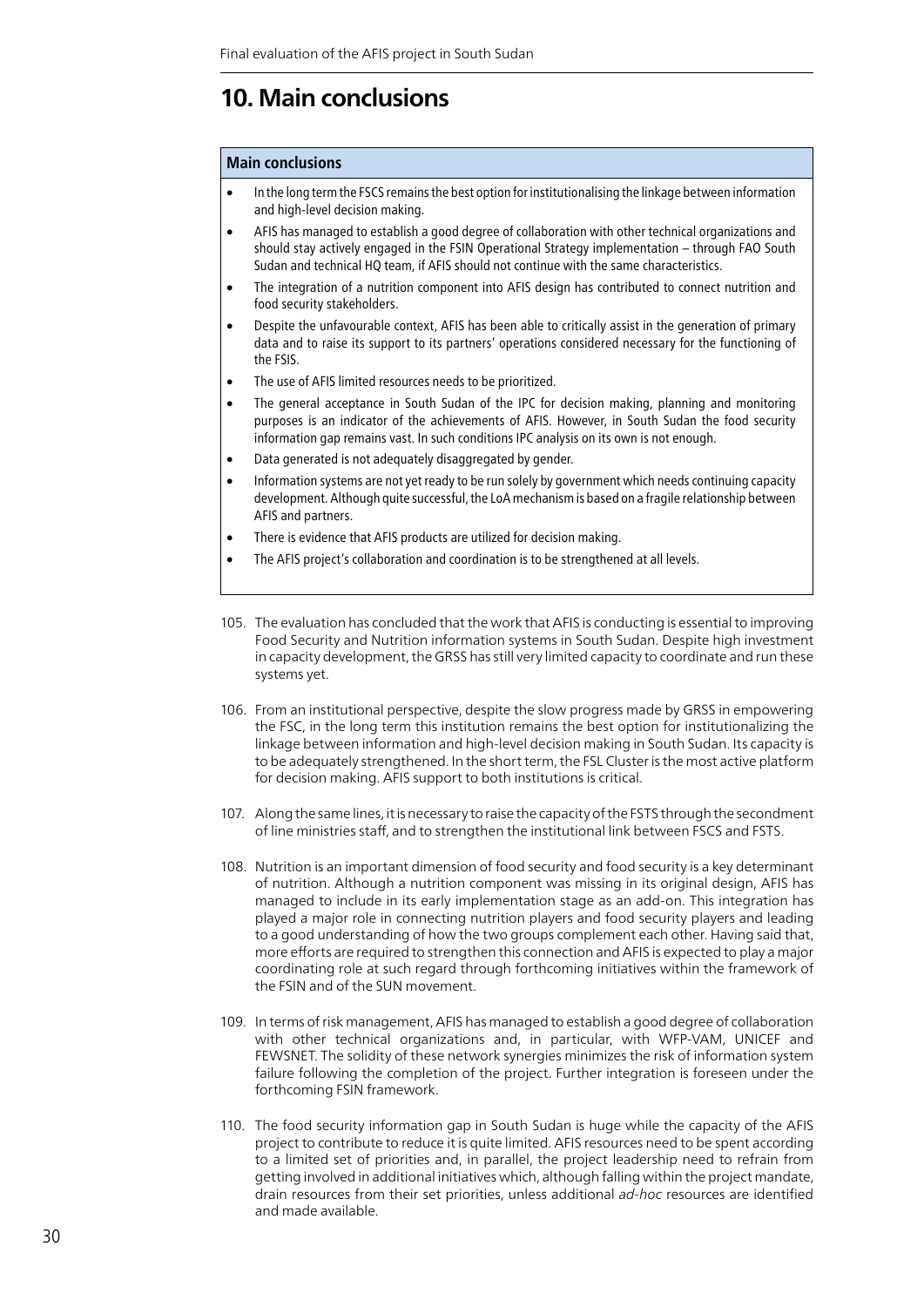- 111. A robust food security and nutrition information system needs to be resilient to shocks in order to have impact. This is particularly the case when establishing or managing information systems in a context of a protracted complex emergency where general capacity is at basic levels. The conflict in South Sudan has resulted in limited access to some areas. The ongoing macroeconomic downturn and consequent deep cutting austerity measures put in place by the GRSS have affected retention of experienced civil servants and the motivation of remaining staff. In these difficult conditions the AFIS project has been able to raise its support to GRSS partners' operations considered necessary for the functioning of the food and nutrition information system. Along the same lines, in emergency contexts, as the one in South Sudan, the food and agriculture sector competes with other government priorities. It is therefore important that projects such as AFIS not only play a strong advocacy role in generating resources to support certain public functions, but also critically assist in the generation of important public goods – i.e. primary data.
- 112. AFIS has concentrated its coordination efforts on the IPC as a flagship product for decision support. Support to the IPC is very welcome since its recognition is very high at all levels and GRSS counterparts proactively engage in the IPC process. However, IPC is a classification tool whose analytical capacity depends on the quality and quantity of information available for the analysis. In South Sudan, the information gap remains vast and in such conditions IPC analysis on its own is not enough and may be rather misleading. AFIS needs to work with partners to proactively continue to reduce the information gap while increasing the quality of information produced. This will contribute to both improve the quality of thematic analysis and decision making as well as to strengthen the combined analysis and decision making conducted through the IPC – and resilience or development planning mechanisms in the future.
- 113. Despite good intentions, there is very little information generated through the support of AFIS that disaggregates data by sex and therefore there is virtually no gender analysis.
- 114. AFIS is continuously building the capacity of government officers to collect, analyse and disseminate food security information. However, it is questionable whether the project has managed to get the government at state level to the point where they can do this on their own, due to weak existing capacity and high turnover of good trained government staff. AFIS is also working towards a resilient food security and nutrition information system by building the capacity of public and NGOs to gather, analyse and produce food security and nutrition information. It must be recognized that, despite constant capacity development including refresher courses, Training of Trainers and certification, the IPC and information systems are not yet ready to be run solely by government. This requires continued 'hand-holding' and human/financial support through the LoAs. The success of the LoA mechanism is based on the relationships built between the AFIS team and GRSS partners. These relationships are fragile and need to be maintained and nurtured, including the capacity for partners to deliver.
- 115. AFIS managed to take on board a certain share of the capacity built by/under SIFSIA. Nevertheless, the lack of continuity between the two projects caused the collapse of some of the capacity established for data collection and analysis. This not only affected the continuity of output, but also contributed to delay the start-up of AFIS and raised the efforts required before the project could start to operate effectively.
- 116. There is evidence that AFIS products are utilized for decision making, at least to a certain degree. There is also evidence that AFIS products are supporting FAO, partner agencies/ organizations and GRSS to increased resilience of livelihoods to threats and crises:
	- through capacity development in food security and nutrition related institutional systems;
	- through provision of FSN regular information to inform timely response;
	- through improved FSN analysis and early warning, the GRSS and humanitarian actors are prepared for, and manage, effective responses.

To increase impact in these objectives, there needs to be continued support to the GRSS at all levels with a long term commitment to ensure greater utilisation of FSN information for informed and timely response and policy formation.

117. Through the project's collaboration and coordination, AFIS supports the production of the IPC, CFSAM, seasonal crop assessments, food security and market bulletins, and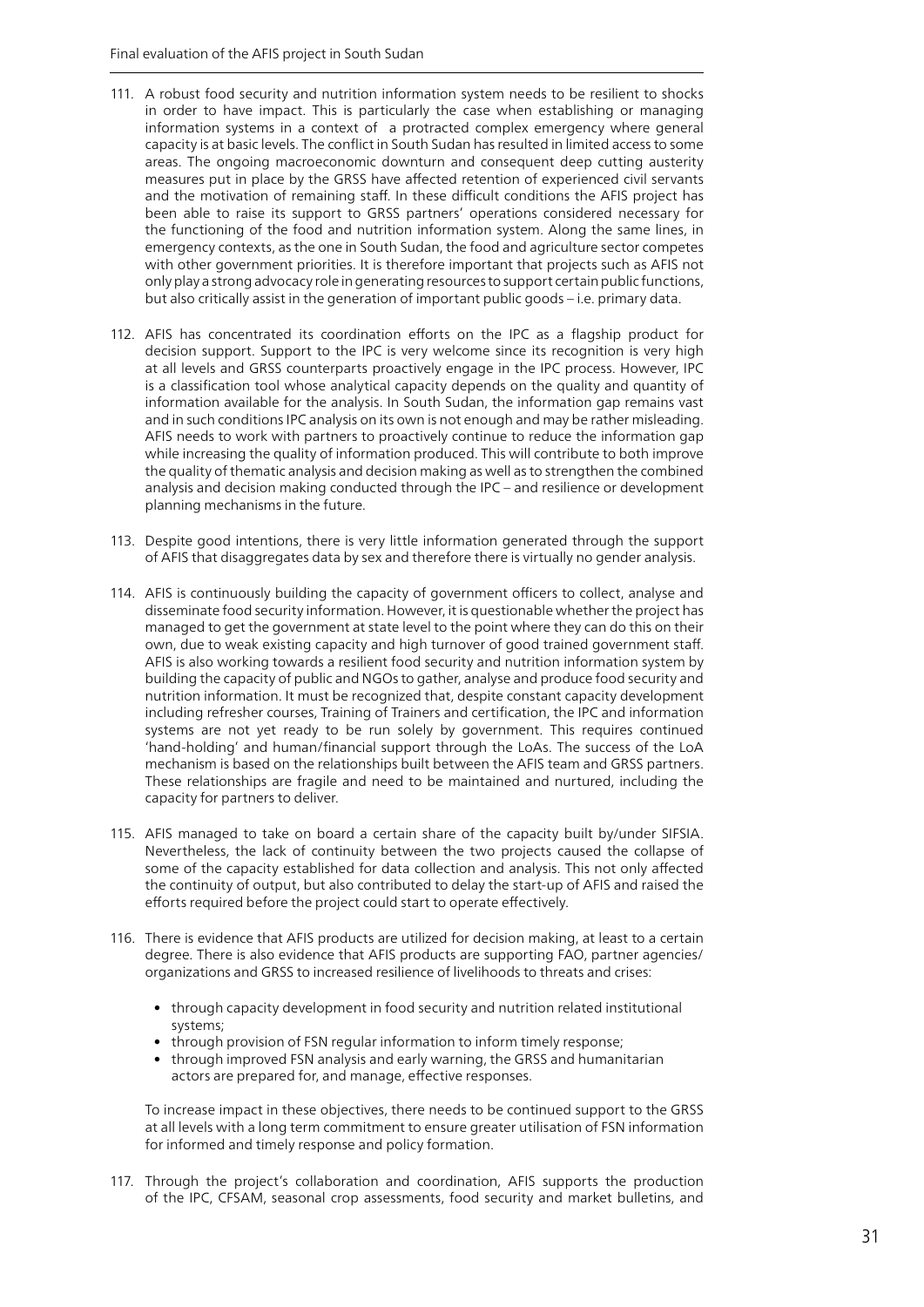programmatic maps. It was also found that AFIS contributes to other products led by other agencies, such as the WFP-led FSNMS and Annual Needs and Livelihoods Assessments (ANLA), and UNICEF-led nutrition updates. GRSS, UN agencies and donors are users of these food security guiding documents; although these stakeholders are not always aware of the AFIS project's role in these documents.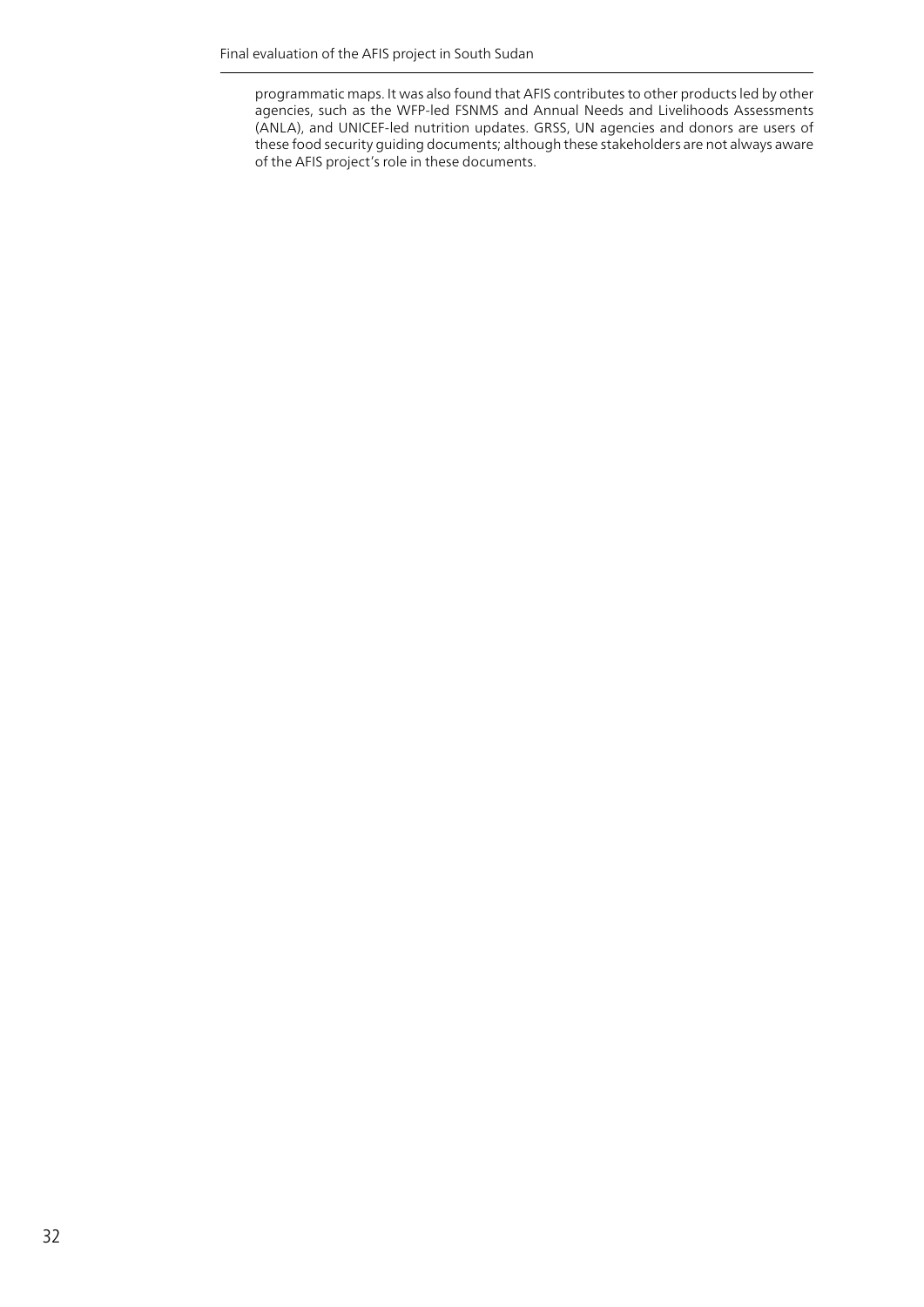## **11. Recommendations**

118. In relation to a late start and with the constraints imposed by the financial/human resources, all recommendations are based on the assumption that a no cost extension will allow the project to continue operating over the current project end date of December 2015. Based on the evaluation findings, there are no doubts that the project should run continuously into a second phase, and therefore all recommendations remain relevant for second phase design and implementation. The recommendations are presented based on three scenarios which affect the extent to which AFIS can implement activities proposed till the end of the project.

| <b>Scenarios</b>                                                                                                                                                                                                                                                     |                                                                                                                                                                                                                                                                                                                                                                                               |  |
|----------------------------------------------------------------------------------------------------------------------------------------------------------------------------------------------------------------------------------------------------------------------|-----------------------------------------------------------------------------------------------------------------------------------------------------------------------------------------------------------------------------------------------------------------------------------------------------------------------------------------------------------------------------------------------|--|
| <b>Most likely</b><br>Situation closely monitored.<br>Staff will have to work from home if movement around Juba is high risk.<br>Maintain business continuity but limited field missions.<br>AFIS relies more on international partners to reach inaccessible areas. |                                                                                                                                                                                                                                                                                                                                                                                               |  |
| <b>Best case</b>                                                                                                                                                                                                                                                     | Business as usual.<br>Participation and capacity of local institutions improves, even in worse affected<br>areas.                                                                                                                                                                                                                                                                             |  |
| <b>Worst case</b>                                                                                                                                                                                                                                                    | Security situation deteriorates with international and national staff having to work<br>from home, with most international staff being relocated.<br>One AFIS staff member stays in the office. National staff work from home. The<br>majority of project activities come to a standstill. Government capacity reduces with<br>some loss.<br>Any direct support to the GRSS is not permitted. |  |

#### **Most likely scenario**

- 1. The FSC needs to be staffed and empowered to be able to exercise its functions fully and effectively *(Responsibility of GRSS).*
- 2. Linkages between FSTS and FSC need to be strengthened and secured through an appropriate institutional set-up *(Responsibility of GRSS).*
- 3. In order to optimize the contribution of AFIS outputs towards information system development, the FSTS is to be mainstreamed in NBS and staffed to be able to exercise its functions effectively. In regard to policy analysis and decision making, AFIS needs to support FSCS, which in turn needs to be properly staffed *(Responsibility of GRSS).*
- 4. All initiatives involved in food security and nutrition information systems need to be federated under the forthcoming FSIN framework with clear definition of roles to avoid tensions and duplications *(Responsibility of FAO, WFP, FEWSNET and UNICEF).*
- 5. AFIS needs to advocate with donors to encourage food security, livelihoods, resilience and nutrition programme proposals submitted to harmonise assessment exercises for baselines and data collection with AFIS initiatives. There are opportunities for different organisations to link efforts of data collection, analysis and capacity development with government with the work achieved by AFIS and to feed into the government information system *(Responsibility of donors, AFIS and FAO Country Programme).*
- 6. AFIS needs to prioritize the use of its limited resources and streamline procedures. Activities in addition to the ones related to the collection and analysis of primary data originally identified within the project mandate can be undertaken only if additional capacity is made available *(Responsibility of AFIS).*
- 7. Within the limitations imposed by resource availability and allocation, AFIS needs to continue and expand its ongoing or starting work on livestock and pastoralist livelihoods, urban food security and resilience analysis. *(Responsibility of AFIS).*
- 8. Although the intention is already in place, AFIS needs to start showing gender sensitivity in all project activities, advocating towards gender disaggregated data and capacity development to be inclusive of women, wherever possible (Responsibility of AFIS).
- 9. AFIS management has to ensure continuity and stability of its dedicated capacity to manage LoAs with GRSS partners *(Responsibility of AFIS).*
- 10. The AFIS project and FSTS need to promote the regular rearrangement of key staff in their respective premises or in the premises of other project partners in occasion of the production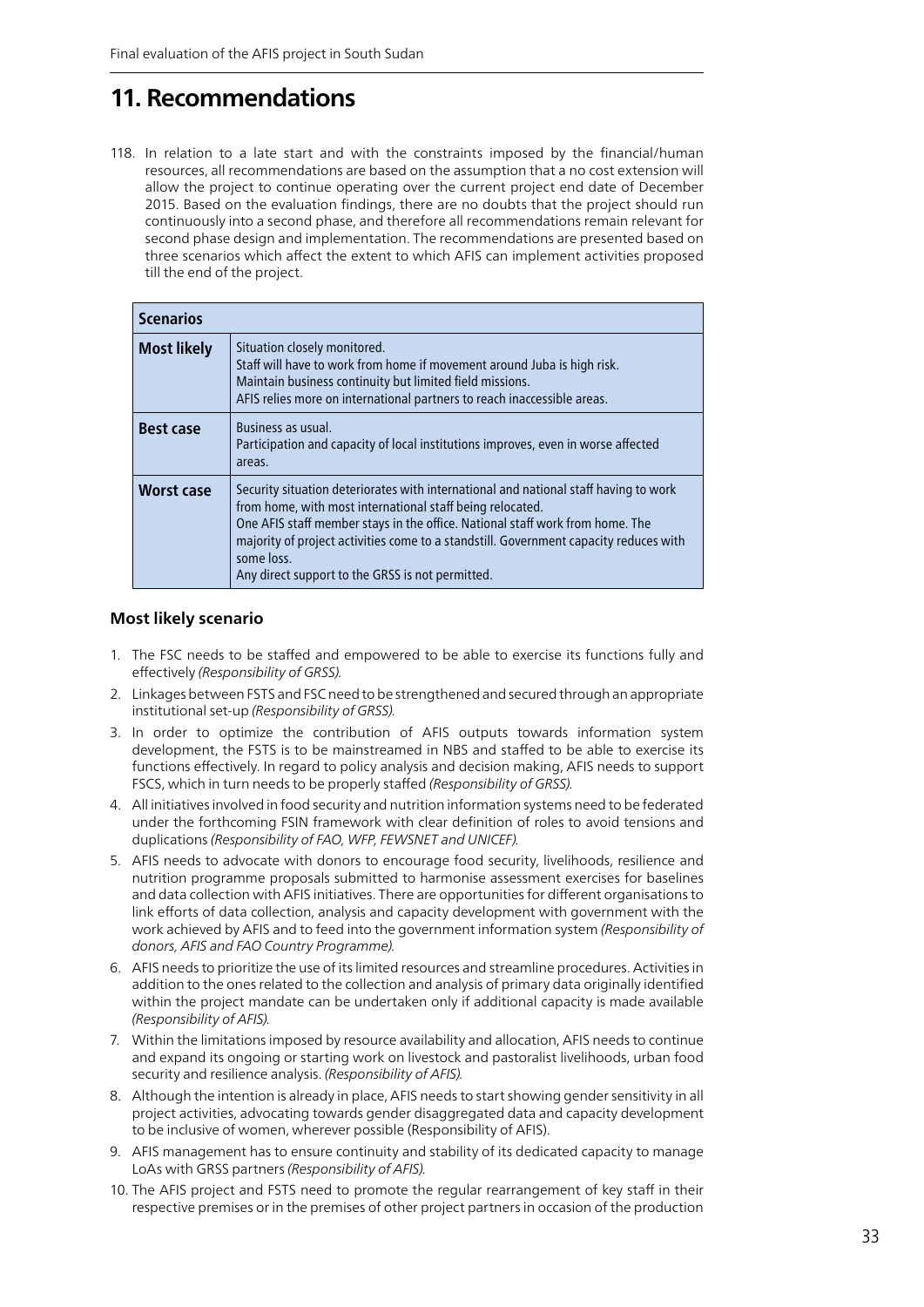of specific analysis and/or output preparation. This is meant both to promote capacity development, ownership, and to ensure the timely production of outputs *(Responsibility of AFIS and NBS).*

- 11. There needs to be continuous investment in the FSN information systems in South Sudan to maintain the capacity developed and relationships built so far. Based on lessons learnt from SIFSIA and AFIS, a concept note needs to be developed with clear prioritises and circulated for multi-donor fund raising. Timing of the start-up on the next phase would need to ensure that the project can run continuously to maintain the momentum that AFIS has taken three years to put in place *(Responsibility of AFIS and FAO Country Programme).*
- 12. Project collaboration and coordination is to be strengthened at all levels. In particular, the meetings of the AFIS SC need to occur regularly and participation of all relevant stakeholders is to be called for (Responsibility of AFIS). In addition, communication between national, state and county level needs to be improved, both feeding regularly information from bottom to top, and disseminating information back to the grass-roots *(Responsibility of AFIS and GRSS).*

#### **Best case scenario**

- 13. In a best case scenario, an effective peace agreement would lead to a significant reduction and/or complete cessation of hostilities. Government participation and capacity improves, even in worse affected areas and AFIS needs to continue with strategic capacity development of government personnel at all levels, especially the FSC to ensure sustainability of project initiatives *(Responsibility of AFIS).*
- 14. All of the above.

#### **Worst case scenario**

- 15. In the worst case scenario, with limited access to the GRSS and reduced number of AFIS staff, AFIS needs to develop a contingency plan which highlights the areas to prioritise and identify what can be continued with limited resources. Due to an emergency context, prioritisation should be based on what is feasible and what would be the demand for information. The contingency plan should highlight areas that can be covered by partner agencies and INGOs *(Responsibility of AFIS).*
- 16. The IPC will become increasingly relevant for analysis and decision-making purposes, but the quality will be compromised due to challenges in accessing information. State coordinators should be developing contingency plans to ensure that the quality and amount of data is not compromised during a crisis situation *(Responsibility of AFIS and State Coordinators).*
- 17. As market functioning deteriorates, close monitoring will be critical. AFIS plays a leading role in market analysis and should continue to support collection, analysis and dissemination of policy briefs on markets and local economies *(Responsibility of AFIS and MIS partners).*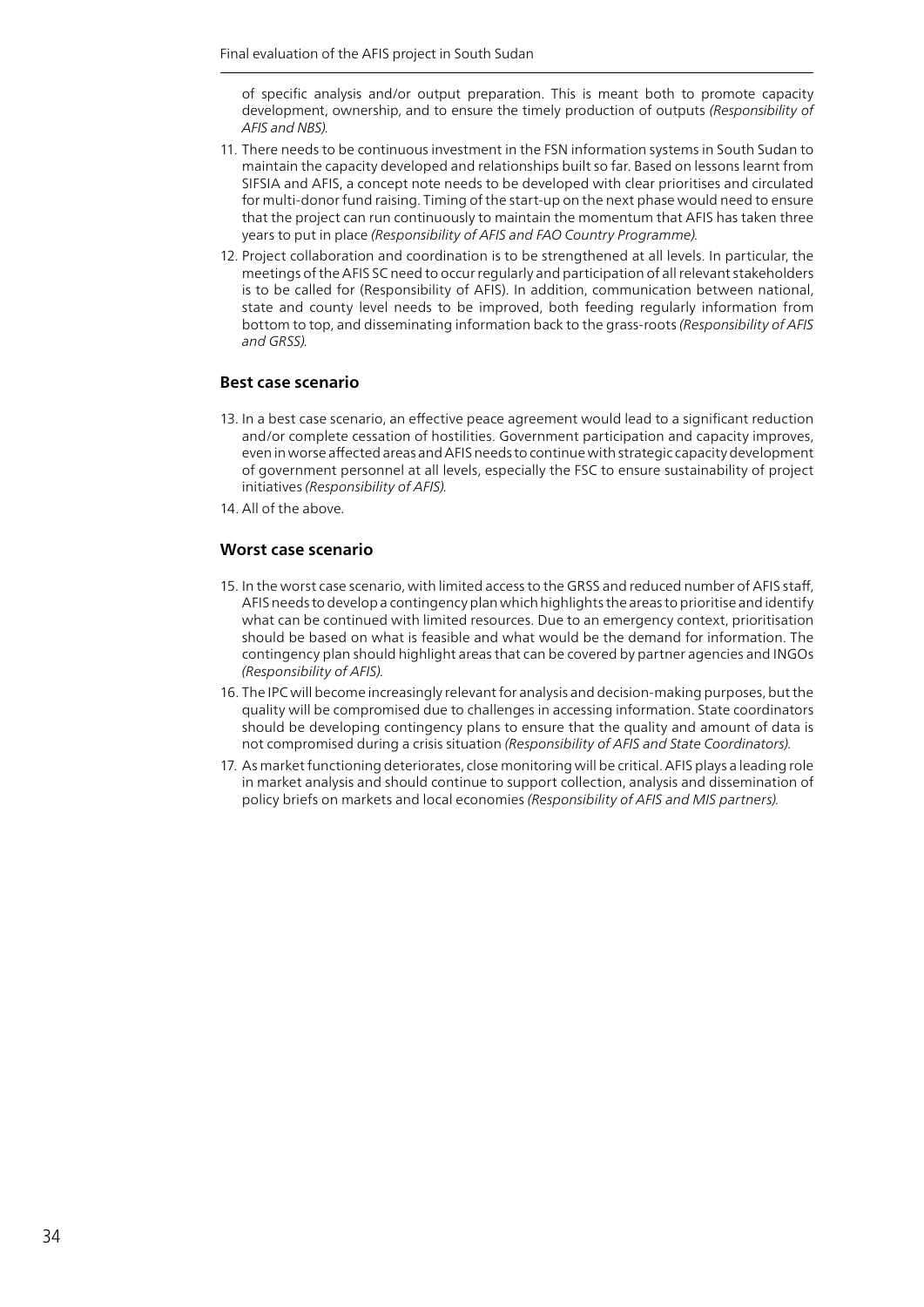## **Annexes**

## **Annex 1 Terms of Reference**

## **1. Background of the Project**

- 1. The Agriculture Food Information System for Decision Support (AFIS), GCP/SSD/003/EC is implemented by the Food and Agriculture Organization of the United Nations (FAO) in collaboration with the Government of the Republic of South Sudan (GRSS).This project has been designed to address the following major issues of importance to the national and state governments in addressing the capacity gaps related to: (a) food security inter-sectoral institutional coordination framework and information system; and (b) the GRSS food security policy and relevant institutions' capacity.
- 2. AFIS project is a three-year project with a total estimated budget of Euro 7 million funded by the European Union (EU). As approved by the Project Steering Committee (PSC) meeting of 19 March 2014, the project document underwent the first amendment on 26 August 2014 to: (i) incorporate the additional contribution by the Australian Government Department of Foreign Affairs and Trade<sup>12</sup>, bringing the total budget to EUR 8 523 250; and (ii) adjust some activities accordingly 1.
- 3. FAO is coordinating the implementation of the project through its Office in Juba. The project is guided by Project Steering Committee (PSC)\_The SC is composed of Ministry of Agriculture, Forestry, Cooperatives & Rural Development (MAFC&RD) and Ministry of Animal Resources and Fisheries (MARF), representatives of the European Union Delegation, and a representative of project executing agency (i.e. FAO). The SC will be served by a Technical Committee (TC) formed by technical members of the agency (ies) and the ministries13.
- 4. The project was declared operational in January 2013; however, with delays in the recruitment of project staff and the eruption of the armed conflict in SSD in December 2013, the project Inception Report was only endorsed by the PSC on 19 March 2014.
- 5. The beneficiaries<sup>14</sup> include a diverse range of stakeholders at the national, state and local levels include:
	- GRSS stakeholders; the Office of the President (as chair of the Food Security Council (FSC) and FSC Secretariat; the Ministry of Agriculture, Forestry, Cooperatives and Rural Development (MAFCRD); the Ministry of Animal Resources and Fisheries – then renamed Ministry of Livestock and Fisheries Industries in 2014; the Ministry of Agriculture, Forestry, Tourism, Animal Resources, Fisheries, Cooperatives and Rural Development – resulting from the merger of the previous two ministries – then split again in 2014; the Ministry of Humanitarian Affairs and Disaster Management; the South Sudan Relief and Rehabilitation Commission (SSRRC); the National Bureau of Statistics (NBS) and its Food Security Technical Secretariat (FSTS) and Livelihood Analysis Unit (LAU);
	- Other multilateral and bilateral stakeholders: development partners including United Nations agencies, namely the United Nations Children's Fund (UNICEF), the World Health Organization (WHO), the United Nations Office for the Coordination of Humanitarian Assistance (OCHA), the World Food Programme (WFP), as well as the EU, UK Department for International Development (DFID), the United States Agency for International Development (USAID), the World Bank (WB), the European Commission Directorate-General for Humanitarian Aid and Civil Protection (ECHO), the Food Security and Livelihood and Nutrition Clusters (FSLNC) and their members, and the private sector; and
	- Inter-stakeholder forums include the Humanitarian Country Team (HCT), the Natural Resources Working Group (GRSS/DPs), Humanitarian Inter-Cluster Working Group (HICWG), UN Country Team (UNCT).
- 6. The AFIS project document was further amended on 26 August 2014 to: (i) incorporate the additional contribution in the amount of Euro 1.5 million by the Australian Government, Department of Foreign Affairs and Trade, bringing the total budget to EUR 8 523 250; million and (ii) adjust some activities accordingly.

<sup>12</sup> The increase was discussed with EC and they are in agreement

<sup>13</sup> As indicated in the Inception Report, approved by the CS on 19 March 2014, the governance structure has been slimmed down to the TC only, cutting off the 'political level' to avoid slow decision making processes and redundant discussions.

<sup>14</sup> Stakeholder analysis is being done for the beneficiaries/stakeholders/partners.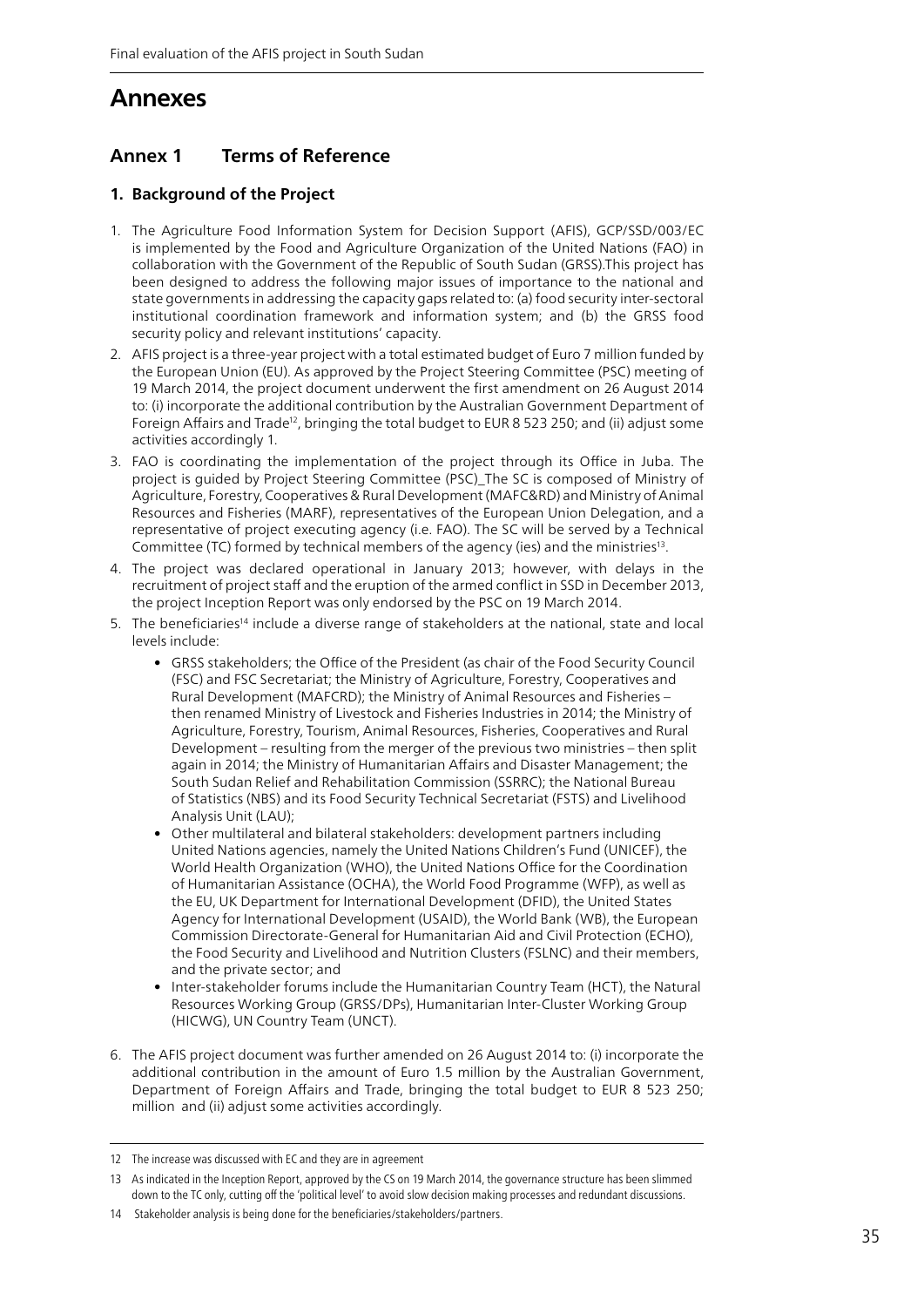- 7. The expected impact of the project is the long-term improvement of food security in South Sudan.
- 8. The project has the following outcome "Improved food security information management for planning, programming, coordination and decision making in South Sudan"

The impact and outcome are to be achieved primarily by assisting the government of the Republic of South Sudan in making rational and informed decisions using timely, available and reliable food security information.

#### **2. Purpose and scope of the Evaluation**

9. In accordance with the Project Document, an independent final evaluation will be undertaken. The overall purpose of this evaluation is to determine progress being made towards the achievement of project outcome and outputs at the national and state level and to identify the corrective action if necessary. The evaluation will cover the project's conceptual, inception and implementation phases from December 2013 to May 2015. The independent evaluation will provide evidence on which to base decisions on whether there should be a second phase of the AFIS project and if so, what are the main lessons and findings from the first phase that should be considered in the design of a second phase. For this reason it has been decided to initiate the final evaluation prior to the closure of the project so as to provide evidence on which to base funding decisions and design for a possible next phase.

#### **10. The over-arching questions of the evaluation will be:**

- Extent to which the capacity of stakeholders to use the information in planning, programming, coordination and decision making was enhanced as a result of improved food security information management;
- Extent to which the project reduced the gap in food security information systems;
- Extent to which the project been providing quality food security information;
- Extent to which an effective cross-sectoral Food Security institutional framework was established and linked to the GRSS institutional framework;
- Extent to which the Food Security information system was resilient, strengthened and supports decision making;
- Extent to which the outreach of Food Security information users was expanded;
- Extent to which key food insecurity drivers are better understood and linked to decision making; and
- Extent to which GRSS institutions capacity to plan, budget and monitor Food Security policies and strategies was developed.

#### **11. The sub-questions of the over-arching questions are:**

- review effectiveness, efficiency and timeliness of project implementation, in particular risk management;
- analyze effectiveness of implementation and partnership arrangements;
- identify issues requiring decisions and remedial actions;
- identify lessons learned about project design, implementation and management;
- highlight technical achievements and lessons learned;
- analyze whether the project is on track with respect to achieving the expected results; and
- propose any corrections and/or adjustments, if appropriate outlined following the range of scenarios of what may be the political, economic and crisis situation in South Sudan during the next planning period.

#### **a. Evaluation criteria**

- 10. The project will be critically assessed through the internationally accepted evaluation criteria, i.e. relevance, efficiency, effectiveness, impact, and sustainability.
- 11. For the purposes of the evaluation, the definition of food security used is that promoted by FAO as originally defined at the World Food Summit 1996 and framed within a multisectoral causal model that identifies food availability, access, utilization and stability as underlying domains related to food security. *"Food security exists when all people, at all times, have physical, social and economic access to sufficient, safe and nutritious food which meets their dietary needs and food preferences for an active and healthy life."*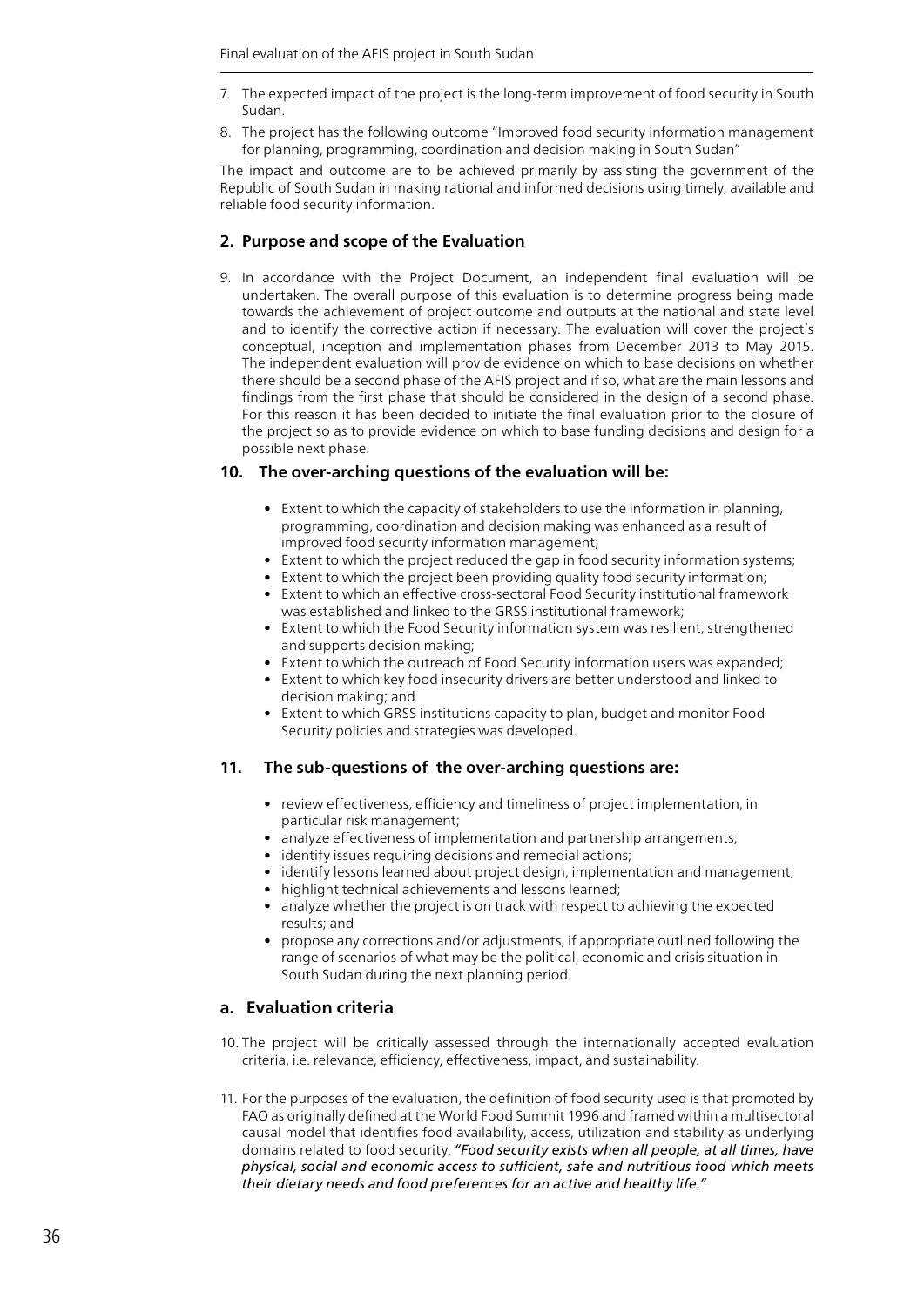### **b. Evaluation issues**

12. An initial list of key sub questions has been identified through discussions with project stakeholders. The evaluation team may identify other issues in the course of evaluation. The evaluation team will review these and finalize them together with a Theory of Change and an evaluation matrix.

### **I. Relevance of concept and design**

13. Capacity of the AFIS project to manage risks, in particular:

- Suitability to a volatile context from the political, institutional and operational aspects;
- Mechanisms to preserve the project's resilience to probable crises:
- 14. Relevance and coherence of information to actual priorities and needs, in particular:
	- The information system architecture and technical approaches and methodologies;
	- The food security priorities and programmes of the GRSS, at central and State level, as well as recovery and development planning frameworks – e.g. UNDAF;
	- FAO strategic priorities, including the Emergency Livelihood Response Programme.

15. Quality, clarity and realism of the AFIS design and results chain:

- Robustness and realism of the theory of change underpinning the project;
- Clarity, coherence and realism of the project logframe, including:
	- the causal relationship between inputs, activities, outputs, expected outcome and impact;
	- validity of targets, indicators, assumptions and risks;
	- specification of prior obligations and prerequisites:
	- management arrangements, resources (human and financial) and duration; and,
	- identification and analysis of stakeholders and beneficiary institutions;
- Robustness and realism of exit strategy and prospects for sustainability, including GRSS institutions' absorption capacity;
- Clarity of external coordination and partnerships.

### **II. Effectiveness of outputs and outcomes**

- 16. Overall effectiveness of the project, actual or potential, in attaining its impact, outcome and outputs. In addition to the full and systematic assessment of outputs produced to date (quantity and quality as compared with work plan and progress towards achieving the immediate objectives) and of the outcomes achieved, expected and unexpected, their robustness and expectations for further uptake and diffusion,<sup>15</sup> the evaluation will focus on the following:
	- Extent to which information about food security, nutrition, agricultural, livestock and natural resources (rainfall) status are strengthened, standardized, utilized and linked to the national system;
	- Flexibility to overcome obstacles and maintain relevance to the Outcome;
	- Coverage of the information being generated and disseminated, including early warning (timing, sectoral coverage, geographic coverage of the most vulnerable groups, etc.)
	- Assessment of the information quality, management and reporting, including visibility and communication;
	- Extent to which decisions are made on the basis of food security and nutrition information generated by AFIS.
	- Extent to which FAO, development partners, donors or NGOs benefitted from the capacity developed or used the project outputs; and
	- Extent to which the project received adequate financial, technical and operational support from the donor, the Government and FAO.
- 17. Use made by the project of FAO's normative and knowledge products and actual and potential contribution of the project to the normative and knowledge function of the Organization.

<sup>15</sup> FAO projects should have (only) one outcome. Programmes may have more.' From FAO Project Cycle Guidelines, 2012.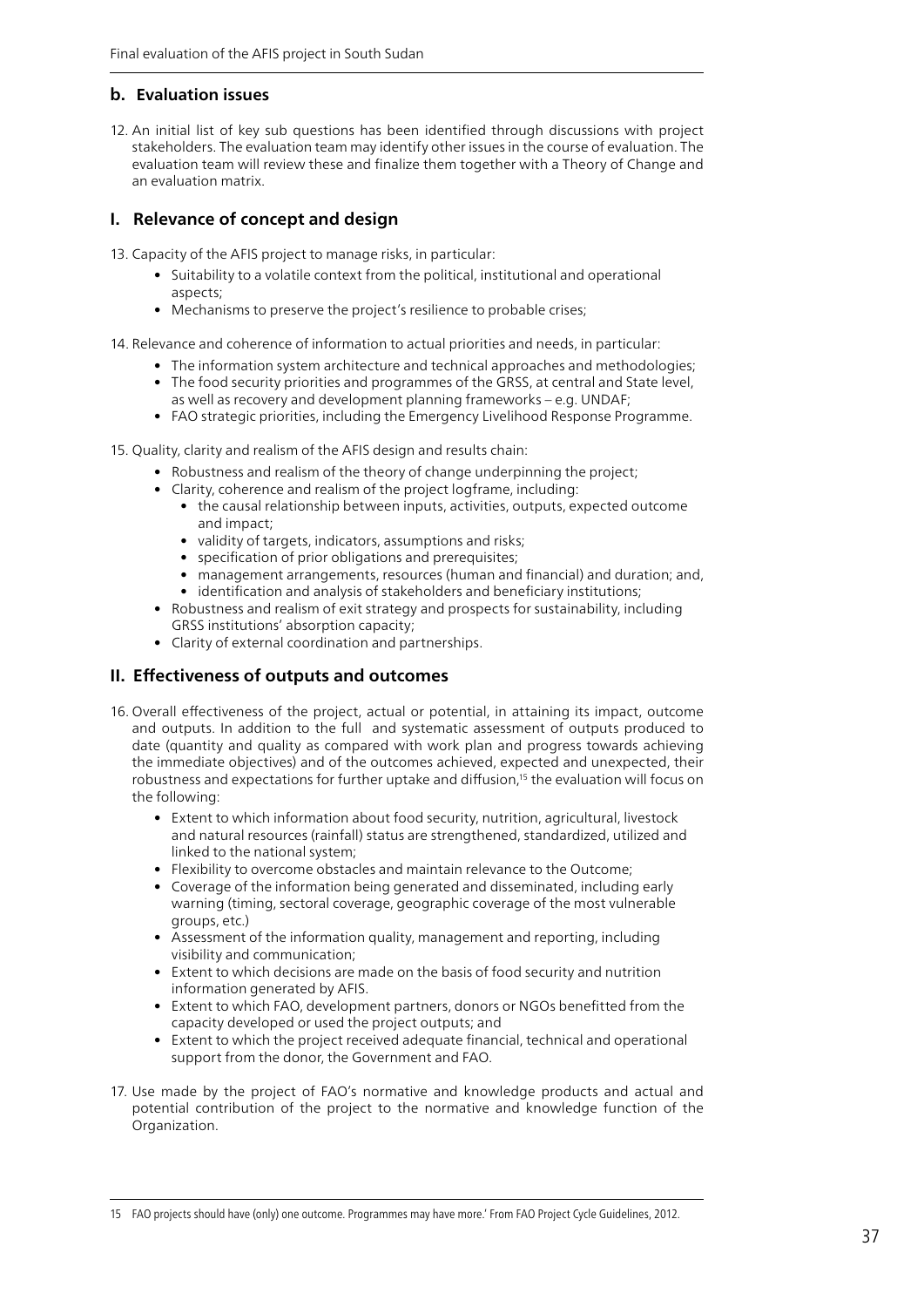### **III. Efficiency and effectiveness of project implementation process**

18. Assessment of project management:

- Adaptive management and timely re-alignment of project activities and workplan to the changing context and emerging needs and opportunities;
- Quality, realism and focus of work plans;
- Assessment of delivery, causes and consequences of delays and any remedial measure taken, if any;
- Monitoring and feed-back loops for improved management and operations;
- Staff management.

19. Institutional Setup:

- Administrative and technical support by FAO HQ, regional, sub-regional and country office, as appropriate;
- Institutional set-up, internal review processes, coordination and steering bodies;
- Inputs and support by the Government/s (national and state levels) and resource partner/s;
- Extent to which all relevant stakeholders are included in the institutional set up (State FSTS, FSC and FS/P Working Groups) and actively participating in dissemination of food security update reports to decision and policy makers;
- Extent to which vertical linkages with the national structures and horizontal linkages with partners are established and maintained by AFIS.

20. Assessment of financial resources management, including:

- Adequacy and realism of budget allocations to achieve intended results;
- Adequacy and realism of Budget Revisions in matching implementation needs and project objectives;
- Rate of delivery and budget balance at the time of the evaluation and in relation to work-plans.
- 21. Analysis of gender mainstreaming in the information system to understand the following:
	- Extent to which there has been a change in the FSNMS data analysis to produce sex disaggregated descriptions;
	- Extent to which IPC analysis uses gender sensitive information; and
	- Any other evidence of gender sensitive studies and surveys.
- 22. Analysis of the GRSS Capacity Development dimension in the design, implementation and results of the project, with particular regard to implementation of Letters of Agreement.
- 23. Extent to which the capacity of the newly established institutional set up and line ministries are enhanced to produce, analyse and influence decisions.
- 24. Analysis of Partnerships and Alliances, namely:
	- how they were planned in the project design and developed through implementation;
	- their focus and strength; and
	- $\bullet$  their effect on project results and sustainability.<sup>16</sup>
- 25. Stakeholder participation in the design, management and implementation of the project, and the level of local ownership.

### **IV. Impact**

26. Impact refers to:

- Extent to which the AFIS influenced actual or potential impact prospects;
- Extent to which the AFIS interventions' produced direct or indirect results/impact;
- Extent to which the project results are contributing to Strategic Objective 5 (SO5); and
- Extent to which the project design can enhance sustainability.
- Overall impact of the project, actual or potential, positive and negative, produced directly or indirectly, intended or unintended; and
- Overall contribution of the project to Strategic Objectives, and to the implementation of the corporate Core Functions.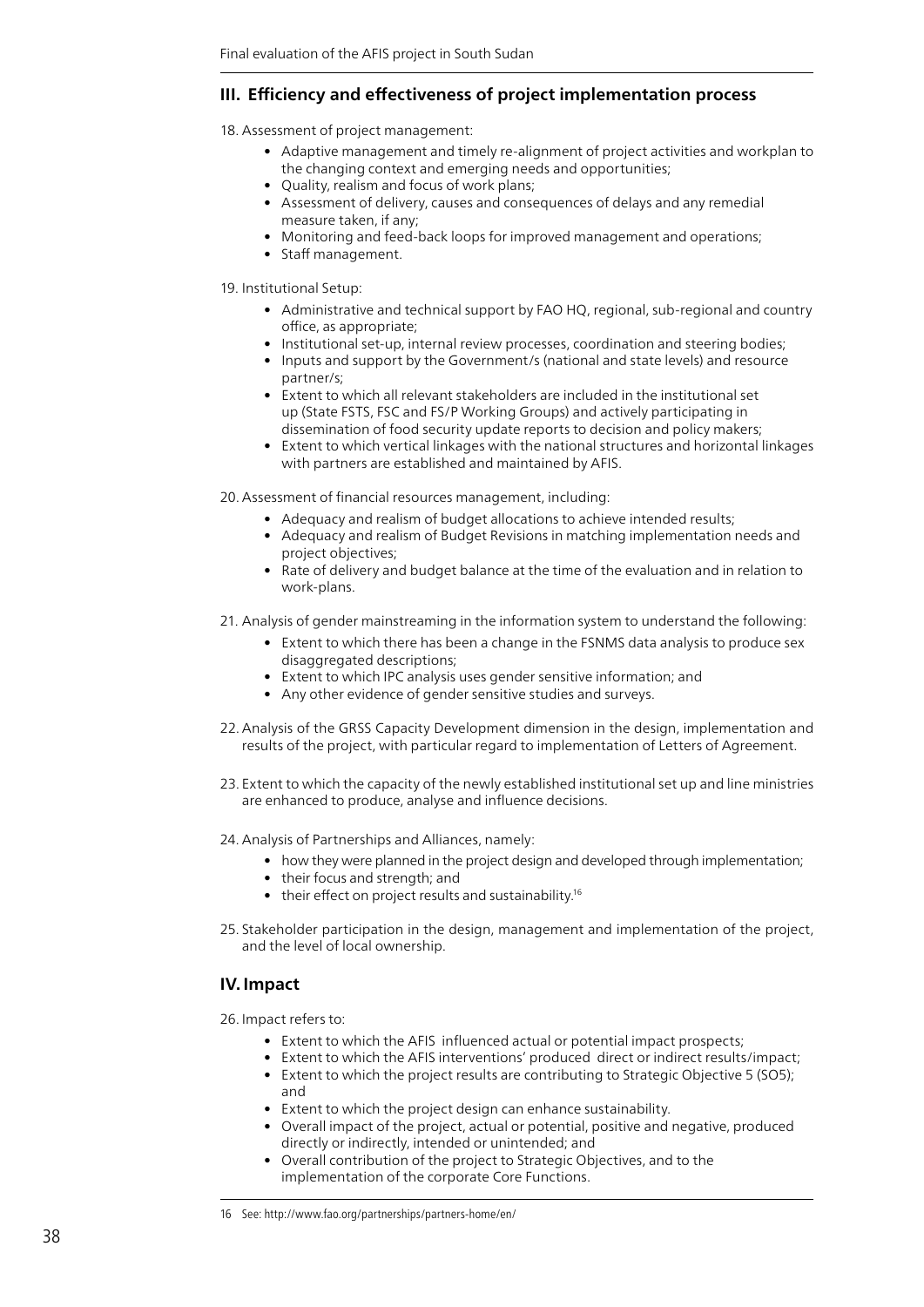## **V. Sustainability**

- 27. Sustainability is defined as the prospects for sustaining and up-scaling the project's results by the beneficiaries and the host institutions after the termination of the project. In the context of South Sudan, sustainability may be further qualified according to the scenario analysis proposed for the next planning period, ranging from negative to positive prospects. The assessment of consolidation and sustainability will focus, in addition to technical and operational aspects as appropriate, on the institutional sustainability of the following products and outcomes:
	- the institutional set up for Food Security;
	- the information systems, including the areas for expansion e.g. human security (including gender, conflict and Right-to-Food), remote sensing, communications;
	- the food security and nutrition policy and strategy;
	- capacity development of the key partners, state and non-state actors.
- 28. Based on the above analysis, the evaluation will draw specific conclusions and formulate recommendations for any necessary further action by Government, FAO and/or other parties to ensure sustainable development, including any need for follow-up or up-scaling action according to the range of scenario analysis. The evaluation will draw attention to specific good practices and lessons to be learned as they are of interest to other similar activities. Any proposal for further assistance should include specification of major objectives and outputs and indicative inputs required.

## **3. Evaluation methodology**

### *3.1. Approach and tools*

- 29. The evaluation will adhere to the UNEG Norms & Standards.17. FAO Office of Evaluation, OED, will manage this evaluation in full transparency, while ensuring that it remains completely independent and external to the project management.
- 30. The evaluation will adopt a consultative and transparent approach with internal and external stakeholders throughout the evaluation process. Triangulation of evidence and information gathered will underpin its validation and analysis and will support conclusions and recommendations. The evaluation methodology will draw upon the views and perspectives of Government(s), FAO, EU staff and other stakeholders and partners at global and country levels (both at central and state levels), data and documentation reviews, and interviews with key decision maker and partner stakeholders working in the area of food security.
- 31. The evaluation will make use of the following methods and tools: (i) Desk Review: Review of literature, including the documents detailed under reference material; (ii) preparation of an evaluation matrix with related evaluation questions and benchmarks; (iii) Stakeholder Review; (iv) Semi-structured interviews with key informants, stakeholders and participants, supported by check lists and/or interview protocols; direct observation during field visits; surveys and questionnaires; and (v) Workshops in the field (Juba and, if possible up to two States) to discuss and validate findings, and propose possible recommendations.
- 32. Particular attention will be devoted to ensure that women and other under-privileged groups will be consulted in adequate manner. Insofar as possible and appropriate, interaction will also take place with non-participants to canvass their opinions. The Strengths, Weaknesses, Opportunities and Threats (SWOT) framework can be used for assessment of project results.18
- 33. The following key background documentation will be consulted:
	- Funding Agreement between FAO and European Commission and its relevant amendments;
	- Project document/Description of the Action;
	- Inception and Interim Reports;

<sup>17</sup> United Nations Evaluation Group, http://www.uneval.org/normsandstandards

<sup>18</sup> SWOT is a widely used strategic planning tool, useful also in the assessment of development interventions, to canvass their strengths and weaknesses, as well as future perspectives. It is particularly used in focus groups, but it can be adapted to individual interviews as well.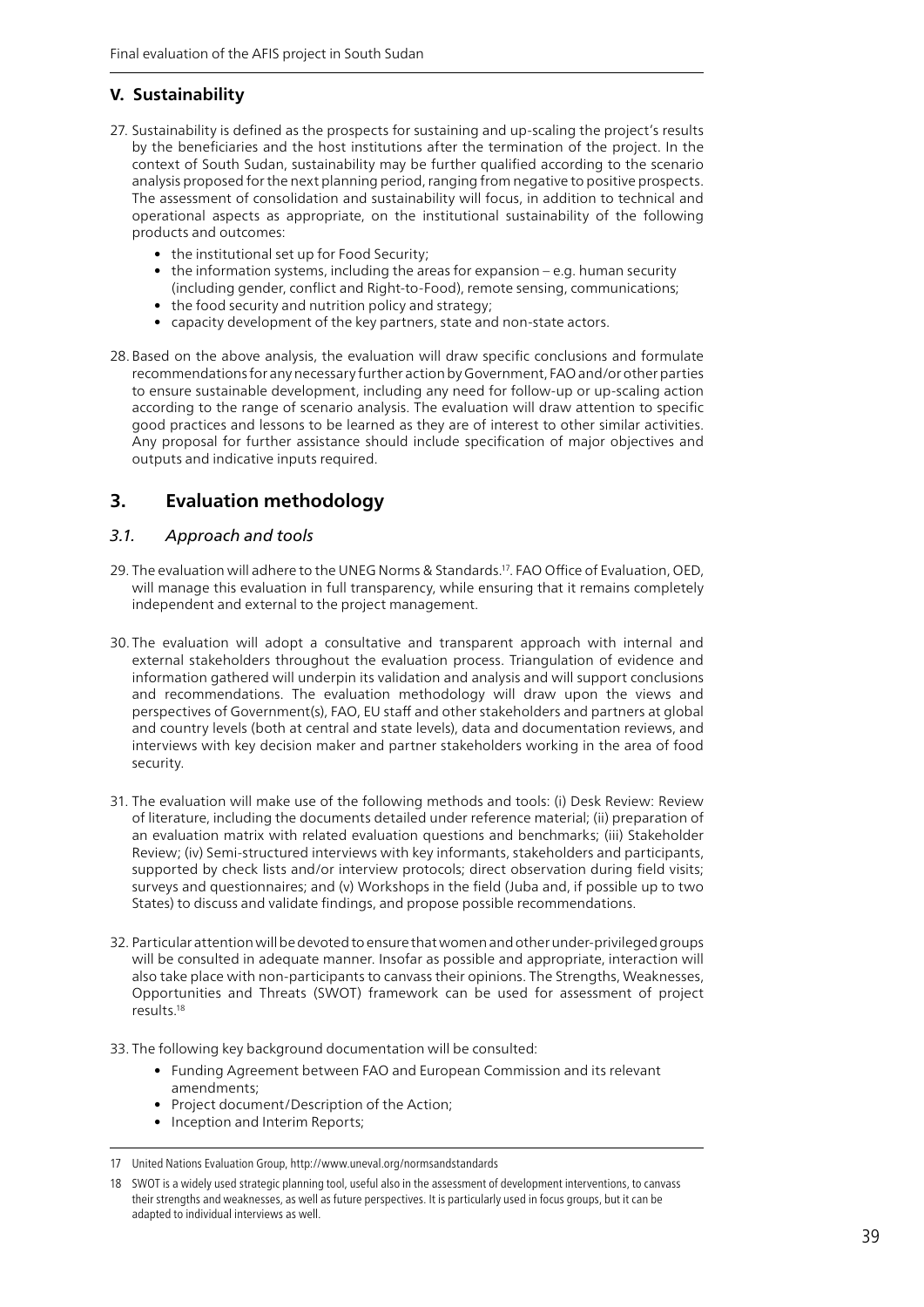- Strategic review of the project (Dec. 2014 to March 2015);
- FAO's corporate guidance on HRBA, Right to Food and Decent work, Food security information systems (IPC, FIVIMS, Countrystat), Gender equality, Environmental sustainability, Results Based Management; Capacity Development, Partnerships and
- FAO Strategic Objectives, Results and core functions, 2010-2019<sup>19</sup>.

#### *3.2. Stakeholders and consultation process*

- 34. The evaluation team will discuss in detail with the key stakeholders of the project and will take into account their perspectives and opinions. This will be detailed in the Stakeholder Analysis Matrix.
- 35. While the ultimate beneficiaries of the programme are households vulnerable to food insecurity and malnutrition, for the purposes of this evaluation, the primary beneficiaries are considered to be decision makers dealing with food security policy and programming in GRSS, inter-agency and inter-stakeholder platforms (Humanitarian Country Team (HCT), the Natural Resources Working Group (GRSS/DPs), Humanitarian Inter-Cluster Working Group, UN Country Team. Other beneficiaries are the international community (donors, UN, NGOs) and local organizations dealing with food security issues either in emergency or in longer term development contexts.
- 36. Other key stakeholders include:
	- Project Steering Committee members;
	- Food Security forums at State level;
	- Government representatives from the partner/beneficiary organizations, in particular MAFCRD, MLFI, NBS, MoH-ND, FSC Secretariat, State Ministries;
	- UN partners, in particular WFP, UNICEF and OCHA; and
	- FAO Representative and other relevant staff.
- 37. The evaluation team will maintain close liaison with: the FAO Office of Evaluation. Although the mission is free to discuss with the authorities concerned anything relevant to its assignment, it is not authorized to make any commitment on behalf of the Government, the donor or FAO.
- 38. The team will present its preliminary findings, conclusions and recommendations to the project stakeholders in the country and insofar as possible, in the relevant FAO Decentralized Offices and in HQ, to obtain their feedback at the end of the data-gathering phase.
- 39. The draft ToR will be circulated among key stakeholders for comments before finalisation; suggestions will be incorporated as deemed appropriate by OED. The draft evaluation report will also be circulated among key stakeholders for comments before finalisation; suggestions will be incorporated as deemed appropriate by the evaluation team.

### **4. Roles and responsibilities**

- 40. FAO Budget Holder (BH), the Lead Technical Officer (LTO) and the Project Task Force (PTF) of the project to be evaluated are responsible for initiating the evaluation process, drafting the first version of the Terms of Reference, and supporting the evaluation team during its work. They are required to participate in meetings with the team, make available information and documentation as necessary, and comment on the draft final terms of reference and report. Involvement of different members of the project Task Force will depend on respective roles and participation in the project.
- 41. The BH is also responsible for leading and coordinating the preparation of the FAO Management Response and the Follow-up Report to the evaluation, fully supported in this task by the LTO and PTF. OED guidelines for the Management Response and the Follow-up Report provide necessary details on this process.
- 42. FAO Office of Evaluation assists the BH and LTO in drafting the ToR, in the identification of the consultants and in the organization of the team's work; it is responsible for the finalization of the ToR and of the team composition;<sup>20</sup> it shall brief the evaluation team on the evaluation methodology and process and will review the final draft report for Quality

<sup>19</sup> Or any other relevant documentation.

<sup>20</sup> The responsibility for the administrative procedures for recruitment of the team, will be decided on a case-by-case basis.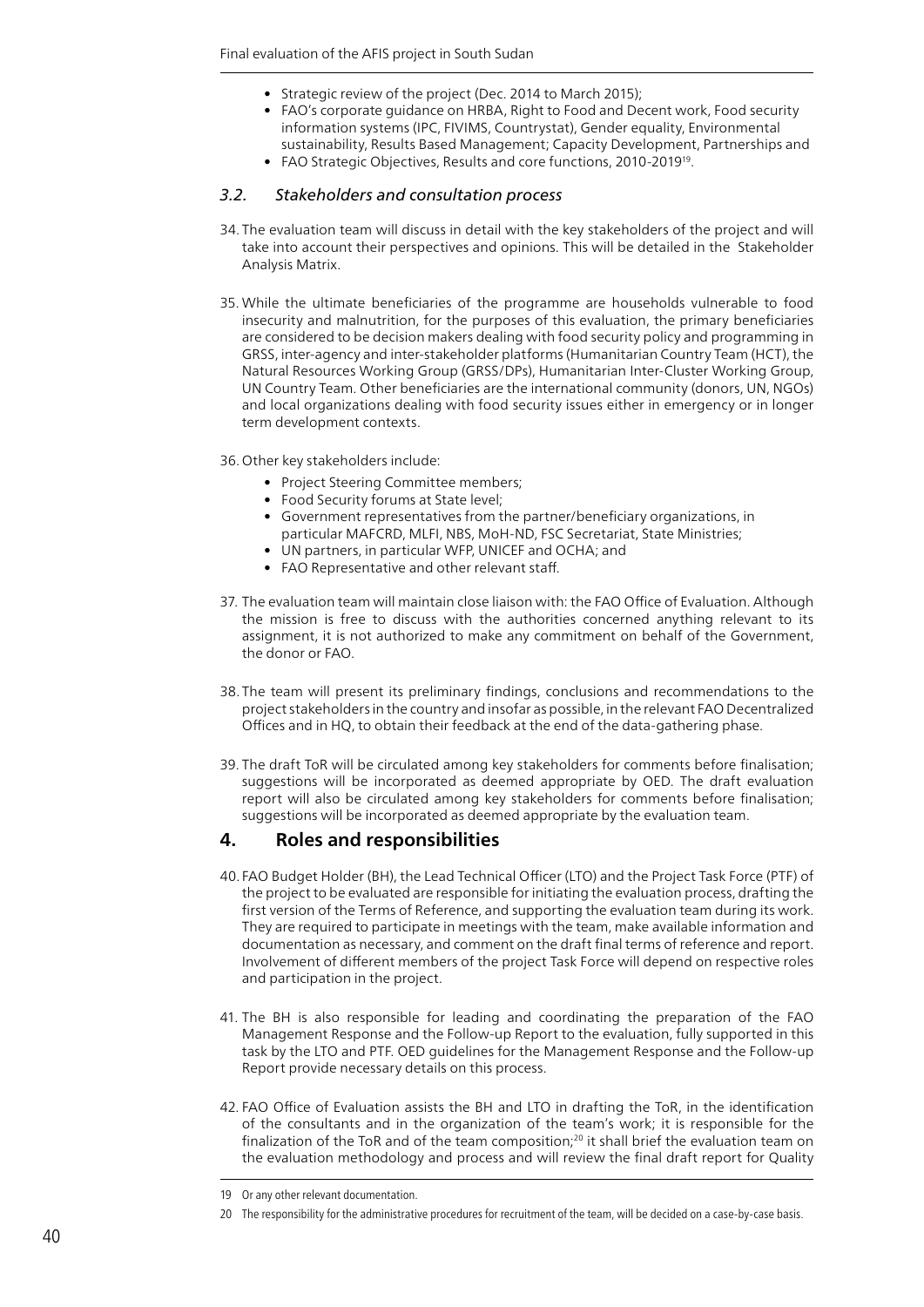Assurance purposes in terms of presentation, compliance with the ToR and timely delivery, quality, clarity and soundness of evidence provided and of the analysis supporting conclusions and recommendations.

- 43. The Office of Evaluation has also a responsibility in following up with the BH for the timely preparation of the Management Response and the Follow-up to the MR.
- 44. The Evaluation Team is responsible for conducting the evaluation, applying the methodology as appropriate and for producing the evaluation report. All team members, including the Team Leader, will participate in briefing and debriefing meetings, discussions, field visits, and will contribute to the evaluation with written inputs for the final draft and final report.
- 45. The Team Leader guides and coordinates the team members in their specific work, discusses their findings, conclusions and recommendations and prepares the final draft and the final report, consolidating the inputs from the team members with his/her own.
- 46. The Evaluation team will be free to expand the scope, criteria, questions and issues listed above, as well as develop its own evaluation tools and framework, within time and resources available.
- 47. The team is fully responsible for its report which may not reflect the views of the EU, Government or of FAO. An evaluation report is not subject to technical clearance by FAO although OED is responsible for Quality Assurance of all evaluation reports.
- 48.As a contribution to the OED Knowledge Management System:
	- the Team Leader will be responsible for completing the OED quantitative project performance questionnaire, to be delivered at the same time with the final evaluation report;
	- OED will ask all team members to complete an anonymous and confidential questionnaire to get their feedback on the evaluation process.

## **5. Evaluation team**

- 49. Mission members will have had no previous direct involvement in the formulation, implementation or backstopping of the project. All will sign the Declaration of Interest form of the FAO Office of Evaluation.
- 50. The evaluation team will comprise the best available mix of skills that are required to assess the project, and as a whole, will have expertise in all the following subject matters:
	- food security policy and strategy and food security information systems;
	- knowledge of the country and familiarity with its political, socio-economic and institutional conditions;
	- conduct of evaluations.
- 51. Furthermore, to the extent possible, the team will be balanced in terms of geographical and gender representation to ensure diversity and complementarity of perspectives.

## **6. Evaluation deliverables**

- 52. Evaluation deliverables include:
	- Evaluation matrix and Theory of Change
	- Evaluation methodology and tools;
	- Report outline;
	- Draft evaluation report; and,
	- Final evaluation report.
- 53. The evaluation report will illustrate the evidence found that responds to the evaluation issues, questions and criteria listed in the ToR. It will include an executive summary. Supporting data and analysis should be annexed to the report when considered important to complement the main report.
- 54. The recommendations will be addressed to the different stakeholders and prioritized: they will be evidence-based, relevant, focused, clearly formulated and actionable.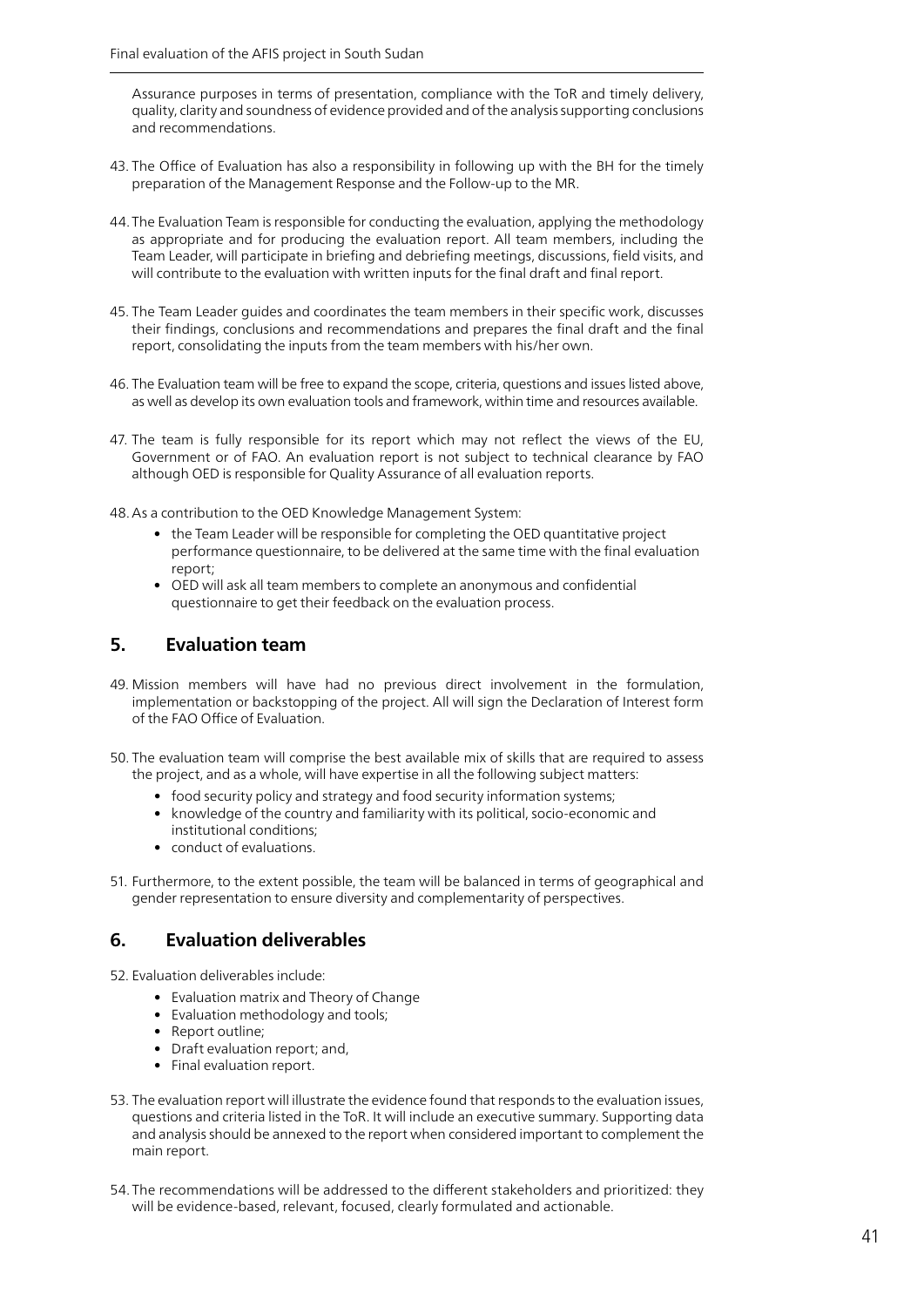- 55. The evaluation team will agree on the outline of the report early in the evaluation process, based on the template provided in Annex I of this ToR. The report will be prepared in English with numbered paragraphs, following OED template for report writing. Translations in other languages of the Organization, if required, will be FAO's responsibility.
- 56. The team leader bears responsibility for submitting the final draft report to FAO within two weeks from the conclusion of the mission. Within two additional weeks, FAO will submit to the team its comments and suggestions that the team will include as appropriate in the final report within maximum two weeks.
- 57. Annexes to the evaluation report will include, though not be limited to, the following:
	- Terms of reference for the evaluation;
	- Profile of team members;
	- List of documents reviewed;
	- List of institutions and stakeholders interviewed by the evaluation team;
	- List of project outputs;
	- Evaluation tools.

## **7. Evaluation timetable**

- 58. The evaluation mission to South Sudan is scheduled to take place in May 2015. Considering the complexity of the project context, the duration of the field mission is estimated at 3-4 weeks.
- 59. The timetable in the box below shows a tentative programme of travel and work for the evaluation team. It will be finalised upon the recruitment of the evaluation team.

| Task                                | <b>Dates</b>              | <b>Duration</b> | Responsibility                       |
|-------------------------------------|---------------------------|-----------------|--------------------------------------|
| <b>ToR</b> finalization             | March - April 2015        |                 | OED - FAO South Sudan                |
| Team identification and recruitment | April                     |                 | 0ED.                                 |
| Mission organization                | April                     |                 | OED - FAO South Sudan                |
| Reading background documentation    | May                       | 2 days          | Evaluation team                      |
| Briefing (teleconference)           | May                       | 1 day           | OFD-ITU                              |
| Mission to SSD                      | May                       | 3-4 weeks       | FAO South Sudan                      |
| Preparation of draft report         | 1 <sup>st</sup> week lune | 1 week          | Team Leader, Evaluation<br>team      |
| Finalisation of the report          | By end June 2015          | 3weeks          | Team Leader, Evaluation<br>team, OED |

#### *7.1 Tentative timetable of the evaluation*

#### *7.2 Annexes*

- Project evaluation report outline
- FAO Strategic Objectives, Results and core functions, 2010-2019
- OED project performance questionnaire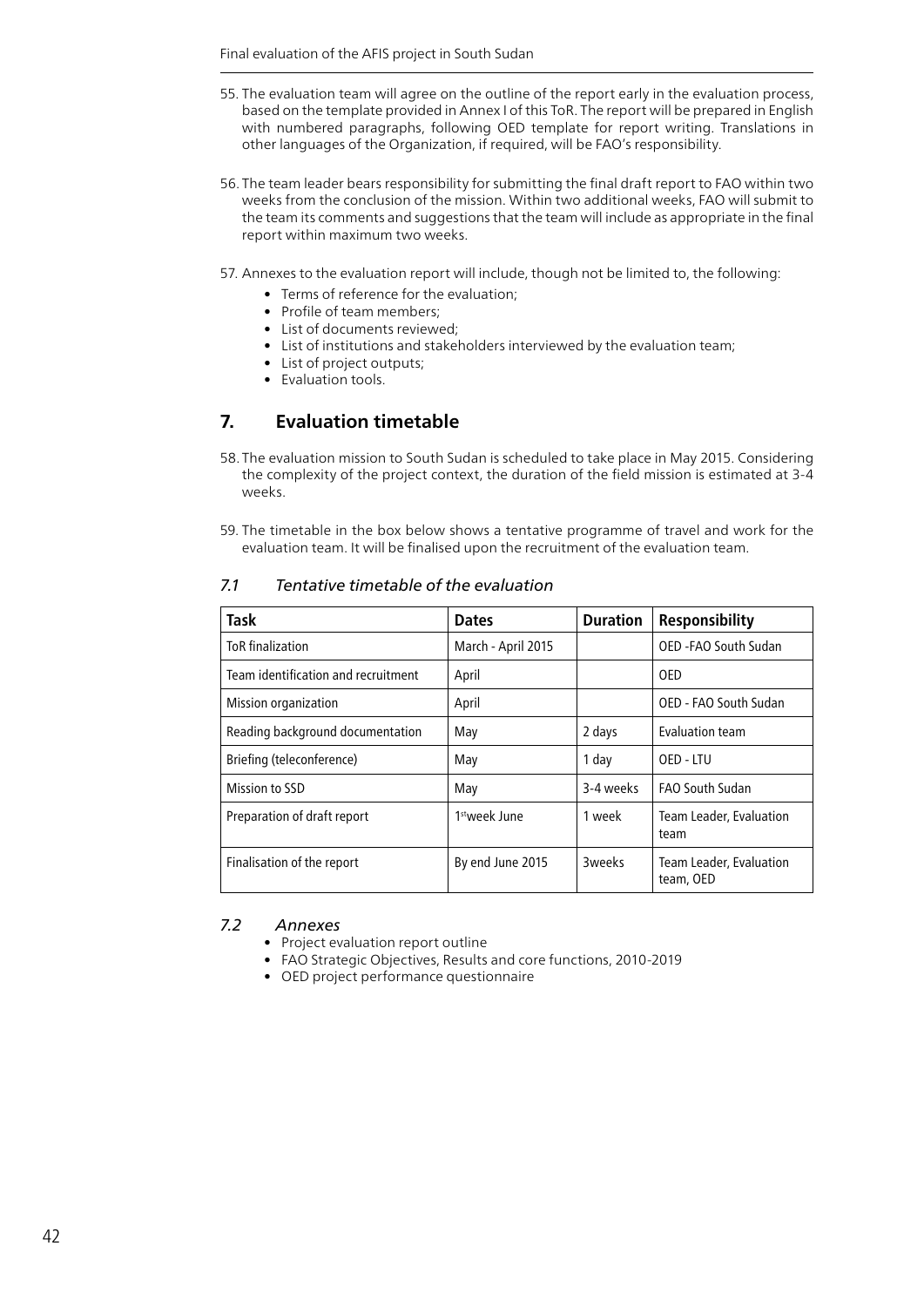| Questions and sub-questions                                                                                                                                                                                                                                                                                                                                                                                                                                                                                                                                                                                       | Potential sources                                                                                                                                                                                                                                                                                                                                                                                                                                                                                                                                       | Question relevant to:                                                         |
|-------------------------------------------------------------------------------------------------------------------------------------------------------------------------------------------------------------------------------------------------------------------------------------------------------------------------------------------------------------------------------------------------------------------------------------------------------------------------------------------------------------------------------------------------------------------------------------------------------------------|---------------------------------------------------------------------------------------------------------------------------------------------------------------------------------------------------------------------------------------------------------------------------------------------------------------------------------------------------------------------------------------------------------------------------------------------------------------------------------------------------------------------------------------------------------|-------------------------------------------------------------------------------|
| Relevance                                                                                                                                                                                                                                                                                                                                                                                                                                                                                                                                                                                                         |                                                                                                                                                                                                                                                                                                                                                                                                                                                                                                                                                         |                                                                               |
| Suitability of AFIS to context                                                                                                                                                                                                                                                                                                                                                                                                                                                                                                                                                                                    | Background documents on the context and analysis<br>on changing context                                                                                                                                                                                                                                                                                                                                                                                                                                                                                 | AFIS project staff<br>AFIS SC                                                 |
| To fragile institutional structures<br>To a volatile security context<br>What is the capacity of AFIS to adjust:<br>ನ<br>$\widehat{\mathbf{p}}$                                                                                                                                                                                                                                                                                                                                                                                                                                                                   | Government documents/strategies/ plans that indi-<br>Interviews with high level government officers, aid<br>cate government priorities                                                                                                                                                                                                                                                                                                                                                                                                                  | Beneficiaries of capacity building<br>National Government<br>State Government |
| What kind of resilient mechanisms are in place to adjust according to needs in a crisis?                                                                                                                                                                                                                                                                                                                                                                                                                                                                                                                          | Feedback from AFIS Project Steering Committee<br>policy-makers, etc                                                                                                                                                                                                                                                                                                                                                                                                                                                                                     | International Community                                                       |
| What is needed to make it more resilient/flexible?                                                                                                                                                                                                                                                                                                                                                                                                                                                                                                                                                                |                                                                                                                                                                                                                                                                                                                                                                                                                                                                                                                                                         |                                                                               |
| Relevance of design & coverage                                                                                                                                                                                                                                                                                                                                                                                                                                                                                                                                                                                    | Key project documents: inception and interim re-<br>ports, log frame                                                                                                                                                                                                                                                                                                                                                                                                                                                                                    | AFIS project staff<br>AFIS SC                                                 |
| is the AFIS (technically and architecturally) relevant to the context?                                                                                                                                                                                                                                                                                                                                                                                                                                                                                                                                            | interviews with all key stakeholders: i.e. AFIS staff,<br>Strategic review report                                                                                                                                                                                                                                                                                                                                                                                                                                                                       | Beneficiaries of capacity building<br>National Government                     |
| Does the current design of the information system address the needs of:<br>Does the information system prioritise and/or should prioritise:<br>How appropriate is the coverage of AFIS, in terms of:<br>Humanitarian International community<br>Development International actors<br>a) National versus state level<br>b) Geographical distribution<br>FAO country office level<br>FAO strategic priorities<br>c) Sectoral composition<br>National level<br>Development<br>Emergency<br>State level<br>Recovery<br>ನ<br>$\widehat{\omega}$<br>ি<br>$\widehat{\mathtt{c}}$<br>$\widehat{\mathbf{e}}$<br>6<br>G<br>₽ | Interviews with government staff who participated in<br>Assessment of technical inputs against capacity as-<br>Interviews with actual and potential users: Govern-<br>Interviews with others tracking food insecurity and<br>Emergency Livelihood Response Programme docu-<br>FAO, EC, key ministries and selected international<br>capacity-building programmes with Government<br>Country Programme Framework (CPF)<br>Evidence of capacity assessments<br>ment and international agencies<br>AFIS capacity-building<br>sessments<br>agencies<br>ment | International Community<br>State Government                                   |
| d) Focus on vulnerable groups                                                                                                                                                                                                                                                                                                                                                                                                                                                                                                                                                                                     |                                                                                                                                                                                                                                                                                                                                                                                                                                                                                                                                                         |                                                                               |

# **Annex 2 Evaluation Matrix**

Final evaluation of the AFIS project in South Sudan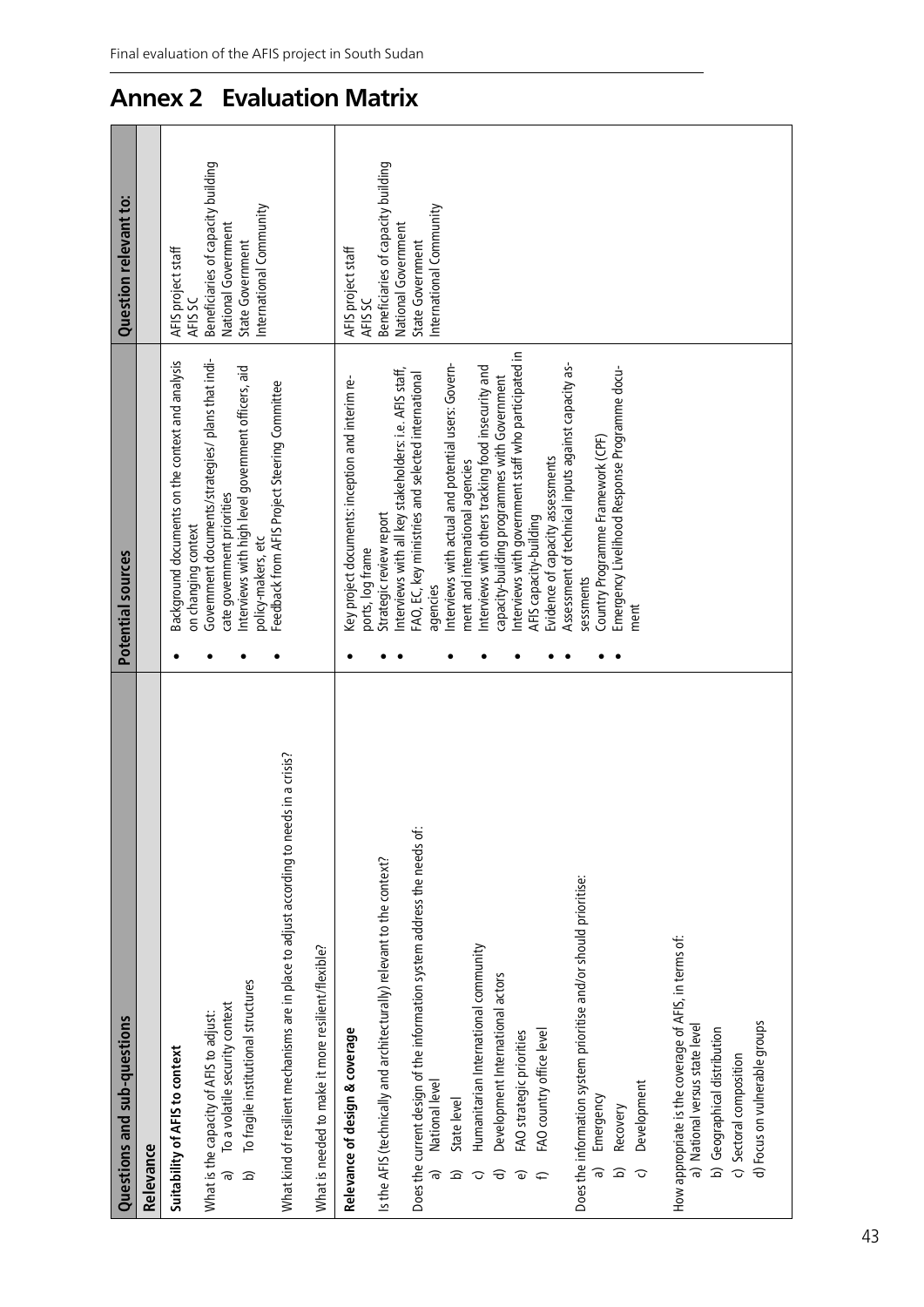| Questions and sub-questions                                                                                              | Potential sources                                                          | <b>Question relevant to:</b>                                 |  |
|--------------------------------------------------------------------------------------------------------------------------|----------------------------------------------------------------------------|--------------------------------------------------------------|--|
| Relevance                                                                                                                |                                                                            |                                                              |  |
| How realistic                                                                                                            | Key project documents: inception and<br>interim reports, log frame         | AFIS project staff<br>AFIS SC                                |  |
| How clear and realistic are the objectives of AFIS and its design, including:<br>Targets and indicators in the log-frame | Interviews with all key stakeholders: i.e.<br>Strategic review report      | Beneficiaries of capacity<br>National Government<br>building |  |
| Assumptions and risks, including about the adequacy of resources<br>Identification of institutional beneficiaries        | AFIS staff, FAO, EC, key ministries and<br>selected international agencies | International Community<br>State Government                  |  |
| Proposed strategy review                                                                                                 | Interviews with actual and potential                                       |                                                              |  |
| Proposed Theory of Change<br>ම                                                                                           | users: Gov't and international agencies                                    |                                                              |  |
| Exit strategy and prospects for sustainability                                                                           |                                                                            |                                                              |  |
| sensitivity?<br>Is the project implemented with a dimension of gender                                                    | AFIS outputs and training materials,                                       | AFIS project staff<br>AFIS SC                                |  |
|                                                                                                                          | Assessment of gender balance                                               |                                                              |  |
|                                                                                                                          | amongst government beneficiaries of                                        | Beneficiaries of capacity                                    |  |
|                                                                                                                          | AFIS (national, state and county levels)                                   | National Government<br>building                              |  |
|                                                                                                                          | PSU staffing structures                                                    | State Government                                             |  |
|                                                                                                                          |                                                                            | International Community                                      |  |
|                                                                                                                          |                                                                            |                                                              |  |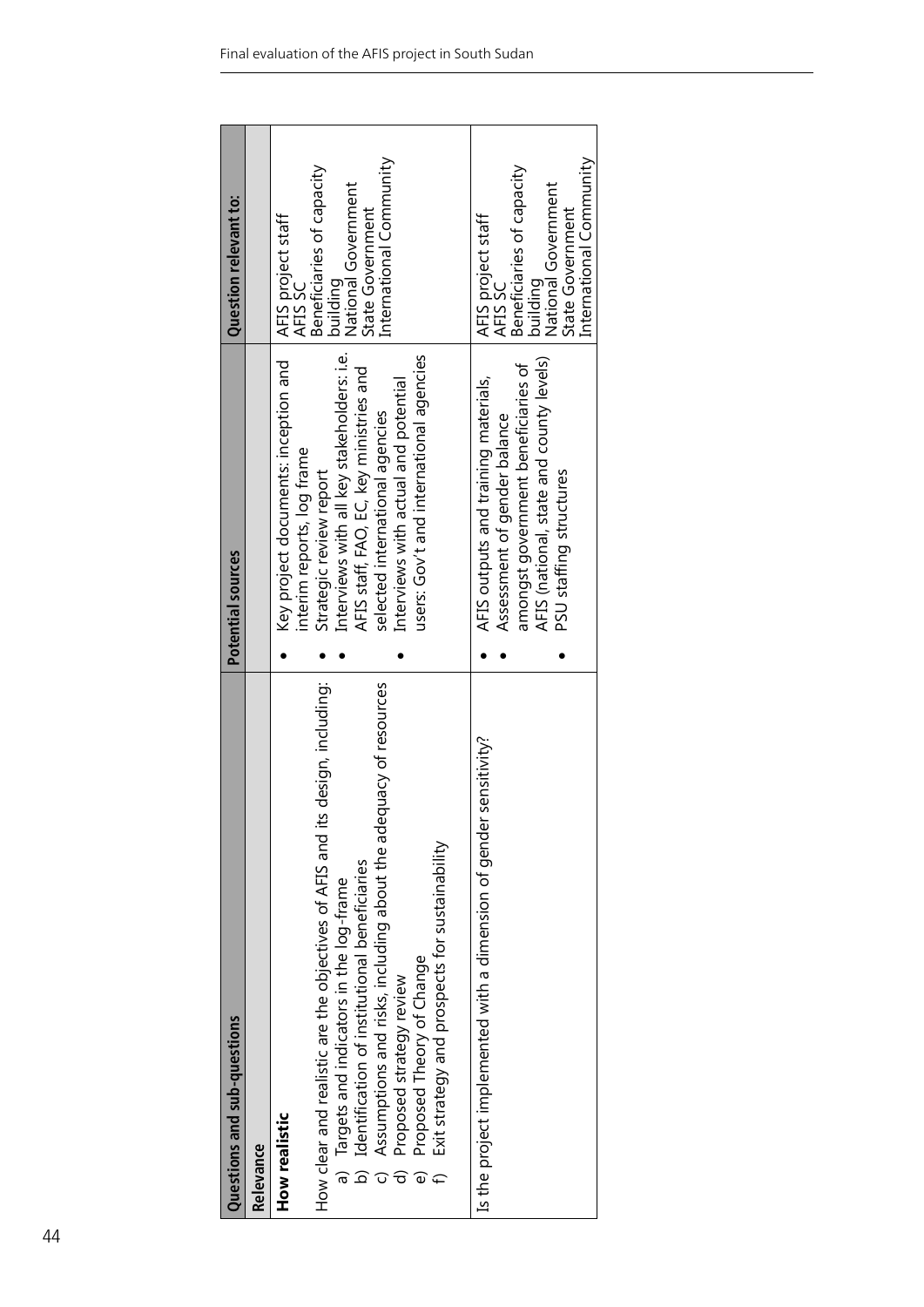| Questions and sub-questions                                                                                                                                 | Potential sources                                                                 | Question relevant to:                         |  |
|-------------------------------------------------------------------------------------------------------------------------------------------------------------|-----------------------------------------------------------------------------------|-----------------------------------------------|--|
| cess<br>Efficiency and effectiveness of project implementation pro                                                                                          |                                                                                   |                                               |  |
| Project Management                                                                                                                                          | Interviews with key stakeholders: Project staff,                                  | AFIS project staff                            |  |
| How appropriate is the project staff management structure for the project?                                                                                  | Project Steering Committee members, FAO<br>Country office, FAO HQ, EC             | Beneficiaries of capacity building<br>AFIS SC |  |
| How adaptive is the management structure?                                                                                                                   | Project documents                                                                 | National Government                           |  |
| Can the management structure timely align to project activities?                                                                                            | Evidence of decision-making process                                               | State Government                              |  |
| Are the project workplans realistic?                                                                                                                        | Review of reporting requirements and quality of                                   | International Community                       |  |
| Have there been delays and, in case of delays, have remedial measures been taken?                                                                           | reporting                                                                         |                                               |  |
| Institutional set up - FAO                                                                                                                                  | Interviews with key stakeholders: Project staff,                                  | AFIS project staff<br>AFIS SC                 |  |
| What support does AFIS get from FAO HQ, Global initiatives, sub-regional and country                                                                        | Project Steering Committee members, FAO<br>Country office, FAO HQ, EC, FS Cluster | Beneficiaries of capacity building            |  |
| office?                                                                                                                                                     | Project documents                                                                 | National Government                           |  |
| adaptive to context/<br>How appropriate is the organisational structure for the project? Is it<br>needs?                                                    | LoAs                                                                              | International Community<br>State Government   |  |
| Institutional set up - partners                                                                                                                             |                                                                                   |                                               |  |
| Are relationships with external institutions realistic?                                                                                                     |                                                                                   |                                               |  |
| To what extent are all relevant stakeholders included in the institutional set up (State<br>level, FSC and FSN Working Group) and actively participating in |                                                                                   |                                               |  |
| (a) contribution of FSI and                                                                                                                                 |                                                                                   |                                               |  |
| (b) dissemination of food security update reports to decision and policy makers                                                                             |                                                                                   |                                               |  |
| Financial resource management                                                                                                                               | Brief analysis of AFIS project expenditure                                        | AFIS project staff                            |  |
| Is the budget allocation adequate and realistic to achieve intended results?                                                                                | Interviews with PSU staff, FAO management,                                        | Beneficiaries of capacity building<br>AFIS SC |  |
| What is the status of budget (rate of delivery vs balance) spending at the time of the<br>evaluation?                                                       | FAO programme and operations, AFIS SC                                             | National Government                           |  |
| If under-spent, why and what is the solution?                                                                                                               |                                                                                   | International Community<br>State Government   |  |
| If there have been budget revisions, are they matching to implementation needs?                                                                             |                                                                                   |                                               |  |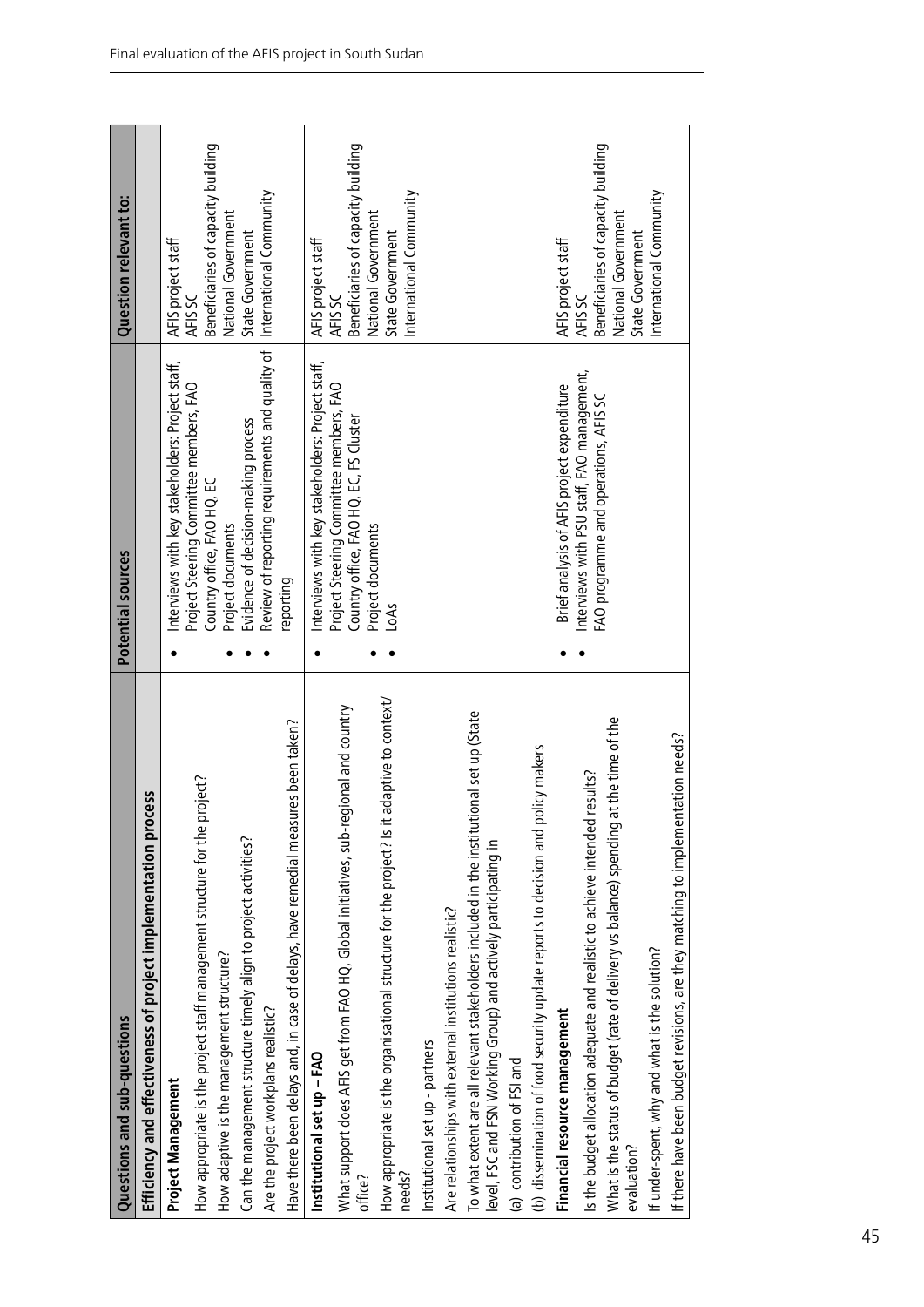| <b>Questions</b>                                                                           | Potential sources                                      | Question relevant to:              |
|--------------------------------------------------------------------------------------------|--------------------------------------------------------|------------------------------------|
| Effectiveness of outputs and outcomes                                                      |                                                        |                                    |
|                                                                                            | Project log-frame                                      | AFIS project staff                 |
| What is the quality of information management and reporting, including:                    | AFIS SC<br>Project inception and interim reports       |                                    |
| (a) quality of information collection                                                      | Project monthly updates                                | Beneficiaries of capacity building |
| (b) quality of information analysis                                                        | Project strategic review                               | National Government                |
| (c) quality of presentation and dissemination                                              | Project outputs                                        | State Government                   |
|                                                                                            | nterviews with key stakeholders, including PSU         | International Community            |
| What is the share of technical reports produced by national and state institutions which   | Interviews with government officers who bene-<br>staff |                                    |
| make use of standardised approaches as promoted by AFIS?                                   | fitted from AFIS capacity-building: national and       |                                    |
|                                                                                            | state levels                                           |                                    |
| What is the share of technical reports produced by national and state institutions which   | Project output distribution lists                      |                                    |
| can be considered to reflect certain quality standards e.g. timing, sectoral coverage etc? | nterviews with actual and potential users (na-         |                                    |
|                                                                                            | ional level, state level, international agencies)      |                                    |
| ocations (GRSS,<br>What is the share of needs assessment for planning and resource al      | nterviews with other stakeholders running food         |                                    |
| international community) which are based on AFIS information products?                     | security information systems                           |                                    |
|                                                                                            |                                                        |                                    |
| Are information updates and assessments on food security discontinued in situation of      |                                                        |                                    |
| emergencies?                                                                               |                                                        |                                    |
| Does the AFIS have the flexibility to overcome obstacles and maintain relevance to the     |                                                        |                                    |
| Outcome?                                                                                   |                                                        |                                    |
|                                                                                            |                                                        |                                    |
|                                                                                            |                                                        |                                    |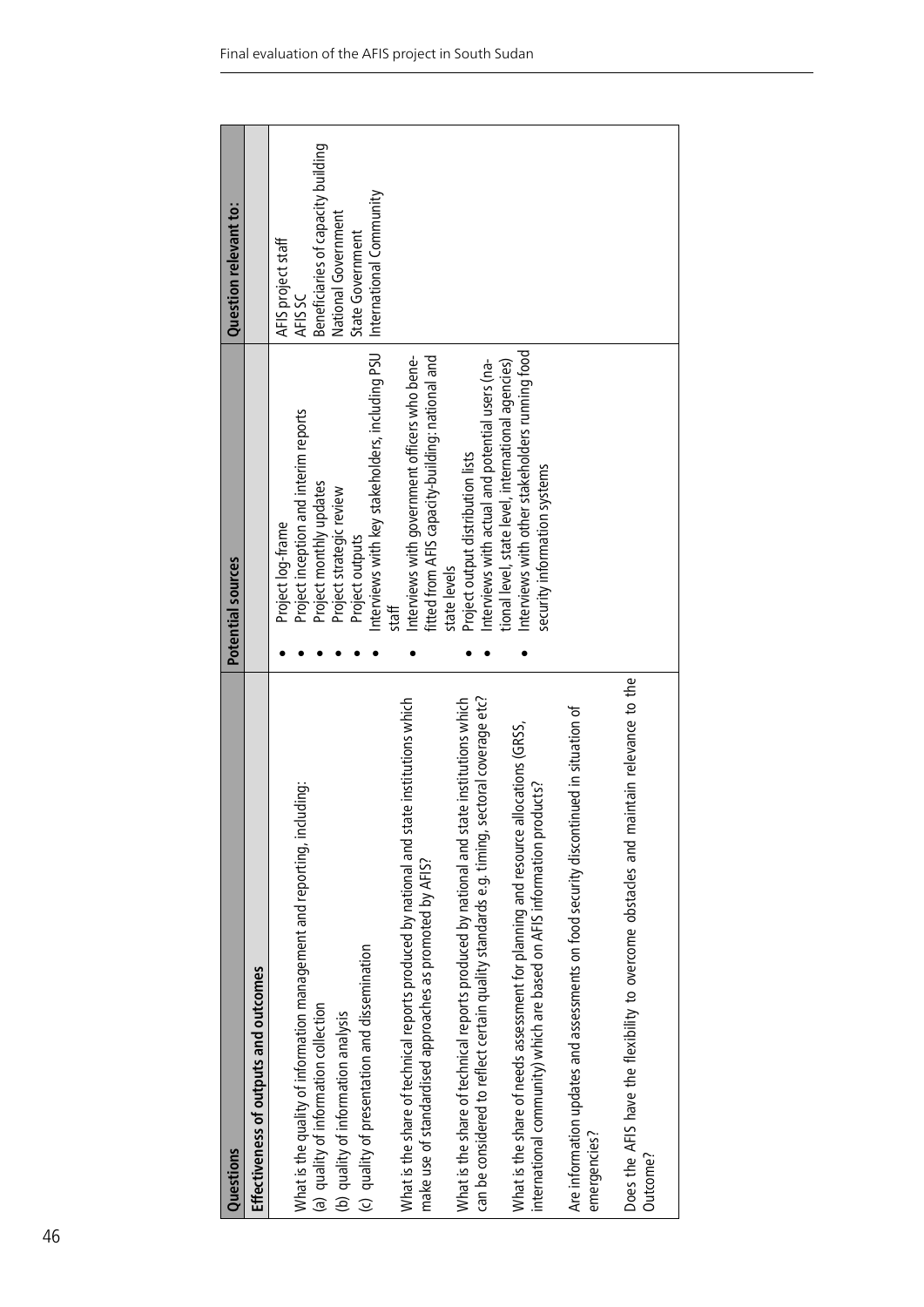| Questions                                                                                                                                                                                                                                                                                                                                                                                                                            | Potential sources                                                                                                                                                                                                                                                                                         | Question relevant to:                                                                                                                     |
|--------------------------------------------------------------------------------------------------------------------------------------------------------------------------------------------------------------------------------------------------------------------------------------------------------------------------------------------------------------------------------------------------------------------------------------|-----------------------------------------------------------------------------------------------------------------------------------------------------------------------------------------------------------------------------------------------------------------------------------------------------------|-------------------------------------------------------------------------------------------------------------------------------------------|
| Impact / Outcomes                                                                                                                                                                                                                                                                                                                                                                                                                    |                                                                                                                                                                                                                                                                                                           |                                                                                                                                           |
| the extent to which such uses have the potential to contribute to reducing hunger<br>formed / been used for decision-making and other purposes, and its relevance to<br>(a) the extent to which the food security information produced by the project has in-<br>What has been the impact / outcomes of the project in terms of:<br>and eliminating poverty in South Sudan?<br>actual and potential users?<br>$\widehat{\mathbf{e}}$ | Documents in which AFIS information is refer-<br>Interviews with current and potential users of<br>food security information: national and state<br>Policy and other analytical/evaluative docu-<br>ments on food security and on food security<br>levels, international community<br>indicators<br>enced | Beneficiaries of capacity building<br>International Community<br>National Government<br>State Government<br>AFIS project staff<br>AFIS SC |
| Questions                                                                                                                                                                                                                                                                                                                                                                                                                            | Potential sources                                                                                                                                                                                                                                                                                         | Question relevant to:                                                                                                                     |
| Connectivity/Sustainability                                                                                                                                                                                                                                                                                                                                                                                                          |                                                                                                                                                                                                                                                                                                           |                                                                                                                                           |
| project has been fostered by stakeholder participation in management and implementa-<br>What is the extent of local ownership of AFIS? To what extent the local ownership of the<br>tion?                                                                                                                                                                                                                                            | Discussions with AFIS Project Steering Commit-<br>Discussions with government ministers                                                                                                                                                                                                                   | Beneficiaries of capacity building<br>AFIS project staff<br>AFIS SC                                                                       |
| What are the prospects for the sustainability of AFIS project in terms of:                                                                                                                                                                                                                                                                                                                                                           | Analysis of the respective government's finan-<br>cial contribution so far, and evidence of finan-                                                                                                                                                                                                        | National Government<br>State Government                                                                                                   |
| (a) financial sustainability                                                                                                                                                                                                                                                                                                                                                                                                         | cial provision in future budgets                                                                                                                                                                                                                                                                          | International Community                                                                                                                   |
| organisational sustainability<br>institutional sustainability<br>$\widehat{\mathbf{e}}$<br>$\overline{C}$                                                                                                                                                                                                                                                                                                                            | Interviews with government officers – state and<br>Interviews with AFIS PSU                                                                                                                                                                                                                               |                                                                                                                                           |
| Which of the products/monitoring systems introduced by AFIS may have enduring benefit<br>when the project ends and which are less likely to?                                                                                                                                                                                                                                                                                         | national level, especially in Ministry of Finance<br>Interviews with others engaged in capaci-<br>ty-building with government                                                                                                                                                                             |                                                                                                                                           |
| What are the complementarities and synergies between AFIS and other related projects,                                                                                                                                                                                                                                                                                                                                                | Interviews with Ministers, senior civil servants<br>and technical officers within governments                                                                                                                                                                                                             |                                                                                                                                           |
| other food security information systems and initiatives operating in South Sudan<br>(a) within the FAO South Sudan programme<br>especially:<br>$\widehat{e}$                                                                                                                                                                                                                                                                         | References made to AFIS products in interviews<br>Interviews with staff of WFP, UNICEF, FEWS etc<br>Interviews with staff and funders of other food                                                                                                                                                       |                                                                                                                                           |
| global FAO initiatives<br>donor priorities<br>ਰਿ<br>$\mathbf{\widehat{c}}$                                                                                                                                                                                                                                                                                                                                                           | Interviews with FAO HQ relevant staff<br>security projects and initiatives<br>Interviews with donors                                                                                                                                                                                                      |                                                                                                                                           |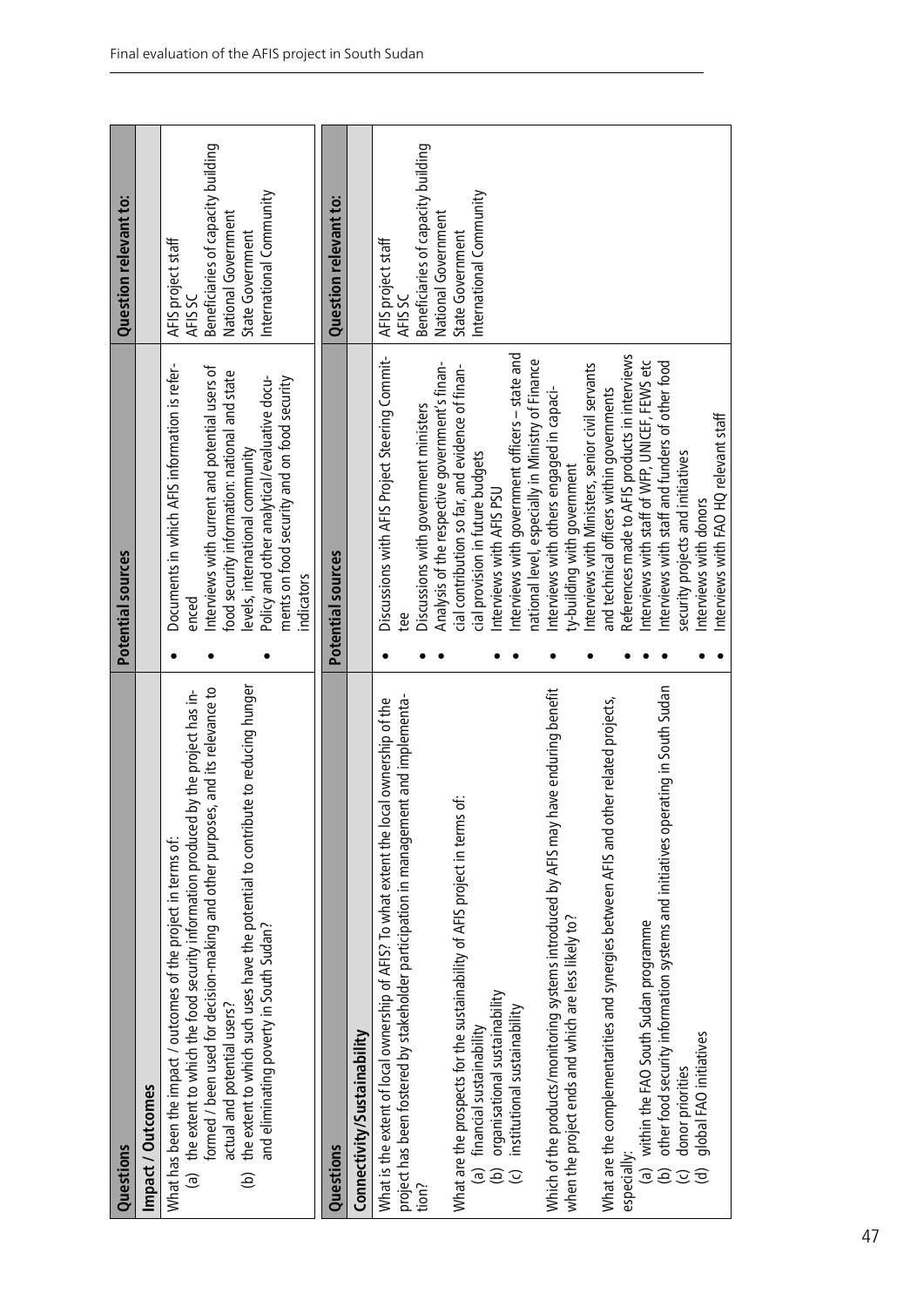## **Annex 3 Theory of Change**

For the purposes of the evaluation, the definition of food security used is that promoted by FAO as originally defined at the World Food Summit 1996 and framed within a multi-sectoral causal model that identifies food availability, access, utilization and stability as underlying domains related to food security. "Food security exists when all people, at all times, have physical, social and economic access to sufficient, safe and nutritious food which meets their dietary needs and food preferences for an active and healthy life." This definition links well to the overarching impact of the project to improve food security in South Sudan.

The project follows FAO organisational strategic objective SO1 to contribute to the eradication of hunger, food insecurity and malnutrition, as well as the four priority areas highlighted in the CPF. AFIS was designed to work closely with the GRSS to build capacity within the newly formed Government and draws from the learning of the SIFSIA project which ended in 2012. To facilitate the AFIS Theory of Change (ToC), LoAs were developed between FAO/AFIS and the NBS in support of food security and nutrition information systems (data collection, analysis, bulletin production, archiving and dissemination) performed by the FSTS and LAU.

Working closely with the National and State Ministries of the Republic of South Sudan, the AFIS project's ToC focuses on activities to strengthen human and institutional capacities for collecting and analysing livestock, fisheries, crop, agro-meteorological and nutrition data. The desired outcome was to enhance the quality of information collected and improve analysis using a standardisation of methodologies to link together previous fragmented information systems. Improved analysis was hoped to translate into the generation of GRSS endorsed products to present food security and nutrition trends which could be circulated to decision makers. This was aimed to improve informed decision making for planning and programming, as well informed advocacy efforts for policy.

At the inception stage of AFIS, the outputs and activities pointed towards a comprehensive structure to transform the National and State information system to inform decision making and therefore improve food security in South Sudan. Figure A.1 simplifies the outcome pathways outlining the activities contributing to the project's ToC and desired outcome.

The desired outcome has changed focus since the beginning of the project. Due to the changing and challenging context the AFIS 'Theory of Change' has had to adapt to the structural and contextual changes. Assumptions and risks identified at the inception stage have become a reality with intensified conflict at local levels affecting GRSS capacity, access to information and project implementation. Additionally the demand of information has shifted from a development to more of a humanitarian focus. During the course of the evaluation, the desired outcomes highlighted in the above figure will be refined based on evidence collected to reflect the actual/ current ToC and possibly more refined planned outcomes.



**Figure A.1** AFIS Theory of Change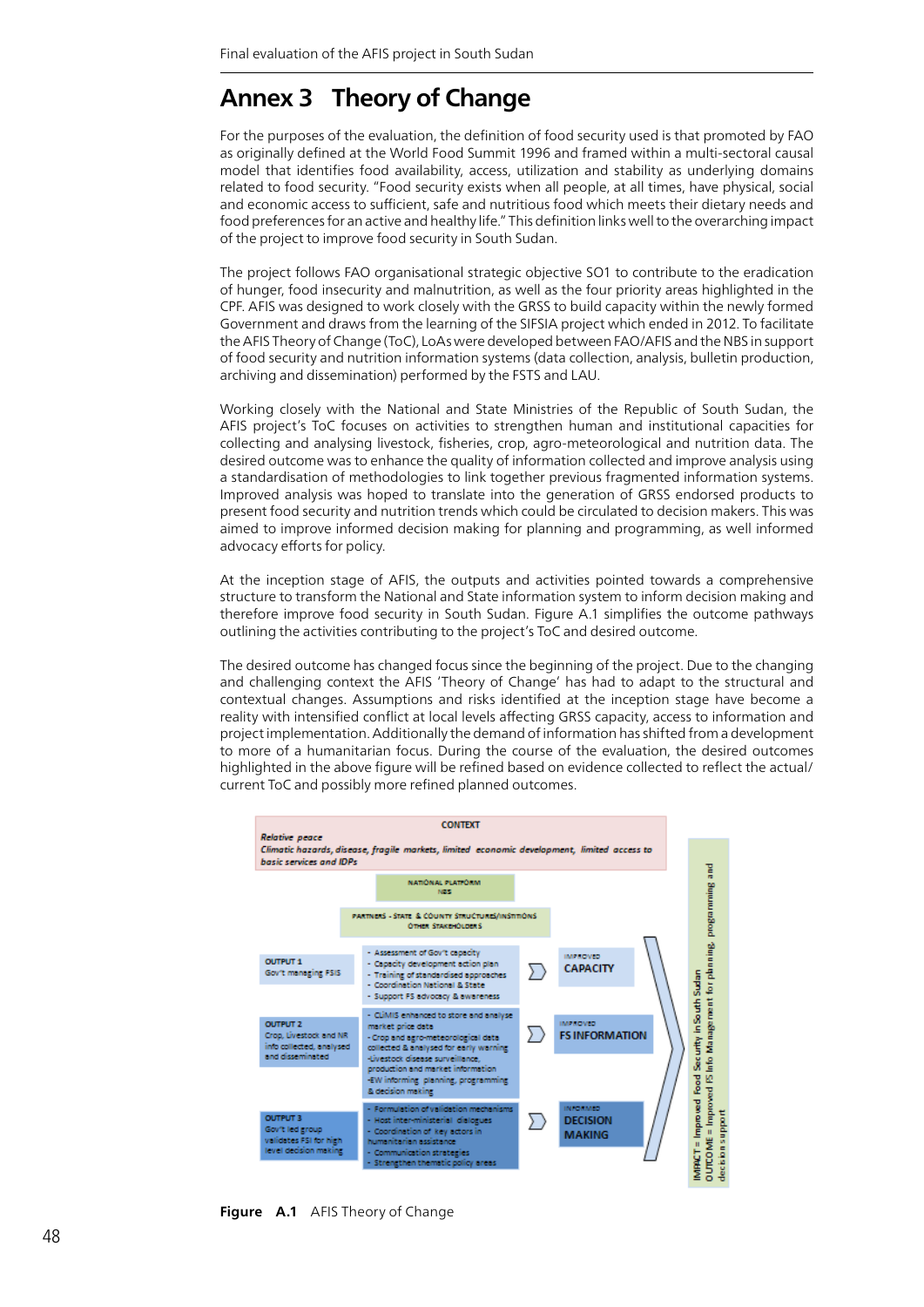## **Annex 4 List of persons interviewed during the final evaluation**

|               | <b>Name</b>                                      | Organization                         | <b>Position</b>                                   |
|---------------|--------------------------------------------------|--------------------------------------|---------------------------------------------------|
|               | <b>Government of the Republic of South Sudan</b> |                                      |                                                   |
|               | Margaret Mathya                                  | <b>National Bureau of Statistics</b> | Director General                                  |
|               | John Pangech                                     | Ministry of Agriculture              | Director General                                  |
|               | Rebecca Alum                                     | Ministry of Health                   | Act. Director for Nutrition                       |
|               | John Ogoto Kanisio                               | <b>Food Security Council</b>         | Secretary General                                 |
|               | Philip Dau Thiong                                | <b>National Bureau of Statistics</b> | <b>IPC / LAF Technical Adviser</b>                |
| <b>States</b> |                                                  |                                      |                                                   |
|               | Martin Madut Chan                                | SMAFCRD (Warrap)                     | Director General                                  |
|               | Christino Duku Boyitah                           | SMOAF (Eastern Equatoria)            | <b>Acting Director General</b>                    |
|               | Mark A. Nyeko                                    | FAO (Eastern Equatoria)              | <b>State Coordinator</b>                          |
|               | Peter N. Athuim                                  | SMARF (Warrap)                       | <b>Market Focal Person</b>                        |
|               | James Taban Elias                                | FAO (Lakes)                          | <b>State Coordinator</b>                          |
|               | Santino Deng                                     | SMARF (NBG)                          | <b>IPC Focal Person</b>                           |
|               | Severino Opio                                    | FAO (Central Equatoria)              | <b>State Coordinator</b>                          |
|               | Johnny Okeng                                     | FAO (NBG)                            | <b>State Coordinator</b>                          |
|               | Paul T. Akech                                    | FAO (Warrap)                         | <b>State Coordinator</b>                          |
|               | James Logale E.                                  | <b>SMARF (Central Equatoria)</b>     | <b>Market Focal Person</b>                        |
|               | Hatiz Lou Mamur                                  | <b>SMARF (Central Equatoria)</b>     | <b>IPC Focal Person</b>                           |
|               | Martin L. Ndenge                                 | SMAARI                               | <b>IPC Focal Person</b>                           |
|               | <b>Edward Bongonis</b>                           | <b>SMACE (Western Equatoria)</b>     | <b>IPC Focal Person</b>                           |
|               | James Mafur Makor                                | SMOAF (Lakes)                        | <b>IPC Focal Person</b>                           |
|               | Elijah Luak                                      | FAO (Western Equatoria)              | <b>State Coordinator</b>                          |
|               | <b>Donor Group</b>                               |                                      |                                                   |
|               | Vincent de Boer                                  | <b>EU Delegation</b>                 | <b>Head of Section</b>                            |
|               | Paolo Girlando                                   | <b>EU Delegation</b>                 | Rural Dev. and Food Security<br>Programme Manager |
|               | Anne Claire Thomas                               | EC JRC                               | Scientific Officer                                |
|               | Tayo Alabi                                       | EU - SORUDEV project                 | Project Manager                                   |
|               | Pietros Kidane                                   | World Bank - funded project          | Project Team Leader                               |
|               | Nadia Selim                                      | <b>World Bank</b>                    | Partnership Advisor                               |
|               | Etsuko Osumi                                     | JICA                                 | Project Advisor                                   |
|               | Mary Laku                                        | <b>USAID</b>                         | Agriculture / Econ. Growth                        |
|               | Alexander Solyga                                 | GIZ                                  | <b>Food Security Program</b><br>Director          |
|               | Simon Mansfield                                  | EC-DG ECHO                           | Head of Office                                    |
|               | Felix Rembold                                    | EC JRC                               | Scientific Project Manager                        |
|               | Francois Kayitakire                              | EC JRC                               | <b>Food Security Action Leader</b>                |
|               | <b>United Nations</b>                            |                                      |                                                   |
|               | Serge Tissot                                     | <b>FAO</b>                           | Representative (a.i.)                             |
|               | Marjolaine Greentree                             | FAO                                  | <b>Special Advisor</b>                            |
|               | Erminio Sacco                                    | FAO AFIS                             | <b>Chief Technical Advisor</b>                    |
|               | Abdal Monium Osman                               | FAO                                  | <b>Head of Programmes</b>                         |
|               | Abdul Majid                                      | FAO / Food Security Cluster          | FLS Cluster Co-ordinator                          |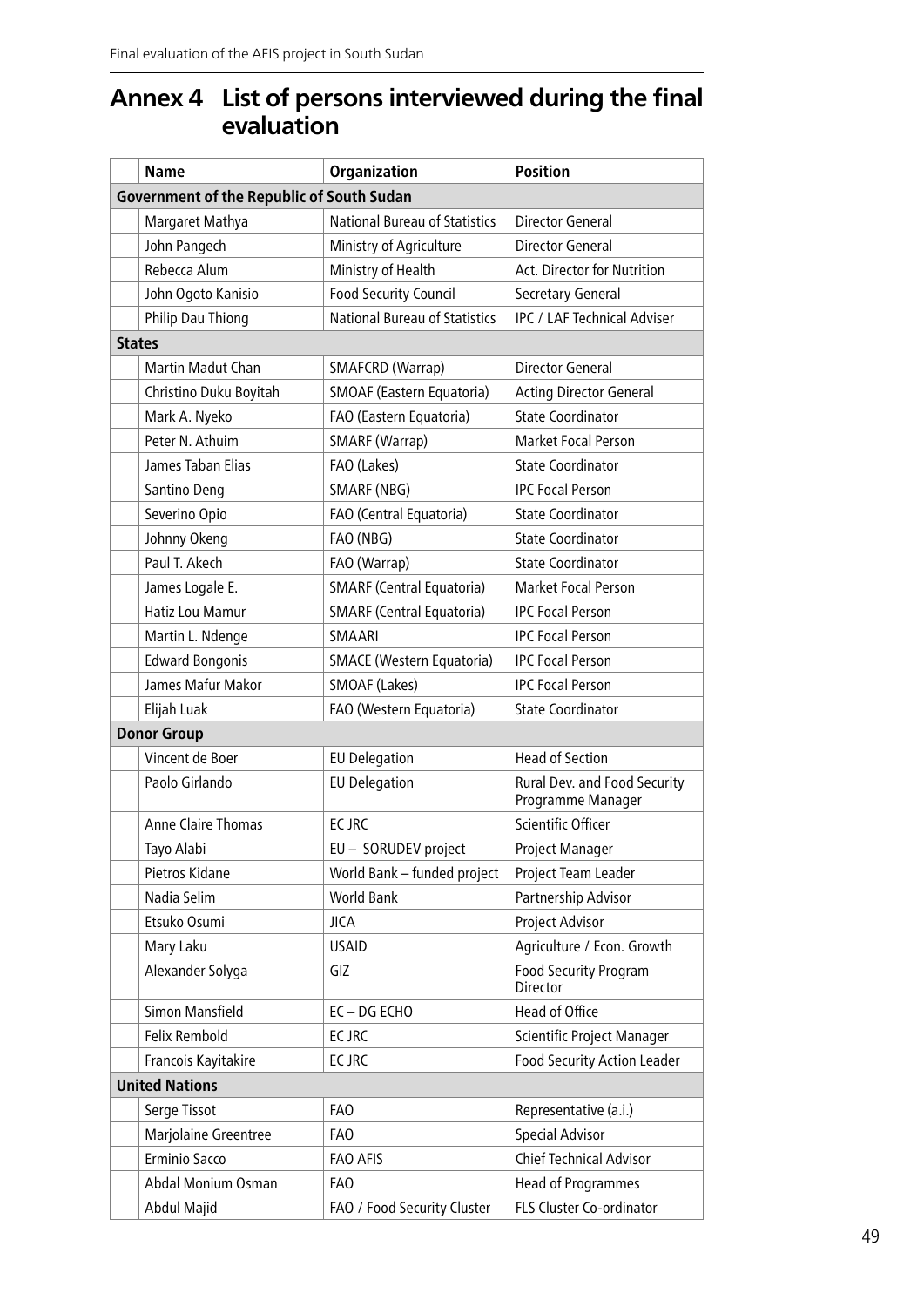|                 | <b>Name</b>           | <b>Organization</b>              | <b>Position</b>                                      |  |  |
|-----------------|-----------------------|----------------------------------|------------------------------------------------------|--|--|
|                 | Kaja Korpi            | FAO / IPC Global Support<br>Unit | <b>IPC Technical Officer</b>                         |  |  |
|                 | George Matete         | <b>FAO AFIS</b>                  | Senior Livestock Consultant                          |  |  |
|                 | Jordi Renart          | <b>WFP</b>                       | Deputy Head of Programme                             |  |  |
|                 | <b>Omar Farook</b>    | <b>WFP</b>                       | VAM / Senior Program Officer                         |  |  |
|                 | Julia Polidori        | <b>WFP</b>                       | <b>Resilience Context Analyst</b>                    |  |  |
|                 | Marina Adrianopoli    | <b>WHO</b>                       | <b>Nutrition Officer</b>                             |  |  |
|                 | Wanjohi Kamau         | <b>FAO AFIS</b>                  | <b>Technical Officer</b>                             |  |  |
|                 | Kennedy Nanga         | <b>FAO AFIS</b>                  | Econometrician                                       |  |  |
|                 | Nyabenyi Tipo Tipo    | FAO                              | <b>Assistant FAOR for Programs</b>                   |  |  |
|                 | James Bwirani         | <b>FAO AFIS</b>                  | Technical Off. - FS Analyst                          |  |  |
|                 | James Guma            | <b>FAO AFIS</b>                  | <b>National Officer</b>                              |  |  |
|                 | Daniel Kimani         | <b>FAO AFIS</b>                  | Market Data Specialist                               |  |  |
|                 | Evans Kenyi           | FAO AFIS                         | <b>Food Security Analyst</b>                         |  |  |
|                 | <b>Shaif Abdullah</b> | <b>FAO AFIS</b>                  | Livestock Epidemiologist                             |  |  |
|                 | Nicholas Kirandi      | <b>FAO AFIS</b>                  | Coordinator (Upper Nile)                             |  |  |
|                 | Francis Muana         | <b>FAO</b>                       | <b>Cluster Coordinator (Unity)</b>                   |  |  |
|                 | Karim Bah             | FA <sub>0</sub>                  | <b>Emergency Response Manager</b>                    |  |  |
|                 | James Taban           | FAO                              | <b>Cluster Coordinator (Lakes)</b>                   |  |  |
|                 | Joyce Luma            | <b>WFP</b>                       | <b>Country Director</b>                              |  |  |
|                 | Pios Ncube            | <b>WFP</b>                       | <b>Early Warning Advisor</b>                         |  |  |
|                 | Nikolas Engel         | <b>UNMISS / JMAC</b>             | Early Warning Team Leader                            |  |  |
|                 | Esteban Sacco         | <b>OCHA</b>                      | Deputy Head of Office                                |  |  |
|                 | Mabasa Farano         | <b>UNICEF</b>                    | <b>Nutrition Information Officer</b>                 |  |  |
|                 | Kiross Tefera         | <b>UNICEF</b>                    | <b>Nutrition Information Officer</b>                 |  |  |
|                 | Kate Makanga          | <b>UNHCR</b>                     | Senior Reintegration Officer                         |  |  |
|                 | Tom Oguta             | <b>FAO AFIS</b>                  | <b>Nutrition Specialist</b>                          |  |  |
|                 | Patrick Jacqueson     | <b>FAO TCE</b>                   | Senior Programme Officer                             |  |  |
|                 | Federica Battista     | <b>FAO TCE</b>                   | <b>Operations Officer</b>                            |  |  |
|                 | Luca Russo            | FAO ESA                          | <b>Senior Economist</b>                              |  |  |
|                 | Lavinia Antonaci      | FAO ESA                          | <b>Food Security Analyst</b>                         |  |  |
|                 | Cindy Holleman        | FAO ESA                          | IPC Global Progr. Manager                            |  |  |
|                 | Shukri Ahmed          | <b>FAO GIEWS</b>                 | Senior Economist                                     |  |  |
|                 | Mario Zappacosta      | FAO GIEWS / CFSAM                | Economist                                            |  |  |
| NGOs / Partners |                       |                                  |                                                      |  |  |
|                 | John Vuga             | <b>FEWSNET</b>                   | National Technical Manager                           |  |  |
|                 | Antazio Gulli         | <b>FEWSNET</b>                   | <b>National Officer</b>                              |  |  |
|                 | Barak Kinanga         | <b>IRC</b>                       | Economic Recovery and<br>Development Coordinator     |  |  |
|                 | Jessica Carlston      | <b>DRC</b>                       | Livelihood officer                                   |  |  |
|                 | <b>Nelly Kinston</b>  | <b>CONCERN Worldwide</b>         | Project Advisor                                      |  |  |
|                 | Anne O'Brien          | <b>GOAL</b>                      | <b>Programming Coordinator</b>                       |  |  |
|                 | Dorice Omolo          | <b>GOAL</b>                      | <b>Health and Nutrition Survey</b><br>Manager        |  |  |
|                 | Florence Njoroge      | <b>SCF</b>                       | <b>Nutrition Technical Advisor</b>                   |  |  |
|                 | Shanti Gangatharan    | <b>OXFAM</b>                     | Chair of Cash Transfers and<br>Markets Working Group |  |  |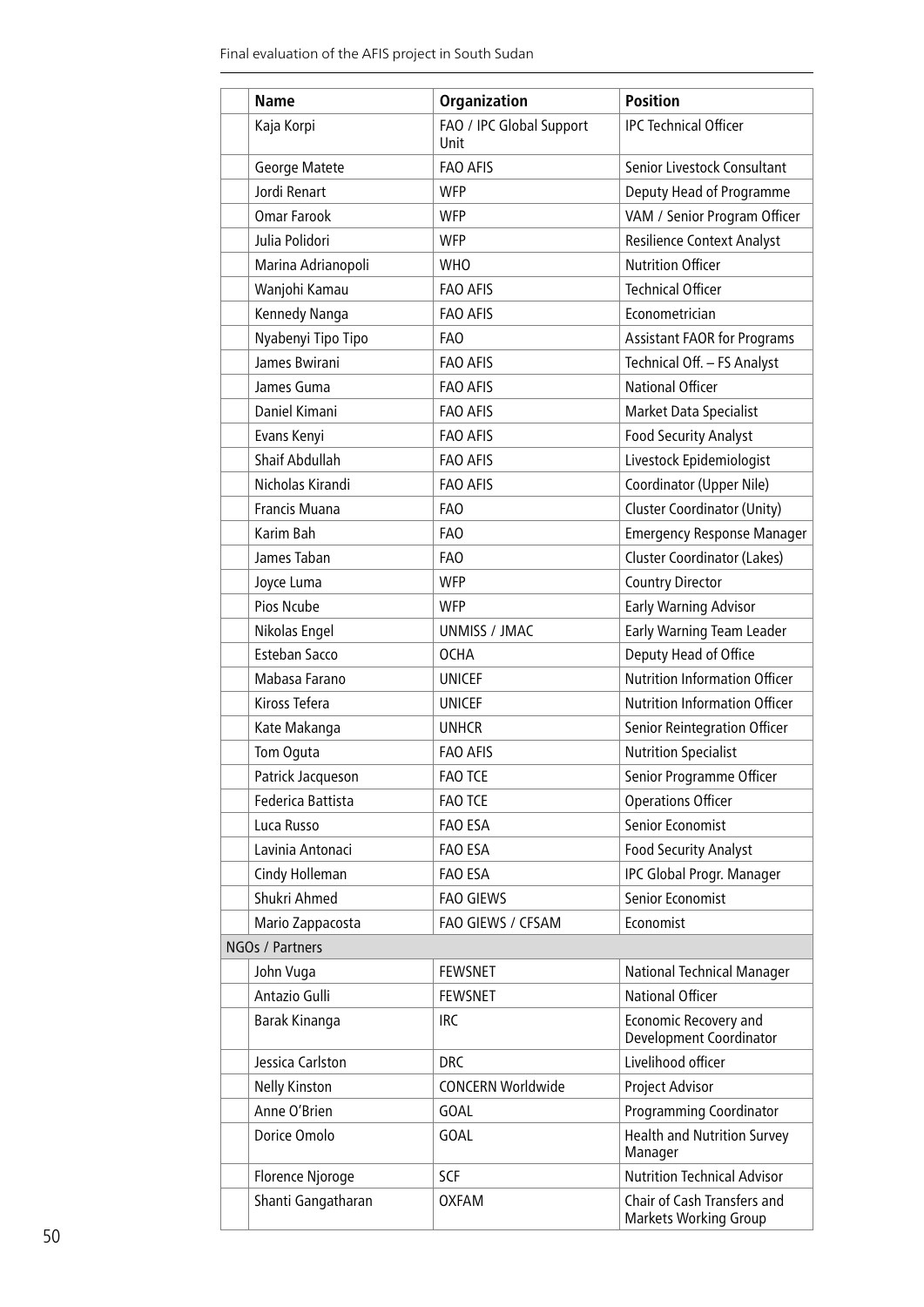## **Annex 5: Schedule of final evaluation**

| 27 – 28 April 2015:     | Briefing in Rome with OED, TCE, ESA, GIEWS                 |
|-------------------------|------------------------------------------------------------|
| 29 April - 15 May 2015: | Interviews with principal stakeholders in South Sudan      |
| 15 May 2015:            | Debriefing in Juba with videoconference with OED, TCE, ESA |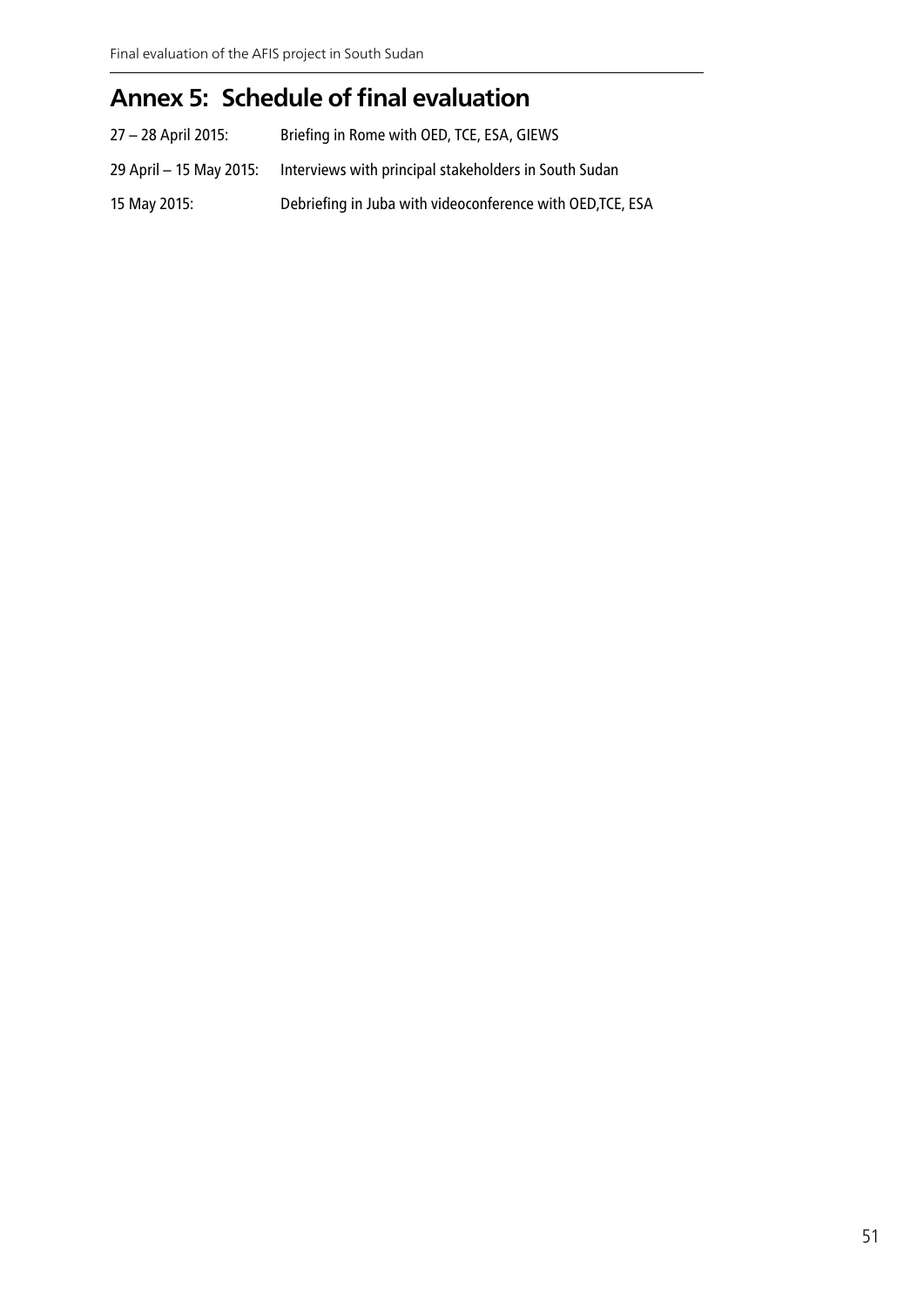## **Annex 6: Revised logframe**

| Impact:        | Improved food security in South Sudan                                                                                                                                                                                                                                                                                   |
|----------------|-------------------------------------------------------------------------------------------------------------------------------------------------------------------------------------------------------------------------------------------------------------------------------------------------------------------------|
| Outcome:       | Resilient food security and nutrition information for planning, programming and<br>decision support                                                                                                                                                                                                                     |
| Output 1:      | Relevant State and National Government institutions and partners are using<br>standardised methodologies and managing food security information systems <sup>1</sup>                                                                                                                                                    |
| Output 2:      | Thematic information systems strengthened for data collection, analysis and<br>dissemination<br><b>Markets</b><br>$1_{\cdot}$<br>Crop Assessments<br>$\mathcal{L}$<br>3.<br><b>CESAM</b><br>Agro meteorology and Early Warning<br>4.<br>5.<br>Livestock (disease, production and marketing)<br>Ad-hoc assessments<br>6. |
| Output 3:      | Governmental validation mechanism and policy capacities for GRSS' and<br>Partners' informed decision making enhanced                                                                                                                                                                                                    |
| Output 3 (i):  | Government-led validation mechanism of food security information for the<br>preparation of high level decisions built                                                                                                                                                                                                   |
| Output 3 (ii): | Thematic policy forums and communication mechanisms strengthened                                                                                                                                                                                                                                                        |

*Source: AFIS, 2nd Interim Report, 2015*

<sup>1</sup> Including IPC, nutrition and FSNMS.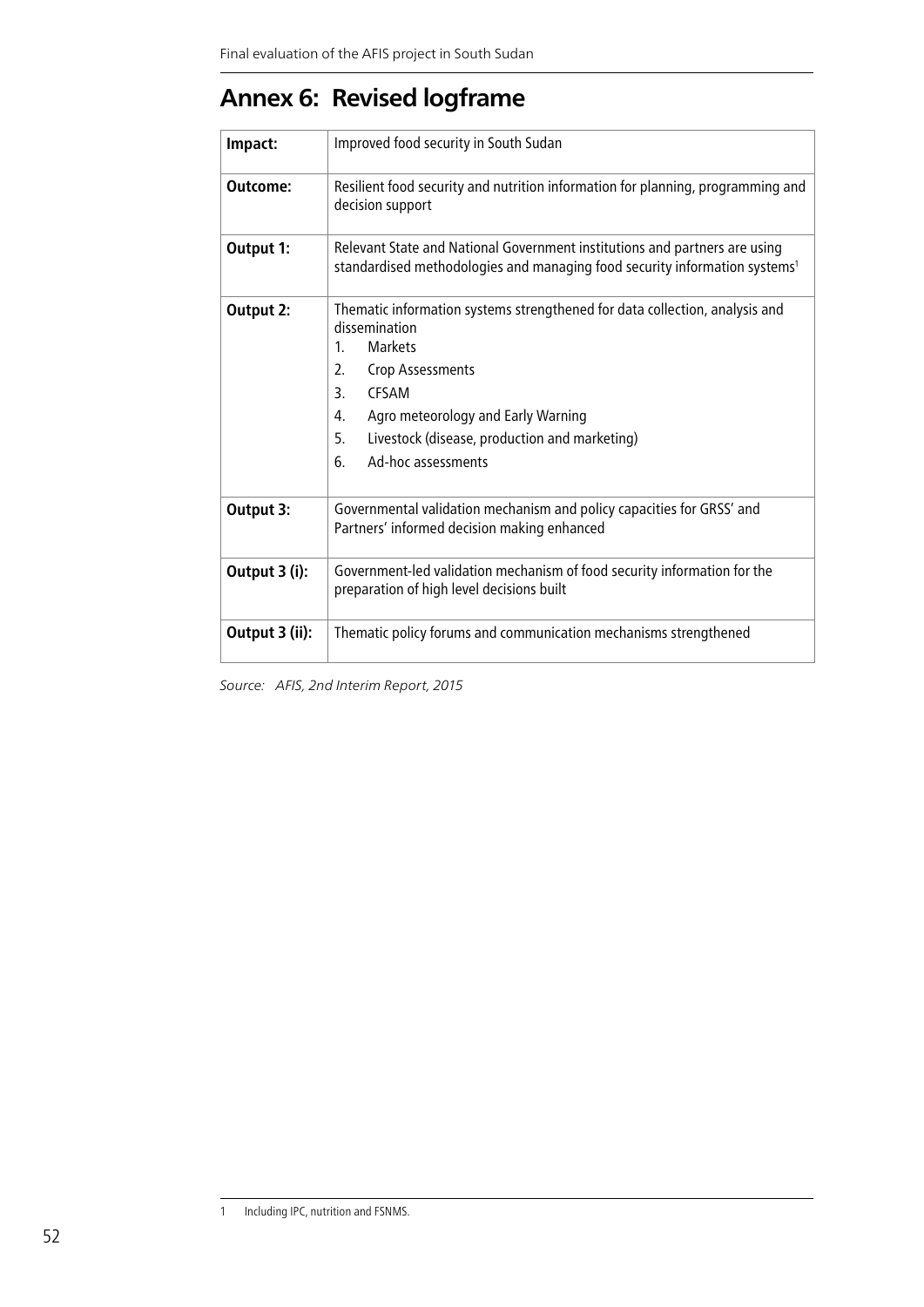## **Annex 7: List of documents consulted**

AFIS Interim report – Project reporting period: 1 October 2014 – 31 March 2015. 2015.

AFIS. Project strategic review – Strategic framework, revised logframe, and adjustment to project activities. 2015.

AFIS. Interim progress report – Year 1. 2014.

AFIS. Inception report. 2014.

AFIS. Capacity development approach in the AFIS project. 2014.

AFIS. CLiMIS data warehouse. http://www.climis-southsudan.org/

AFIS. Agromet data warehouse. http://www.fieldclimate.com/

FAO. Letter of Agreement between FAO and the Republic of South Sudan Food Security Council General Secretariat. 2015.

FAO. Letter of Agreement between FAO and the National Bureau of Statistics, Republic of South Sudan. 2014.

FAO. Project Document – Agriculture and Food Information System for decision support (AFIS) in the Republic of South Sudan. 2012.

FAO. Integrating nutrition in food security and livelihoods programmes in South Sudan: opportunities for the FSL cluster and FAO programmes – AGN/ESA mission report. 2012.

FAO South Sudan. Emergency livelihood response programme. Jan 2014 – Dec 2015. Revised as of Dec 2014.

FAO Office of Evaluation. Final evaluation – Sudan institutional capacity programme: food security information for action (SIFSIA) South Sudan. Follow-up report to the management response. 2013.

FAO Office of Evaluation. Final evaluation – Sudan institutional capacity programme: food security information for action (SIFSIA) South Sudan. 2012.

FAO, FEWS NET & WFP. Urban poor most affected by run-away food inflation in South Sudan. Working Paper No.1, May 2015.

FAO & WFP. Crop and food security assessment in South Sudan – Year 2014. 2015.

FAO & WFP. Crop and food security assessment in South Sudan – Year 2013. 2014.

FAO & WFP. FAO-WFP joint strategy on information systems for food and nutrition security. 2011.

FEWS NET. FEWS NET strategy for strengthening food security networks, 2014-2016. 2013.

FSIN. FSIN South Sudan operational strategy on food and nutrition security information systems capacity development. 2015.

FSIN. Capacity assessment of South Sudan Food Security and Nutrition Information Systems. 2013.

FSTS. South Sudan Food Security Update. June 2014 & Oct 2014.

IPC TWG in South Sudan. IPC Report. May 2015.

IPC TWG in South Sudan. Updated IPC Report. December 2014.

WFP. Market assessment – South Sudan. 2015.